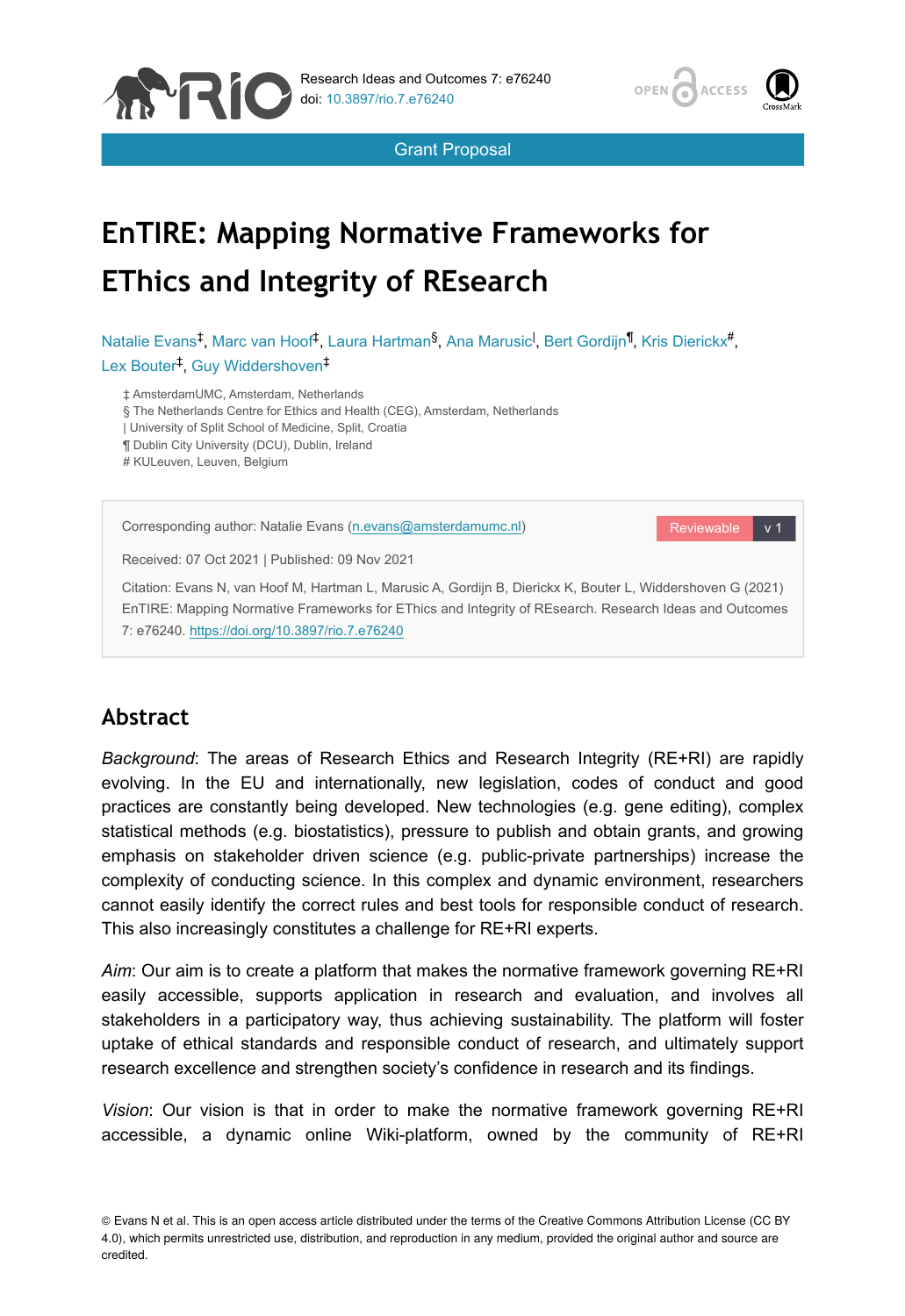stakeholders, is needed. The value of this platform will lie in the availability of practical information on how to comply with EU, national and discipline-specific RE+RI standards and legislation, including information on rules and procedures, educational materials, and illustrative cases and scenarios. Adopting open science (open source and open data) approaches, the platform will be easy to use, by applying novel techniques for data collection and comparison, enabling users to navigate quickly and intuitively to appropriate content. In order to keep the platform up-to-date and sustainable, it will be based upon active involvement of the RE+RI community, and will contribute to further development of this community by providing a podium for reflection and dialogue on RE+RI norms and practices.

*Objectives*: EnTIRE's work packages (WP) will: undertake an in-depth stakeholder consultation across EU countries exploring RE+RI experiences and practices in order to define the boundaries of data to be collected, and developing a mapping structure adapted to user needs (WP 2); assemble the relevant normative elements, including RE+RI rules and procedures, educational materials, and illustrative casuistry, and identify relevant institutions across EU countries (WP 3-5); develop a user-friendly Wiki-platform and online resources to foster and facilitate responsible research practices and to promote compliance amongst European researchers with RE+RI standards and pertinent legislation and regulations (WP 6); and foster further development of the RE+RI community, that will support the platform and be supported by it, will keep the information up-to-date, disseminate the project's findings and develop innovative strategies for maintaining the platform and building relationships to relevant organisations for further dissemination, including sustainable funding (WP 7).

*Relevance to the work programme*: The proposed project responds directly to the core requirement of call SwafS-16-2016 to 'provide a dynamic mapping of the RE+RI normative framework which applies to scientific research conducted in the EU and beyond'. Our proposal does this by using a participatory approach, stimulating knowledge transfer regarding codes and regulations, resources and institutions, and cases, by applying innovative ICT solutions and open science approaches, and by further developing a community of active users, to enable sustainability after the end of the project.

# **Keywords**

Research ethics, Research Integrity, Responsible Conduct of Research, Research Policy

# **List of participants**

Consortium partners are listed in Table [1.](#page-2-0)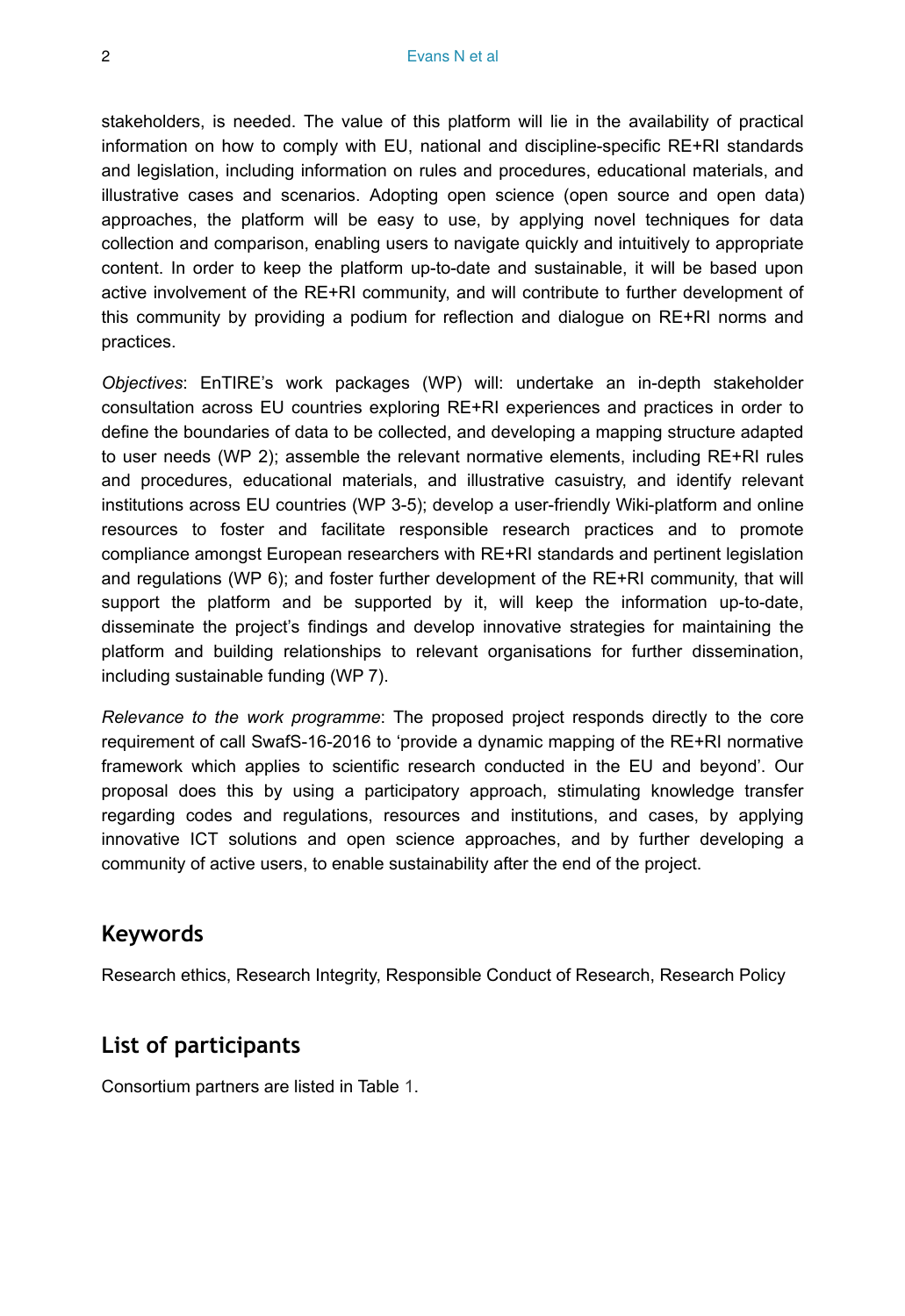<span id="page-2-0"></span>

| Table 1.<br>List of Participants. |                        |                                                |                      |  |  |  |  |  |
|-----------------------------------|------------------------|------------------------------------------------|----------------------|--|--|--|--|--|
| Participant no.                   | Part, short name       | Participant organisation name                  | Country              |  |  |  |  |  |
| 1 (Coordinator)                   | <b>VU<sub>mc</sub></b> | <b>Stichting VUmc</b>                          | The Netherlands (NL) |  |  |  |  |  |
| $\overline{2}$                    | GI                     | gesinn.it                                      | Germany (DE)         |  |  |  |  |  |
| 3                                 | <b>KUL</b>             | Katholieke Universiteit Leuven                 | Belgium (BE)         |  |  |  |  |  |
| 4                                 | <b>MEFST</b>           | Sveuciliste U Splitu, Medicinski Fakultet      | Croatia (HR)         |  |  |  |  |  |
| 5                                 | <b>DCU</b>             | Dublin City University                         | Ireland (IE)         |  |  |  |  |  |
| 6                                 | UEM                    | Universidad Europea De Madrid SI               | Spain (ES)           |  |  |  |  |  |
| $\overline{7}$                    | <b>UNIDEB</b>          | Debreceni Egyetem                              | Hungary (HU)         |  |  |  |  |  |
| 8                                 | <b>UiO</b>             | Universitetet I Oslo                           | Norway (NO)          |  |  |  |  |  |
| 9                                 | <b>UNIMAN</b>          | The University Of Manchester                   | United Kingdom (UK)  |  |  |  |  |  |
| 10                                | <b>EUREC</b>           | European Network of Research Ethics Committees | Germany (DE)         |  |  |  |  |  |

# **Excellence**

### **1.1 Objectives**

# **1.1.1 Challenge**

Responsible research conduct seems under increasing pressure: recent cases of scientists falsifying [\(Godlee et al. 2011\)](#page-67-0) and fabricating [\(Crocker and Cooper 2011\)](#page-67-1) data got tremendous public attention and the Science article by [Nosek et al. \(2015\)](#page-68-0) on the reproducibility of psychological science led many to openly question the integrity of the scientific community as a whole. Although research integrity assessments indicate that only few researchers commit such serious violations, it is clear that the changing scientific environment puts researchers under more and more pressure: publication pressure, reducing research funds, public pressure to justify spending public research budgets and promotion of public-private partnerships. Together these external factors can ultimately lead to a research environment where ethical norms may lose out to other norms and so called questionable research practices arise. In response to these changing research environments, the areas of Research Ethics and Research Integrity (RE+RI) are rapidly evolving. In many European countries, regions and institutions guidelines, standards, laws have been drafted [\(Godecharle et al. 2014](#page-67-2), [Godecharle et al. 2013](#page-67-3)). However, the effect can be the opposite: because of the resulting diversity and continuously changing norms, researchers lack up-to-date and easily accessible information on relevant rules and regulations as well as on how to apply them. The same is true for RE+RI evaluation committees who are hindered by the absence of easy access to cases and practices elsewhere. RE+RI leaders and followers lack a platform that provides easy access to RE+RI norms, and serves as a basis for deliberation, fostering improvement and practical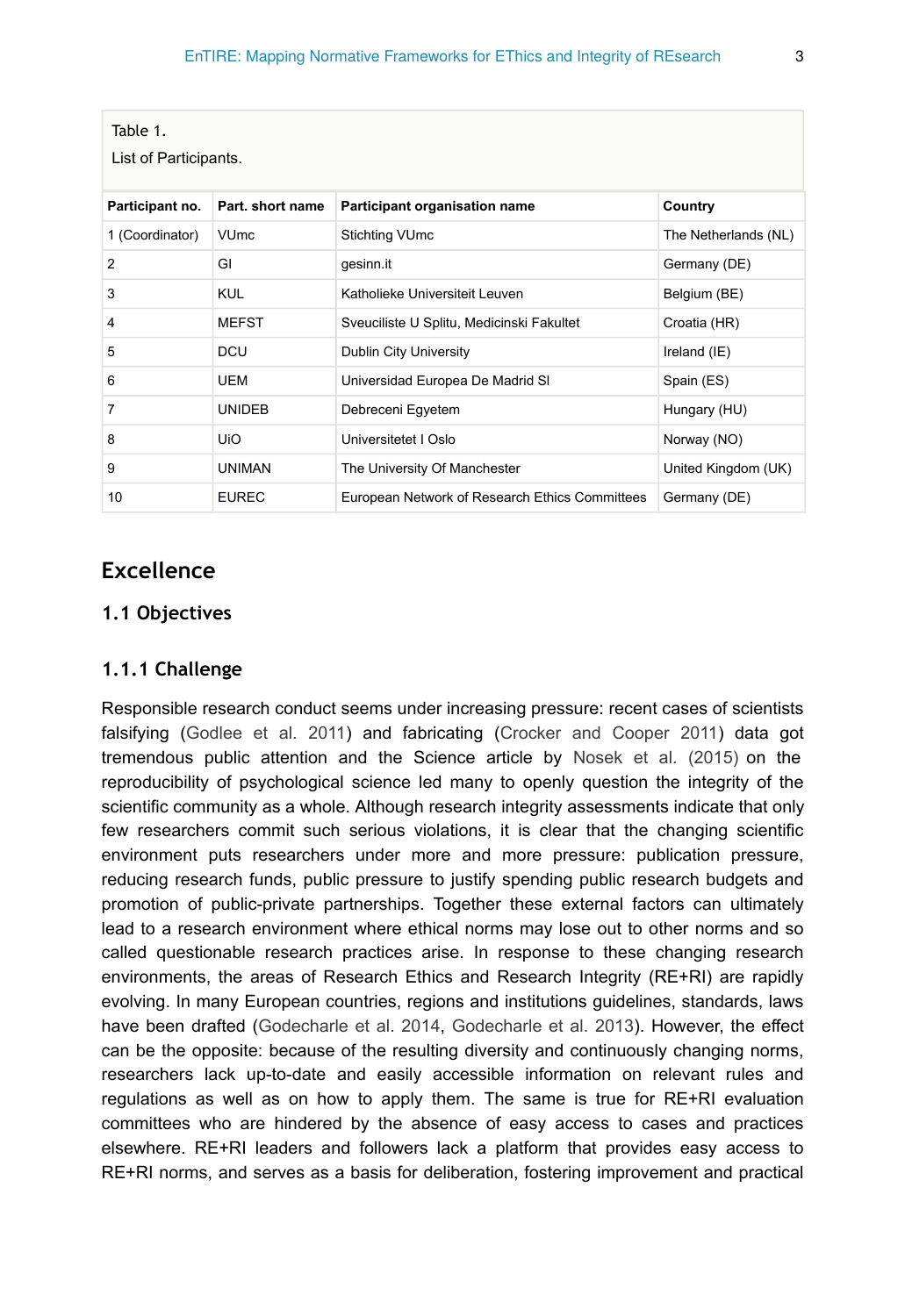relevance of these norms. There is currently no platform that allows for efficient navigation and interpretation of relevant RE+RI rules and regulation.

This project will develop a platform that makes the normative framework governing RE+RI easily in Europe accessible. Before describing how this will be acheived, it is important to define what is meant by RE+RI and the associated normative framework.

# *Defining research ethics and research integrity (RE+RI), and their mutual relationship*

In describing the study of research behaviour, Steneck (2006) proposes definitions of 'research ethics' and 'research integrity': research ethics is described as the 'critical study of the moral problems associated with or that arise in the course of pursuing research', whereas research integrity is said to entail 'possessing and steadfastly adhering to professional standards, as outlined by professional organizations, research institutions and, when relevant, the government and public'.([Steneck 2006\)](#page-68-1) From these definitions it follows that research ethics deals with moral challenges (for example, how to weigh burdens and benefits of research and to ensure proper and informed consent of participants) and the norms and regulations that guide the response to those challenges. It also implies that research integrity will focus on the professional standards (values) of scientific research, (for example, transparency and replicability). Yet, research ethics also involves overarching values (such as respect for persons), and research integrity entails clear norms which should be obeyed (for example the rules concerning scientific misconduct). Thus, any effort at mapping the RE+RI normative framework must cover not just the regulations that promote RE+RI, but also the values and norms developed in practice and through processes of deliberation regarding responsible conduct of research. RE and RI have a different focus. RE review committees, for instance, emphasize the protection of research subjects (ethics ad scientiam), whereas RI review committees investigate scientific misconduct (ethics in scientia). Yet, there is also a clear overlap. RE review committees are interested in responsible research, as research that is not scientifically valid is *a priori* unethical. RI review committees will also investigate whether data are acquired in an ethically justified way. The normative framework that we envisage will focus on general values, norms and regulations in both RE and RI, as well as their mutual interdepence. RE review committees work on a structural basis, evaluating all relevant research proposals, whereas RI review committees are convened ad hoc, judging serious cases of (potential) misconduct. Moreover, the field of RE review is much more developed than that of RI review. Mutual communication and exchange, aimed for in e.g. the EC funded ENERI project, will highly benefit from our platform.

### *Normative framework governing RE+RI*

The normative framework governing RE+RI consists of explicit rules, formulated in laws, regulations, codes, and guidelines, and implicit rules, which structure local RE+RI practice, and influence the application of explicitly formulated rules. Mapping the normative framework requires making accessible explicit rules (assembling them, and comparing them through normative analysis) and showing how they can be applied in local practice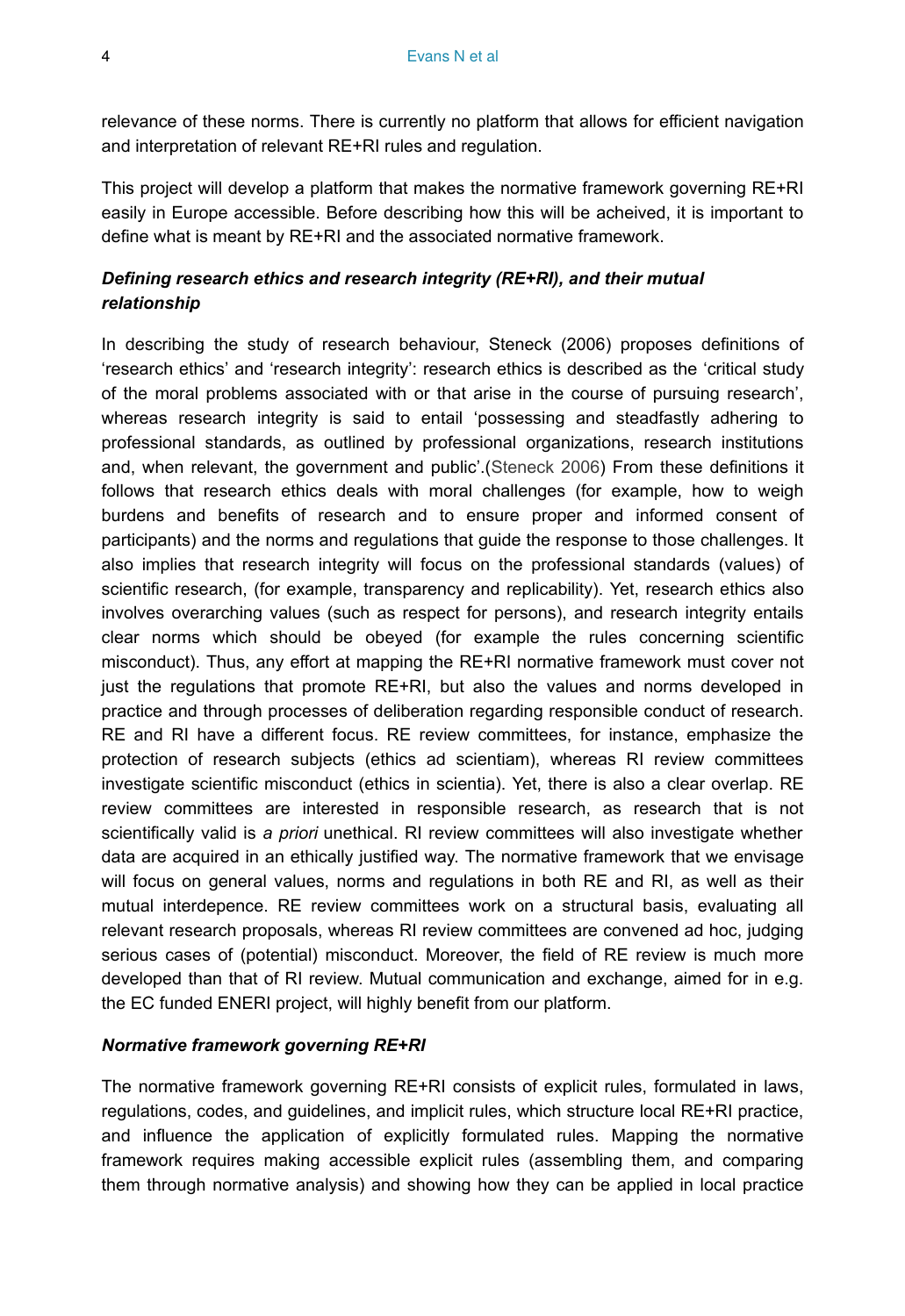(which is an object of, for instance, teaching and training programmes, fostering practical insight and experience, and which is supported by assembling cases, analysing them and building scenarios). Thus, the mapping of the normative framework should pay attention to both explicit elements (laws, regulations, codes, guidelines) and implicit elements (addressed in teaching programmes, cases and scenarios).

# **1.1.2 Overall aim and objectives**

The overall aim of the project is to create a platform that makes the normative framework governing RE+RI easily accessible, supports application in research and evaluation, and involves all stakeholders in a participatory way, thus achieving sustainability. The platform will foster uptake of ethical standards and responsible conduct of research, and ultimately support research excellence and strengthen society's confidence in research and its findings.

To achieve this aim, the EnTIRE project will address the following objectives:

- **Objective 1**: To undertake an in-depth stakeholder consultation across EU countries exploring RE+RI experiences and practices, defining the boundaries of data to be collected, and developing a mapping structure adapted to user needs (WP 2)
- **Objective 2**: To assemble the relevant normative elements, including RE+RI rules and procedures, educational materials, illustrative cases, and relevant institutions across EU countries (WP 3-5)
- **Objective 3:** To develop a user-friendly platform, including a website and online resources, to facilitate access to RE+RI knowledge and experience, and support application in research and evaluation, thus fostering uptake of ethical standards and responsible conduct of research (WP 6)
- **Objective 4**: To foster the further development of the RE+RI community, that will support the platform and be supported by it, disseminate the project's findings, apply innovative strategies for maintaining the platform through stakeholder participation, and relate the platform to relevant organisations for further dissemination fostering sustainability (WP 7).

# **1.1.3 Approach**

Developing such a platform comes with a specific set of challenges, including:

- How can the platform cope with the diversity of data that is difficult to find and to compare?
- How can the platform be easy to use and meaningful for all stakeholders and researchers from different sectors and research fields?
- How can the platform be designed such that it will be sustainable?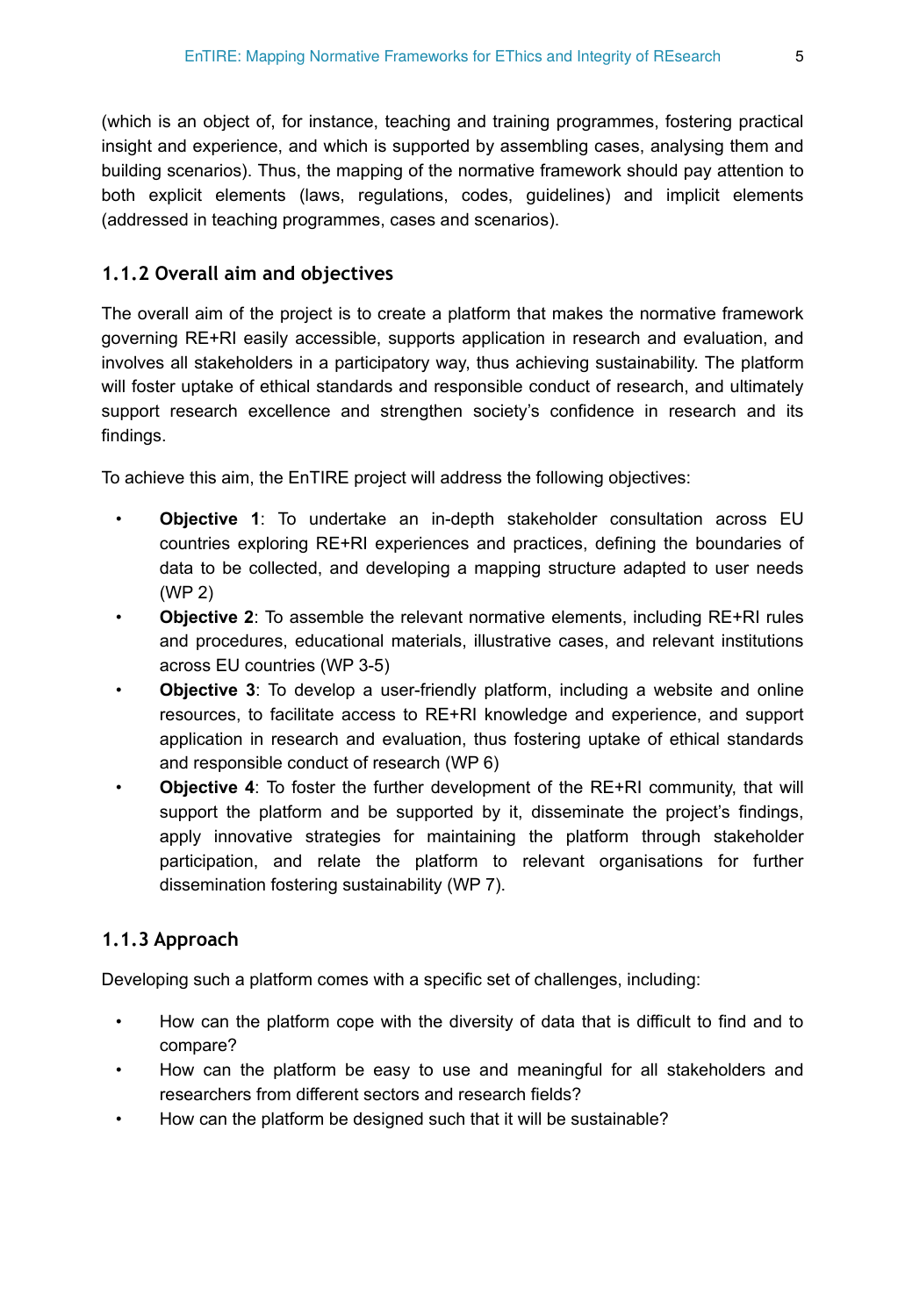To address these, EnTIRE will build upon the following principles:

- EnTIRE will foster stakeholder participation and community engagement;
- EnTIRE will focus on (diversity of) RE+RI practices (i.e. the translation of rules and regulation to research practice);
- EnTIRE will build an advanced IT infrastructure based on an interactive Wikiplatform that is easy to navigate, based upon open source and open data principles, and novel techniques for data search and comparison.

Our approach has three unique features

#### *Feature I: Stakeholder participation and community engagement*

The key unique feature of this proposal is the iterative, 'bottom up' approach, making explicit normative experiences of local stakeholders and principles embedded in local rules and practices, and enabling the structuring of data in a way that fits in with research and evaluation practice, providing useful, accessible information for local users Fig. [1.](#page-6-0) The project will entail stakeholder consultation, designed according to a participatory approach that has been successfully developed and applied in the context of empirical ethics in healthcare [\(Widdershoven et al. 2009,](#page-68-2) [Kim et al. 2009\)](#page-67-4) and that fosters impact of results in practice. The stakeholder approach will make use of experiences and insights from practice [\(Borry et al. 2005](#page-66-0), [Borry et al. 2004,](#page-66-1) [De Vries et al. 2016](#page-67-5)), and focus on implicit rules, practices, and cases, that, next to explicit rules and regulations, are crucial elements of the normative framework. The consultation will identify relevant stakeholder groups in each country, including researchers, journal editors, national and local ethics/integrity committees, policy makers, industry, including pharmaceutical companies, and research funding and process organisations. The stakeholder consultation will combine assembling information from all stakeholder categories through a questionnaire and focus groups enabling further exploration. It will consist of a pilot phase in three countries, representative of EU regions (Croatia, Spain, the Netherlands), with face-to-face focus groups, followed by a scale-up for all European countries, with online focus groups. The consultation will enable identification of the RE+RI issues of concern to the stakeholders, practical experience with regulations and guidelines and other professional, institutional and national norms, resources, and existing best practices. The consultation will also be used to generate, and to reflect and deliberate on instructive cases from local practice. The findings from the consultation will help define the boundaries of content to be collected and structure the information on the platform according to stakeholders' concerns; enabling the collection, provision and presentation of data sensitive to stakeholder needs. The process will also foster an ongoing dialogue on the content, priorities, data structure, and acceptability and usability of the platform by the stakeholders.

This participatory approach will provide the basis for the dynamic mapping of the relevant norms, processes, resources and institutions, which will entail the collection of:

1. policies, guidelines, standards legislation, regulations and procedures;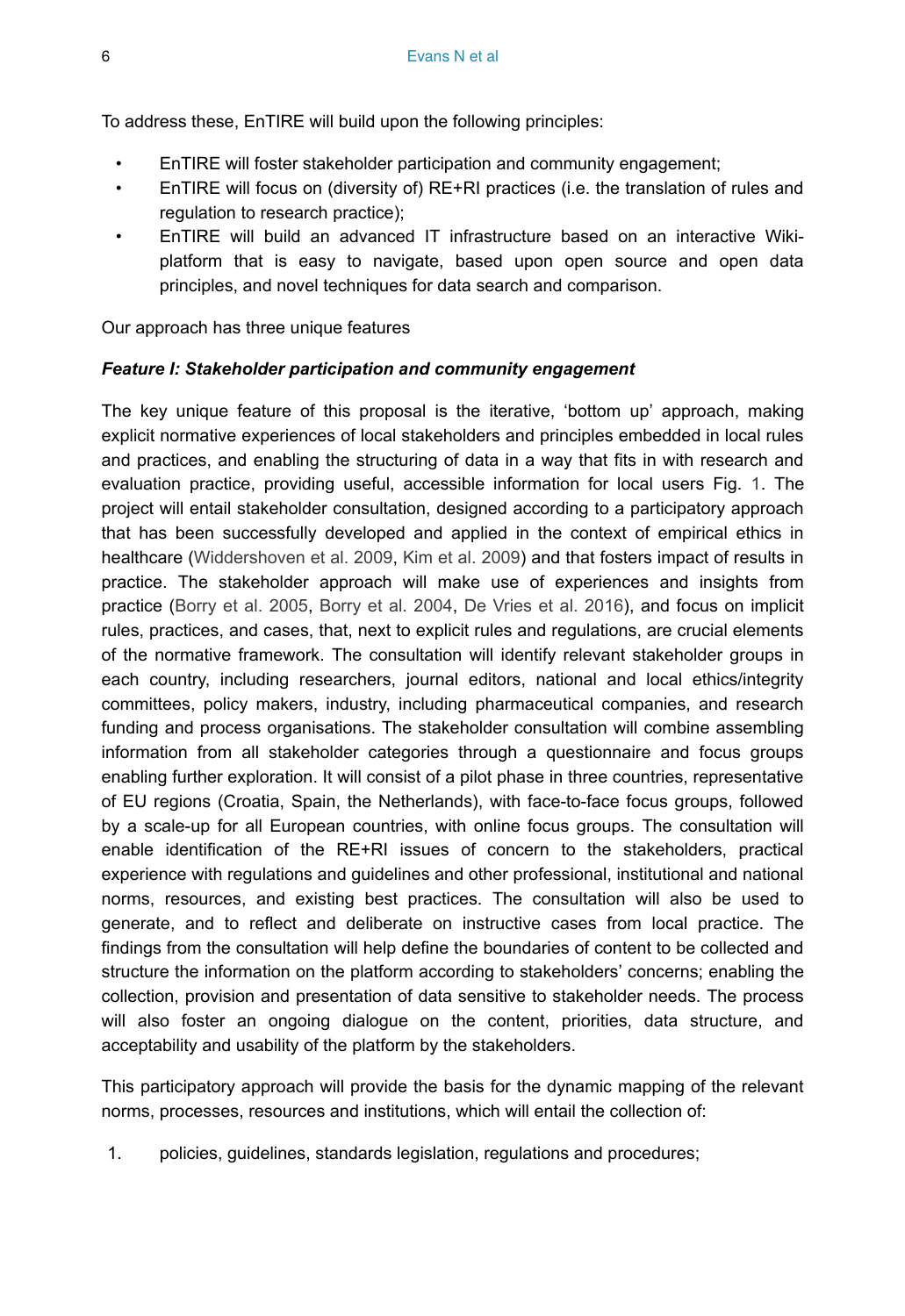- 2. resources, including training courses, e-learning modules, educational materials and contact details of committees; and
- 3. relevant cases and scenarios.

Stakeholders will also be involved in the evaluation and improvement of the ease of use of the platform. Like the stakeholder consultation, the mapping will be carried out in two phases: a pilot phase in three countries, followed by a scale up phase in all European countries. The lessons learnt during the pilot phase will enable a more rapid data collection during the second, scale-up phase.

<span id="page-6-0"></span>

Stakeholder participation will provide the basis for community engagement, necessary to secure continuity of the platform and further development of the content. The platform will be owned by the RE+RI community, preventing a vendor lock-in by the ICT firm. All relevant parties will be involved in the process of developing the platform and in gathering its content. The community will perform periodic critical content review, in order to keep the platform up-to-date and involve (other) users actively in fostering awareness of and debate on RE + RI. The basis for the community will be the participants in the European Network of Research Ethics and Research Integrity (ENERI), and the participants in the online focus groups. In order to expand the community, we will perform a stepwise scaling-up procedure, inviting selected researchers in the different regions and other stakeholders to become reviewers and moderators/editors. We will invite RE+RI committees to curate their own page. Further cooperation with other established bodies, many of which include RE+RI working groups, will be explored e.g. the European University Association (EUA [www.eua.be/\)](http://www.eua.be/), the League to European Research Universities (LERU - [www.leru.org/\)](http://www.leru.org/),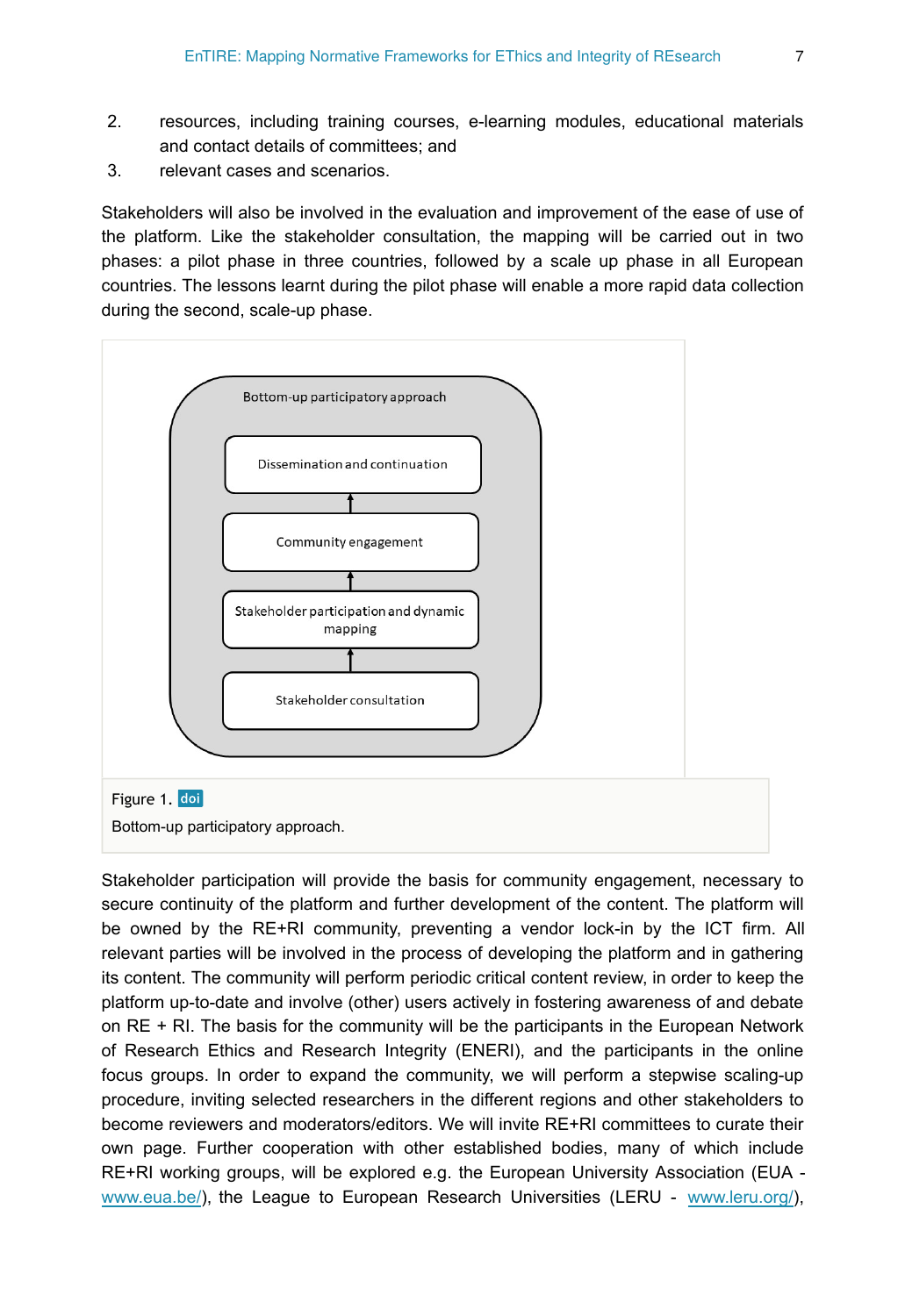Science Europe - [www.scienceeurope.org/,](http://www.scienceeurope.org/) the European Network of Research Ethics Committees - [www.eurecnet.org/](http://www.eurecnet.org/) - or the European Network of Research Integrity Offices [www.enrio.eu/\)](http://www.enrio.eu/).

Community engagement will provide the basis for dissemination. Dissemination activities will be two-part: dissemination for awareness and understanding (amongst RE+RI followers, that is stakeholders interested in information on RE+RI issues) and dissemination for continuity (amongst RE+RI leaders, that is members of the RE+RI community who actively contribute to the development of RE+RI norms). Dissemination for continuity includes embedding RE+RI in teaching curricula and including adherence with standards and regulations in research funding and publication criteria. This will necessitate active involvement of learned societies (such as All European Academies (ALLEA [www.allea.org/\)](http://www.allea.org/) and LERU), organisations involved in research publication (such as the Committee on Publication Ethics (COPE - [publicationethics.org/\)](http://publicationethics.org/), European Association of Science Editors (EASE - [www.ease.org.uk/\)](http://www.ease.org.uk/), the World Association of Medical Editors (WAME - [www.wame.org/\)](http://www.wame.org/), and the Council of Science Editors (CSE [www.councilscienceeditors.org/](http://www.councilscienceeditors.org/))) and research funding organisations (such as Science Europe). Indeed, [Hiney \(2015\)](#page-67-6) highlights that there is still wide variation between different funding organisations in the importance placed on research integrity in their grant conditions and the robustness of integrity oversight. The EnTIRE consortium includes participants with expertise in the areas of stakeholder participation and community building through processes of engagement of stakeholder groups.

#### *Feature II Focus on (diversity of) RE+RI practices*

The second unique feature of our project is acknowledging the substantial and essential diversity of practices within and between countries and disciplines [\(Godecharle et al. 2014,](#page-67-2) [Godecharle et al. 2013,](#page-67-3) [Institute of Medicine and National Research Council 2002,](#page-67-7) [Broga](#page-66-2) [et al. 2013\)](#page-66-2), because ethical frameworks, professional values and norms, and pertinent legislation, regulations and procedures are strongly influenced by socio-cultural, political, economic and institutional contextual factors ([Institute of Medicine and National Research](#page-67-7) [Council 2002](#page-67-7)). Normative analysis of explicit rules and case analysis, elucidating implicit rules, will make (diversity of) RE+RI practices accessible on the platform. Diversity is even more prominent if we recognize that RE+RI is much more than just a collection of rules and regulations, but rather encompasses the normative views and experiences of stakeholders and learning processes during the application of rules and regulations in research and evaluation practices. This implies an interaction between key players in research organizations, RE+RI committees, government regulation, journal policies and practices, policies and practices of scientific societies, funding bodies, and professionals with specific levels of education and training (human resources) [\(Institute of Medicine and National](#page-67-7) [Research Council 2002](#page-67-7)). By using a stakeholder approach, the project will provide insight in how rules and regulations governing RE+RI work in practice. Moreover, data from various countries and regions will be checked by local experts, both consortium partners and the existing network of contact persons for each EU member state, used in previous research [\(Godecharle et al. 2014,](#page-67-2) [Godecharle et al. 2013\)](#page-67-3) This network will be updated for the current project. Normative documents will be analyzed so that the retrieved information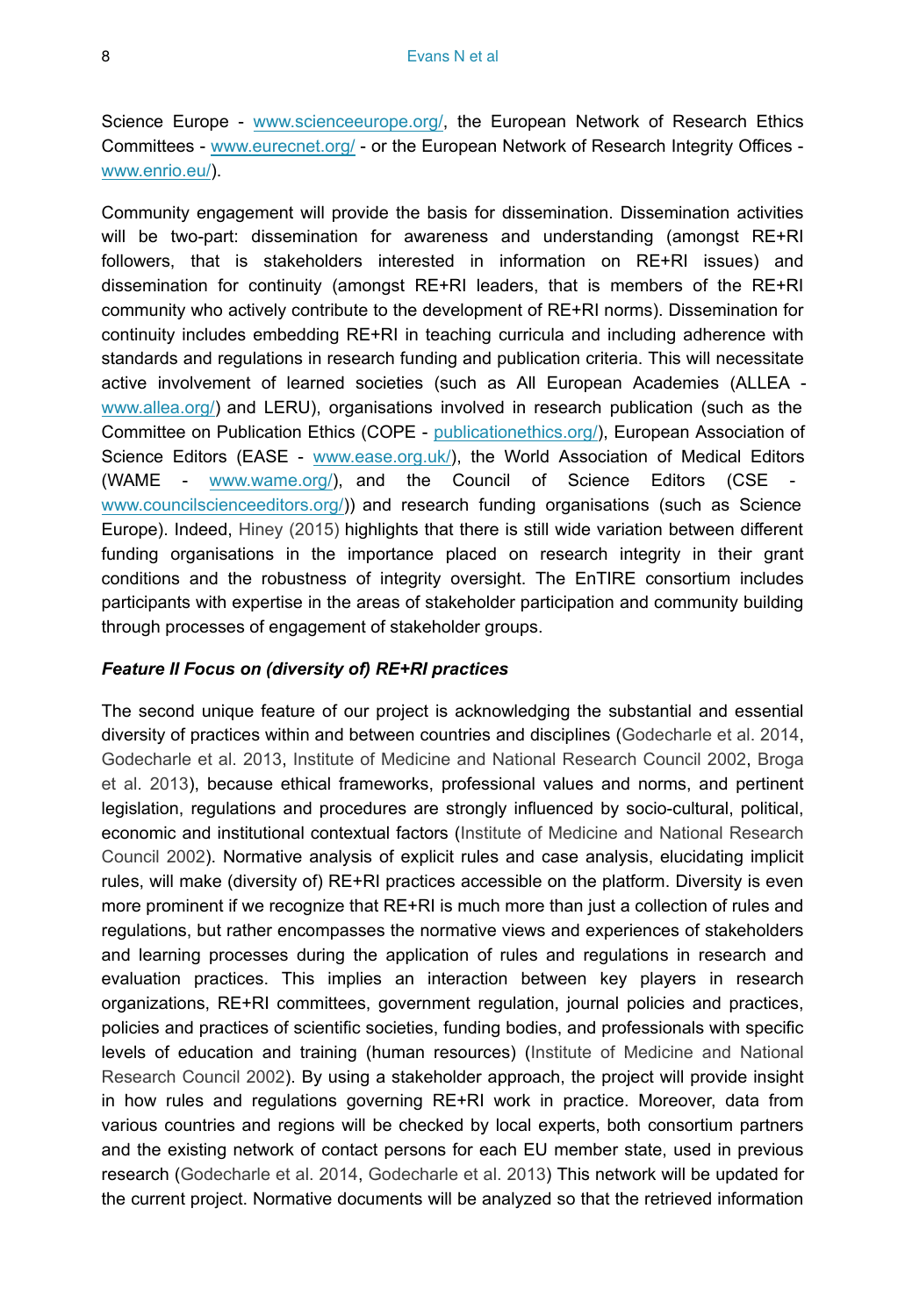will be easily available for researchers. This will include making abstracts, key words, summaries of relevant parts of the documents, providing electronic links, etc. Through normative analysis, differences will be made explicit and open for comparison and deliberation. Cases will be tagged and categorized. Moreover, a selection of prominent RE+RI cases will be analysed with different case analysis methods, and scenarios will be developed. This will result in a structuring of data, based on their relevance for actual use by researchers. The project will use relevant insights and data from previous projects such as EC funded ENERI, SATORI, PRINTEGER and HEIRRI and the international research integrity 'Report Cards' project ([Kleinert and Marusic 2016](#page-67-8)). Whilst these projects also collect much data (e.g. on relevant training courses and expertise), they tend to focus on the harmonization of values and standards within EU. That is not the primary focus of our proposal. Recognizing the variation that exists across the EU, we aim to produce a dynamic reflection of the actual RE+RI normative framework, including differences between countries. This may lead to deliberation on differences and thus foster development of RE+RI knowledge, which in the end will also benefit the (EU) activities dedicated to harmonization. Rather than providing a set of harmonized rules and regulations across Europe straight away, we anticipate to capitalize on Europe's diversity as the best starting point for mapping the RE+RI normative framework, acknowledging that mapping differences forms a necessary prerequisite for any harmonization that wants to be feasible in practice. The EnTIRE consortium unites research groups that have experience in assembling data entailing a large variety of rules, regulations and practices, making explicit and engendering reflection and deliberation on differences between practices.

#### *Feature III Interactive self-sustainable Wiki-platform*

The third unique feature consist of the techniques we propose to develop the EnTIRE platform which will be hosted on www.embassy.science (ownership obtained). The main ICT challenge lies not in performing the mapping as such, but performing it in such a way that it creates an online platform that is dynamic, customer-tailored, up-to-date and selfsustainable. Through a commitment to open source and open data approaches we aim to develop an online platform that is sustainable, user-friendly, low cost, and designed by and for the target RE+RI community. For this purpose, a Wiki-platform is the most suitable basis. The online platform will support the user with unique content analysis features. This entails, amongst other things, 'Birds Eye View Dashboards' which use semantic and data mining approaches to allow quick comparisons and easy extraction of information by researchers, policy makers and governmental bodies to find overlaps and differences between countries and topics in legislations and policies, find related case reports etc. Combining novel data mining approaches with conventional hierarchical approaches will allow researchers to perform analyses more easily – greatly enhancing the ability to perform cross-country comparative research with low effort and cost. We will adopt an open source approach to address the challenges of maintaining the relevance of platform data and minimizing recurrent costs. The Wiki-platform is open access and will be adapted to the specific needs of the project. Commitment to an open science and Wiki-approach, involving stakeholder expertise, makes the platform dynamic, user-friendly, up-to-date and self-sustainable.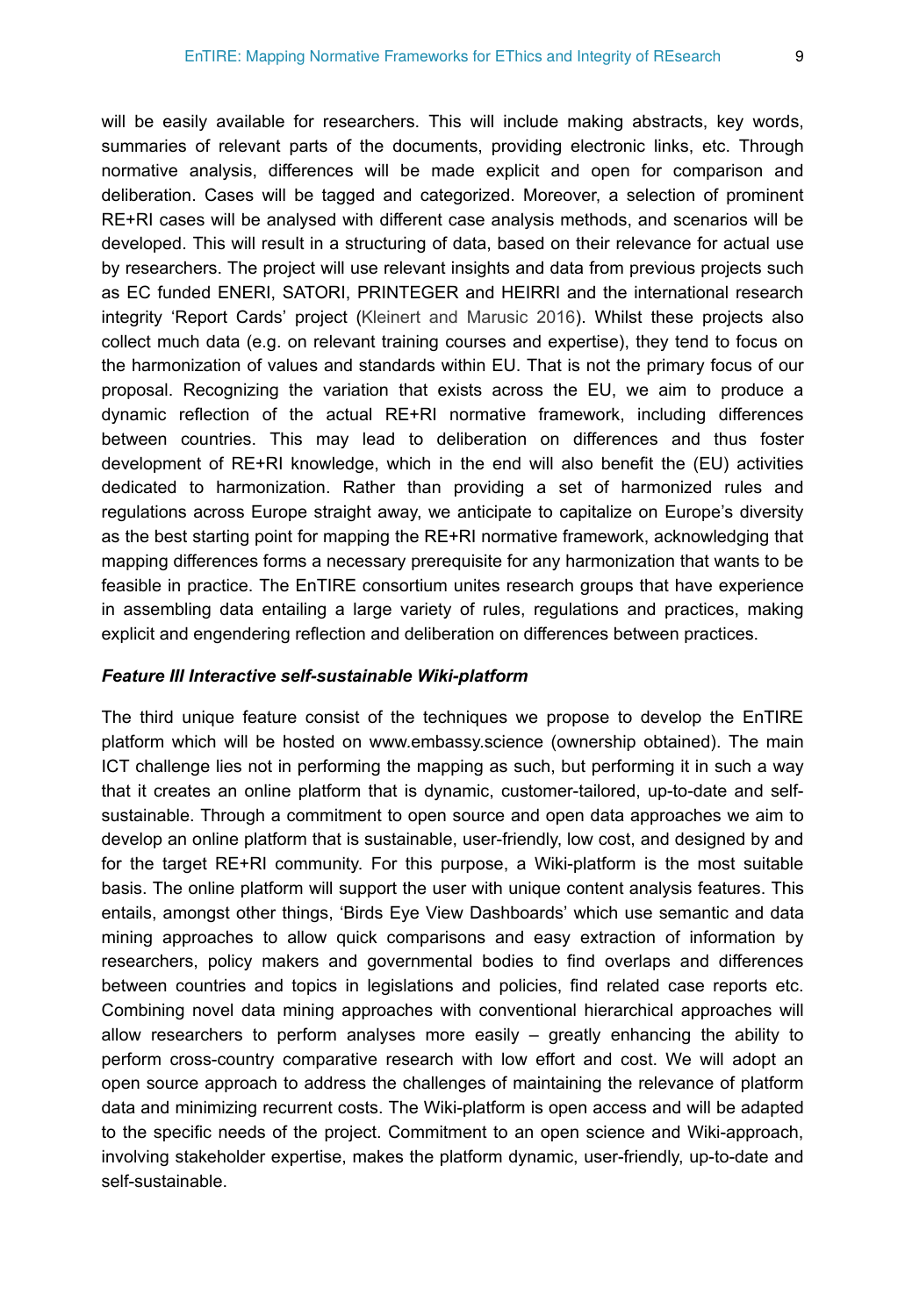The platform will incorporate several novel ICT techniques (e.g. full content search, data mining, semantic analysis) to ensure that users can find relevant, reliable and up-to-date information efficiently. Recent innovations in ICT, which, for example, drove the commercial success of companies such as Spotify and Netflix, will enable the user to navigate the content on the platform dependent on the profile and previous searches of the user. The use of such techniques in itself implies ethical issues, that will explicitly be addressed on the platform. The dynamic and efficient nature of our website will allow and promote the development and improvement of RE+RI practices across the EU, ultimately strengthening the regulatory process and researchers', regulators' and society's confidence in scientific research and its findings. Through an open and interactive platform, the project will improve the effectiveness and efficiency of both institutional and national RE+RI committees and RE+RI activities of other stakeholders, like scientific journals, funding agencies and professional associations. Effectiveness will be enhanced by providing region and domain specific standards, legislation, regulations and procedures and by providing access to best practices which may serve as examples. Furthermore, the platform will include a continuous improvement cycle; an interface will allow users to provide feedback on areas of RE+RI that are not clearly covered – providing institutional and national committees and other stakeholders with the impetus to clarify 'grey areas' and develop inclusive, anticipatory RE+RI governance. Efficiency will be enhanced as greater transparency will enable institutional and national committees and other stakeholders to identify similarities and differences in approaches - thus stimulating shared learning and communication. Efficiency will also be improved indirectly because better informed and trained researchers will produce more appropriate research proposals – saving RE+RI committees time and resources.

The EnTIRE consortium has the necessary expertise to develop an interactive platform. The partner gesinn-it holds the specific expertise of knowledge management and is a specialist in Wiki-software development. The three unique features described above are clearly linked to the project's objectives and Work Packages (WP). The bottom-up stakeholder and community approach is the basis for meeting Objective 1 and 4, and are exemplary for the activities in in WP 2 and 7. The focus on diversity is related to Objective 2, and crucial for the gathering of data in WP 3-5. The interactive Wiki-platform, to be created in WP 6, will enable reaching Objective 3. (See Fig. [2\)](#page-10-0).

#### *Successful knowledge management – the Wiki approach for the EnTIRE platform*

Wikimedia Foundation, Inc. (WMF) is an non-profit organization founded in 2003 by Jimmy Wales. It hosts sites such as Wikipedia [https://en.wikipedia.org/wiki/Wikimedia [Foundation](https://en.wikipedia.org/wiki/Wikimedia_Foundation)]. Wikipedia is an international online project which attempts to create free encyclopedias in multiple languages. Within three years, the world's largest open content project has achieved more than 1.500.000 articles, outnumbering all other encyclopaedias. [Voss 2005](#page-68-3) The operation of Wikimedia depends on MediaWiki, a free and open-source wiki software platform.[Bergman 2008](#page-66-3) Semantic MediaWiki (SMW) is a free, open-source extension to MediaWiki. Semantic MediaWiki can turn a wiki into a powerful and flexible knowledge management system. All data created within SMW can easily be published via the Semantic Web, allowing other systems to use this data seamlessly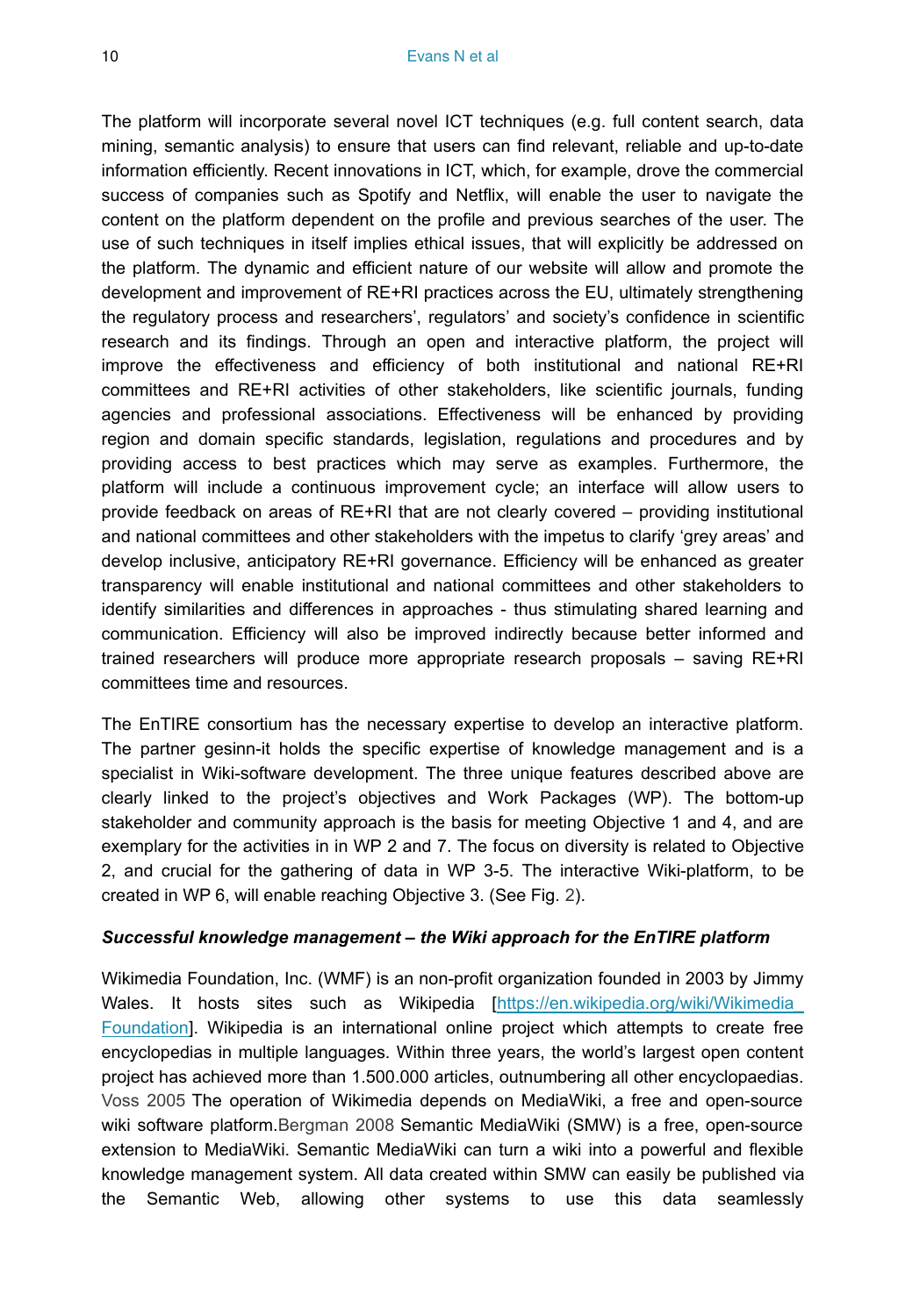[[https://www.semantic-mediawiki.org/wiki/Semantic\\_MediaWiki\]](https://www.semantic-mediawiki.org/wiki/Semantic_MediaWiki). Adapting the Semantic MediaWiki platform using expertise of the stakeholders will result in a dynamic platform which will contain numerous resources for the RE+RI community. The ability of linking related articles together will allow the novice to quickly find key information with minimal effort – including information which he might not have been aware of to be of relevance in the first place. Indeed, this has been mentioned before. "What makes the Wikipedia so compelling—and this article so hard to finish—is the way everything is so massively linked. You read one entry, and before you know it, you're reading up on Anne Boleyn or Italian greyhounds." Ben Hammersley, "Common Knowledge", Guardian (Jan. 30, 2003). For the RE+RI expert, the platform will support research on its content using novel types of analysis such as textual data mining (a form of automatic analysis in the class of 'machine learning') and semantic analysis (from the SMW extension). These techniques will transcend current text search abilities and will be made available on the platform using a dashboard which effectively removes the necessity of having the technical 'know-how'. This way, the EnTIRE platform supports generating its own content, compelling the RE+RI community to engage in its movement on [www.embassy.science.](http://www.embassy.science)

<span id="page-10-0"></span>

#### **1.2 Relation to the work programme**

1.2.1. Relation to the general objectives of Horizon 2020 and to the Work Programme 2016-2017 Horizon 2020 has general objectives of supporting excellent science and addressing the great societal challenges of our age. The 'Science with and for Society'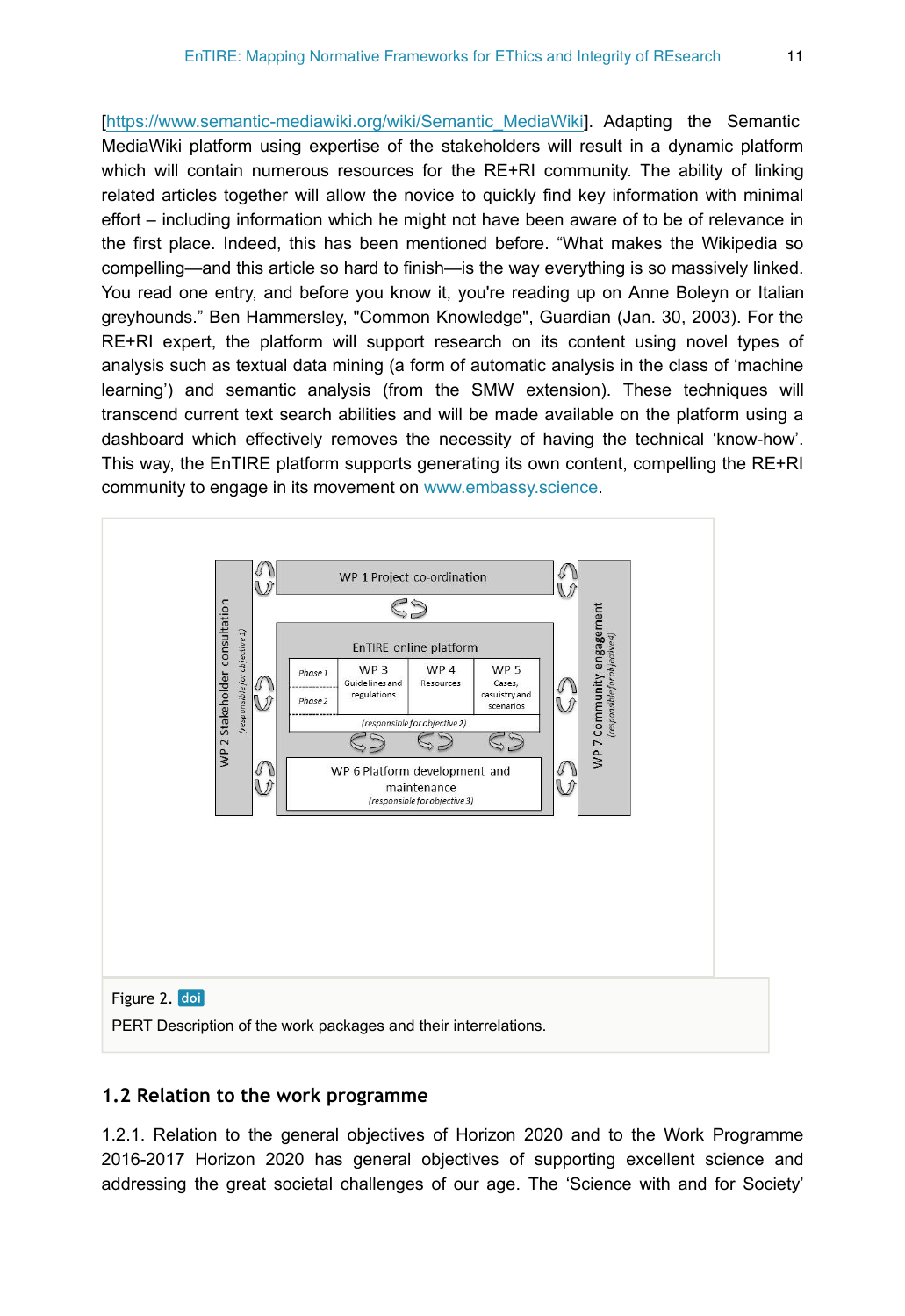(SwafS) programme specifically aims to build effective cooperation between science and society, to recruit new talent for science and to pair scientific excellence with social awareness and responsibility. In order to meet the general aims and objectives of Horizon 2020 and the SwafS programme our proposal contains all the necessary elements. It enables further awareness of the relationship between science and societal responsibility, both among researchers and the general public, and is innovative by making use of novel ICT techniques. Specifically EnTIRE's vision, aims and approach:

- Demonstrates a commitment to open debate and incorporates the experiences and priorities of all stakeholders in a 'bottom up', participatory approach;
- Promotes the development and continuous improvement of an ethics and integrity (RE+RI) framework for research and innovation across the EU;
- Includes a commitment to an open science (open source and open data) approach for the online platform;
- Promotes the development of a community of dedicated researchers and other stakeholders, which is actively involved in making information about RE+RI accessible and fosters further development of the field;
- Fosters easy access to data, thus enabling better research on RE+RI issues, ultimately leading to better quality and integrity of research;
- Promotes RE+RI compliance and strengthens the regulatory process and researchers', regulators' and society's confidence in research and contributing to responsible research and innovation (RRI), ensuring adherence to the highest ethical standards and supporting scientific excellence;
- Raises awareness of and promotes policy initiatives in relation to RRI;
- Creates a platform for dialogue between researchers, academy, industry (including SMEs) and policymakers;
- Encourages inclusive, anticipatory and dynamic governance for research and innovation by allowing online platform users to provide feedback on areas of RE+RI that are not clearly covered;
- Promotes awareness, know-how, expertise and competence of RRI for curricula and trainings;
- Encourages change in research performing (RPO) and research funding organizations (RFO) by involving them, and fostering inclusions of adherence with RE+RI standards and regulations in publication and funding criteria.

1.2.2. Relation to the specific topic: SwafS-16-2016: Mapping the Ethics and Research Integrity Normative Framework

One of the eight activity lines of the 'Science with and for Society' programme 2016-2017' is 'developing inclusive, anticipatory governance for research and innovation' which includes the current topic 'Mapping the Ethics and Research Integrity Normative Framework'. The topic's aim is directly reflected in EnTIRE's overall aim. In Table [2](#page-12-0) below we outline EnTIRE's strategic approach in relation to the scope of the specific SwafS-16-2016 call.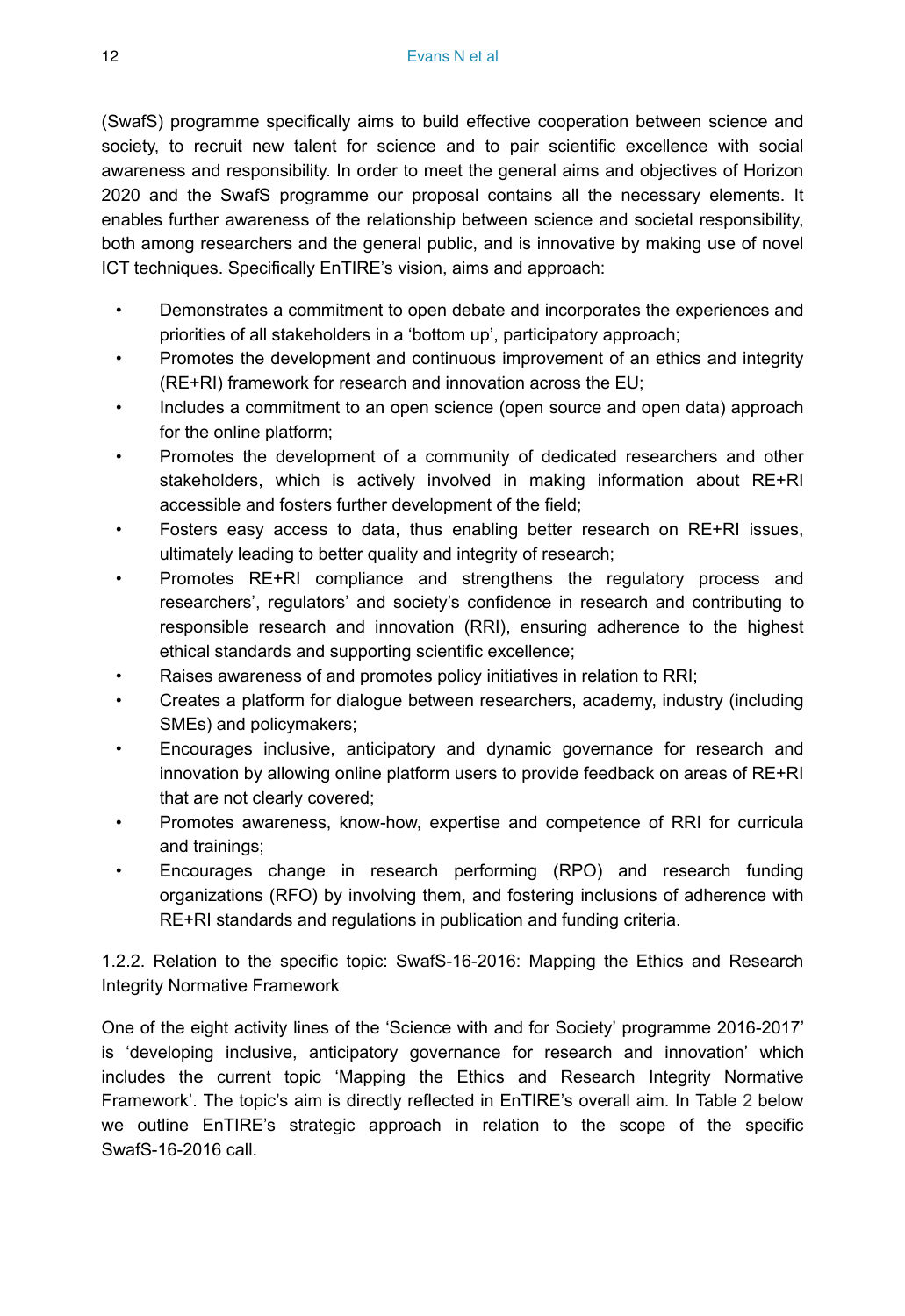# <span id="page-12-0"></span>Table 2.

# EnTIRE Objectives and Approach in Relationship to the Scope of the Topic:

| Scope of SwafS-16-2016                                                                                                                                                                                                                                                                                                     | EnTIRE strategic approach                                                                                                                                                                                                                                                                                                                                                                                                                                                                                                                                                                                                                                                                                                                                                                                                                                                                                                                                                                                                                                                                                                                                                                                         |
|----------------------------------------------------------------------------------------------------------------------------------------------------------------------------------------------------------------------------------------------------------------------------------------------------------------------------|-------------------------------------------------------------------------------------------------------------------------------------------------------------------------------------------------------------------------------------------------------------------------------------------------------------------------------------------------------------------------------------------------------------------------------------------------------------------------------------------------------------------------------------------------------------------------------------------------------------------------------------------------------------------------------------------------------------------------------------------------------------------------------------------------------------------------------------------------------------------------------------------------------------------------------------------------------------------------------------------------------------------------------------------------------------------------------------------------------------------------------------------------------------------------------------------------------------------|
| The action aims at providing a<br>dynamic mapping of the ethics/<br>integrity normative framework<br>which applies to scientific<br>research conducted by<br>European research teams, in<br>the EU and beyond.                                                                                                             | The RE+RI normative framework is understood to encompass more than just the<br>rules and regulations, but also the normative experiences of stakeholders and<br>learning processes during the application of rules and regulations. Experiences,<br>values, norms and priorities will be explored during the stakeholder consultation<br>(WP 2). The findings from the consultation will help define the focus and the<br>boundaries of content to be collected in the mapping exercise (WP 3-5) and<br>structure the information on the website according to stakeholders' concerns;<br>enabling the collection, provision and presentation of data sensitive to<br>stakeholder needs. The mapping is considered 'dynamic' as the open source/<br>open data approach for the online platform will enable the RE+RI community to<br>keep the content and platform up-to-date (WP 6 and 7).                                                                                                                                                                                                                                                                                                                        |
| The work undertaken shall<br>primarily aim at supporting the<br>work of researchers and ethics/<br>integrity review committees.                                                                                                                                                                                            | The participatory approach ensures that the online platform will be sensitive to<br>the priorities and preference of various types of users. We distinguish RE+RI<br>leaders (who are highly committed to RE+RI norms and contribute to their<br>development), and RE+RI followers (who are eager to comply, but require easy<br>access). RE+RI leaders will be supported by the platform by continuously staying<br>up-to-date and having possibilities for dialogue and deliberation. RE+RI followers<br>will be enabled to disentangle complexities in rules and regulations and in<br>applying them to daily practice.                                                                                                                                                                                                                                                                                                                                                                                                                                                                                                                                                                                        |
| The action shall design the<br>most appropriate mapping<br>methodology, the processes<br>and institutions to be mapped<br>and produce appropriate<br>process maps, indicating the<br>criteria/dimensions (geographic<br>scope, thematic coverage,<br>stakeholder involvement, etc.)<br>and enable comparative<br>analysis. | A bottom-up, participatory approach is the most appropriate to capture the<br>diversity of explicit and implicit RE+RI rules across the EU (WP 2). Data<br>collection (WPs 3-5) encompasses the following processes, resources and<br>institutions: WP 3 - EU, country and domain specific policies, guidelines,<br>standards and legislation and legislative bodies; WP 4 - RE+RI resources,<br>including training courses for researchers and RE+RI review committees, contact<br>details of $RE+RI$ review committees and $RE+RI$ experts for advices; WP 5 -<br>Cases, derived from literature, published by RE+RI committees, and presented<br>and discussed during focus group meetings. WPs 2-5 will start with a pilot phase,<br>followed by a process of scaling up to all EU countries, and will include normative<br>analysis and case analysis. Data mining features, which allow for searchability,<br>will be combined with more conventional, hierarchical data organization<br>approaches (e.g. by geography or discipline), allowing researchers to perform<br>analyses more easily – greatly enhancing their ability to perform cross-country<br>comparative research with low effort and cost. |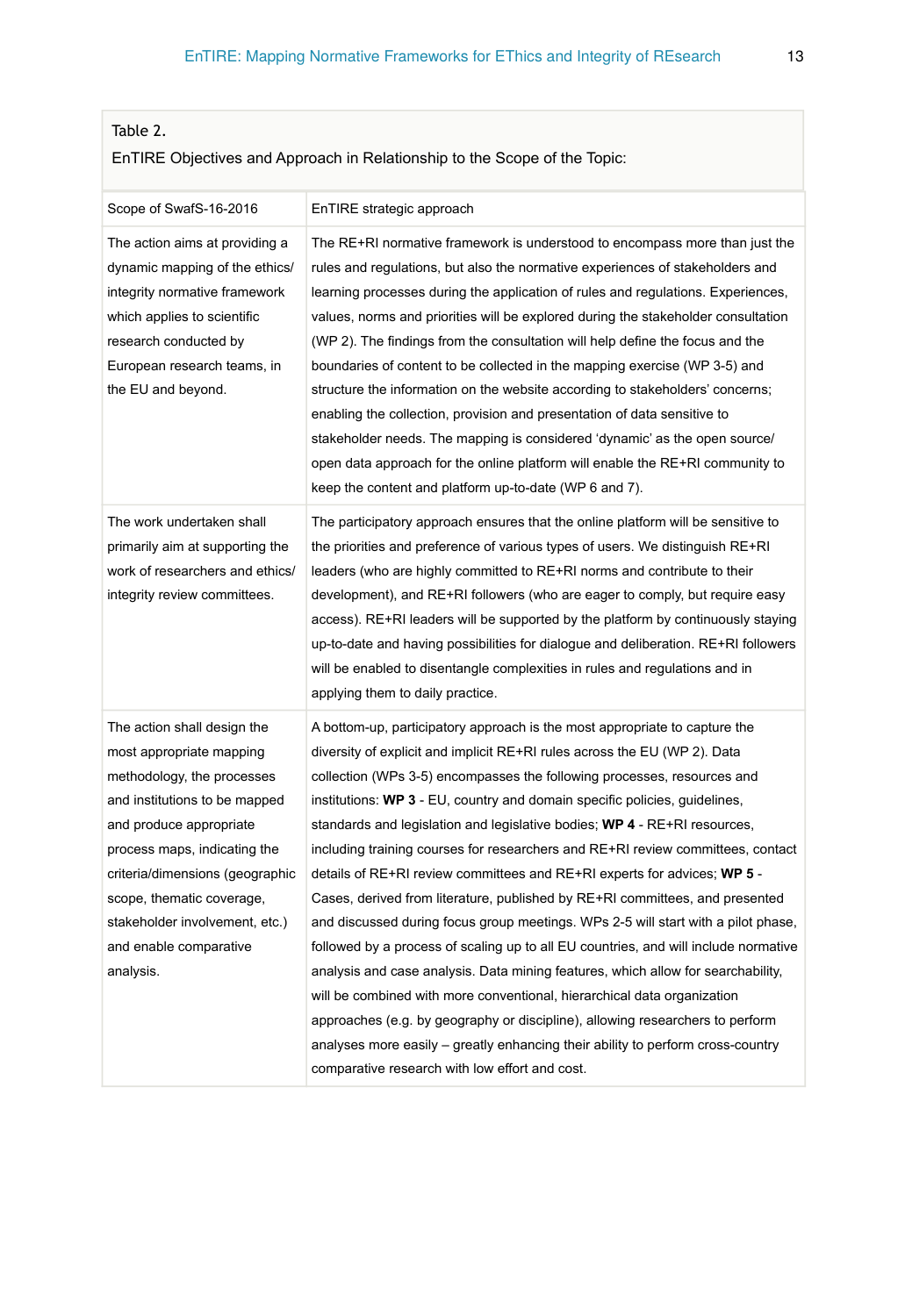#### 14 Evans N et al

| Scope of SwafS-16-2016                                                                                                                                                                                                                                                                                                                                                                              | EnTIRE strategic approach                                                                                                                                                                                                                                                                                                                                                                                                                                                                                                                                                                                                                                                                                                                                                                                                                                                                                                                                                                                                                                   |
|-----------------------------------------------------------------------------------------------------------------------------------------------------------------------------------------------------------------------------------------------------------------------------------------------------------------------------------------------------------------------------------------------------|-------------------------------------------------------------------------------------------------------------------------------------------------------------------------------------------------------------------------------------------------------------------------------------------------------------------------------------------------------------------------------------------------------------------------------------------------------------------------------------------------------------------------------------------------------------------------------------------------------------------------------------------------------------------------------------------------------------------------------------------------------------------------------------------------------------------------------------------------------------------------------------------------------------------------------------------------------------------------------------------------------------------------------------------------------------|
| The outcome of the mapping<br>action shall stimulate<br>knowledge transfer and<br>ultimately promote the uptake of<br>the highest ethical standards. In<br>order to facilitate this role,<br>English summary/abstract of the<br>normative elements (e.g.<br>legislation, code, etc.) focusing<br>on the main practical<br>requirements/recommendations<br>should be made available.                 | Knowledge transfer will be stimulated through widespread dissemination. EnTIRE<br>includes a WP dedicated to dissemination in recognition of the importance of<br>knowledge transfer to the project's success (WP 7). The stakeholder and<br>community approach provide an excellent basis for dissemination. Activities will<br>be two-part: 1) dissemination for awareness and understanding, involving RE+RI<br>followers, by offering easily accessible information; and 2) dissemination for<br>continuity, engaging RE+RI leaders, offering up-to-date information and the<br>possibility for contributing to platform development. This will be based on<br>extensive cooperation with ENERI and other relevant EU projects/organisations.<br>It also requires commitment and action to change current practices amongst<br>journal editors and research funding and publishing associations. English<br>summaries of the main normative elements of research ethics and integrity will,<br>of course, be easily accessible via the online platform. |
| Researchers shall also be<br>helped to distinguish between<br>the legislation that must be<br>applied (highlighting the<br>practical obligations) and the<br>soft laws and best practices that<br>must be taken into account<br>(illustrating them with concrete<br>examples) in the research<br>design and implementation to<br>guarantee the compatibility with<br>the highest ethical standards. | The innovative, user-friendly open acces and open source WIKI-platform<br>developed by WP 6 will allow RE+RI followers to become aware of the legislation<br>and regulations that must be applied, and of cases and scenarios embodying<br>best practices; RE+RI leaders will be involved in developing and deliberating<br>upon norms guiding responsible research conduct, thus creating preconditions<br>for scientific excellence.                                                                                                                                                                                                                                                                                                                                                                                                                                                                                                                                                                                                                      |
| The resulting mapping shall be<br>made available online and<br>include beyond the constitutive<br>elements of the normative<br>framework information on the<br>available trainings and<br>education activities as well as<br>on where to find appropriate<br>ethics/integrity expertise                                                                                                             | In collaboration with partner gesinn-it, an innovative online Wiki- platform will be<br>developed (WP 6). Novel elements include: the participatory mapping of data<br>sensitive to stakeholders priorities and preference; the data mining features<br>which will support the discovery of actionable insights; and community<br>engagement to ensure the platform's long term sustainability. As mentioned<br>previously, the online platform will identify relevant training courses, resources<br>and where to find appropriate expertise.                                                                                                                                                                                                                                                                                                                                                                                                                                                                                                              |
| Practical information on how to<br>comply with the legislation and<br>standards should be provided                                                                                                                                                                                                                                                                                                  | Practical information and best practice examples will be collated by WPs 3-5.                                                                                                                                                                                                                                                                                                                                                                                                                                                                                                                                                                                                                                                                                                                                                                                                                                                                                                                                                                               |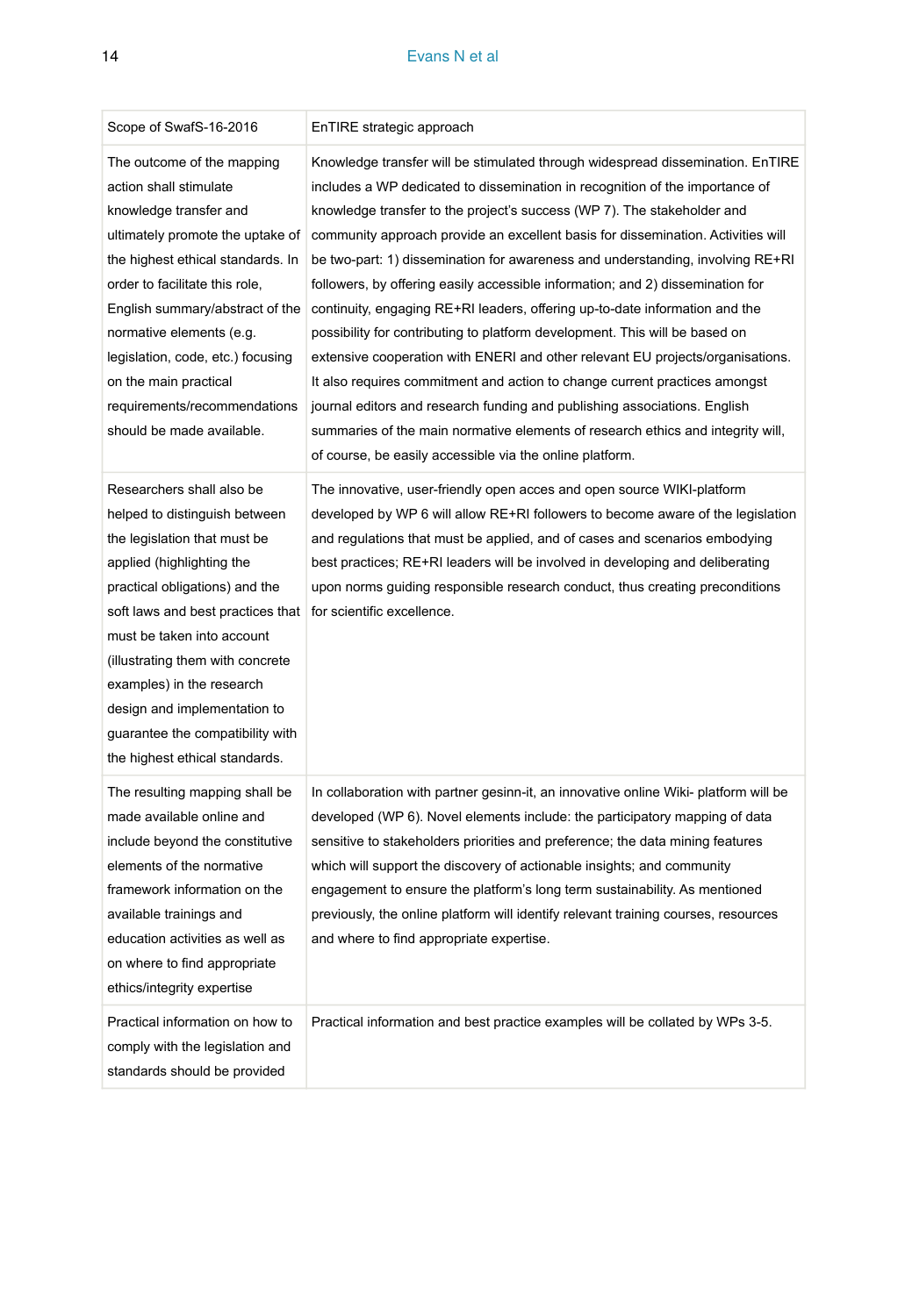| Scope of SwafS-16-2016                                                                                                                                                                                                                                     | EnTIRE strategic approach                                                                                                                                                                                                                                                                                                                                                                                                                                                                                                                                                                                                                                                                                                                                                                                                                                                                                                                                                                                                                                                                                                                                                                                                                                                                                                                                                                                                                                                                                                                                                                                                               |
|------------------------------------------------------------------------------------------------------------------------------------------------------------------------------------------------------------------------------------------------------------|-----------------------------------------------------------------------------------------------------------------------------------------------------------------------------------------------------------------------------------------------------------------------------------------------------------------------------------------------------------------------------------------------------------------------------------------------------------------------------------------------------------------------------------------------------------------------------------------------------------------------------------------------------------------------------------------------------------------------------------------------------------------------------------------------------------------------------------------------------------------------------------------------------------------------------------------------------------------------------------------------------------------------------------------------------------------------------------------------------------------------------------------------------------------------------------------------------------------------------------------------------------------------------------------------------------------------------------------------------------------------------------------------------------------------------------------------------------------------------------------------------------------------------------------------------------------------------------------------------------------------------------------|
| In addition, the work must rely<br>on a real case and scenario<br>building approach based on<br>existing literature, court cases<br>etc.                                                                                                                   | There is a dedicated WP to the collection of cases (WP5). Cases come from<br>existing sources (literature, websites, court cases) and stakeholder focus groups.<br>Also, methods of analysis will be assembled and applied, resulting in illuminating<br>scenarios. This process will extend beyond the duration of the project, based<br>upon community engagement in the Wiki-platform.                                                                                                                                                                                                                                                                                                                                                                                                                                                                                                                                                                                                                                                                                                                                                                                                                                                                                                                                                                                                                                                                                                                                                                                                                                               |
| The mapping shall also include<br>contact details of the ethics and<br>research integrity committees/<br>bodies and other relevant<br>authorities (e.g. for personal<br>data protection) which shall<br>deliver the necessary<br>approvals/authorisations. | The contact details of the ethics and research integrity committees/bodies and<br>other relevant authorities that deliver the necessary approvals/ authorisations are<br>included in the initial processes, resources and institutions to be mapped, they<br>will be available through the online platform and, in the future, updated by users<br>via the open editing feature. RE+RI committees are invited to participate in the<br>platform and create and maintain their own pages.                                                                                                                                                                                                                                                                                                                                                                                                                                                                                                                                                                                                                                                                                                                                                                                                                                                                                                                                                                                                                                                                                                                                                |
| The construction and update of<br>this online database must be<br>done in close cooperation with<br>the "European Ethics and<br>Research Integrity Network"<br>which is supported by Horizon<br>2020                                                       | ENERI will serve as an important source in the processes of stakeholder<br>consultation and community building. Close cooperation already exists between<br>partner members and ENERI, and will be further developed during the project.<br>ENERI has offered to participate substantially in the analytic part of EnTIRE and<br>to provide network, expertise, website and communication channels for<br>dissemination of EnTIRE's activities. The EnTIRE platform will benefit from<br>expertise gathered in ENERI and provide a tool for ENERI to foster further<br>cooperation in the RE+RI community.                                                                                                                                                                                                                                                                                                                                                                                                                                                                                                                                                                                                                                                                                                                                                                                                                                                                                                                                                                                                                              |
| This cooperation shall notably<br>ensure positive synergies and<br>guarantee the long term<br>continuity/sustainability of the<br>resulting output                                                                                                         | The unique combination of EnTIRE's innovative, sustainable vision for the online<br>Wiki-platform and the active involvement of the RE+RI community, many of<br>whom are involved in ENERI, will result in long term continuity. Since<br>sustainability forms such an important aspect of this project, one workpackage<br>(WP 7) is specifically dedicated to dissemination and continuity. Sustainability is<br>based upon the stakeholder and community approach, the Wiki-platform and the<br>ICT innovations fostering searchability and user friendliness. Moreover, additional<br>steps to ensure the project's long-term continuation include: 1. Developing an<br>adequate infrastructure for teaching and higher education organisations (such as<br>ALLEA, LERU and EUA) to embed RE+RI in teaching curricula. 2. Providing<br>support to national and European research funding organisations to include<br>adherence with RE+RI standards and regulations in research funding criteria,<br>such as the requirement of adherence to data management standards in<br>Horizon2020 projects. 3. Providing support to journal editors and publishing<br>associations (such as COPE, EASE, WAME and CSE) to include, promote and<br>emphasize adherence with RE+RI standards and regulations in publication<br>criteria. 4. Building links with local, national and EU wide RE+RI websites to<br>enable coupling to maintain the website content with the website with the help of<br>ICT partner gesinn-it (WP6) 5. Developing a long-term continuity plan – in<br>collaboration with the private ICT partner gesinn.it (WP 7) |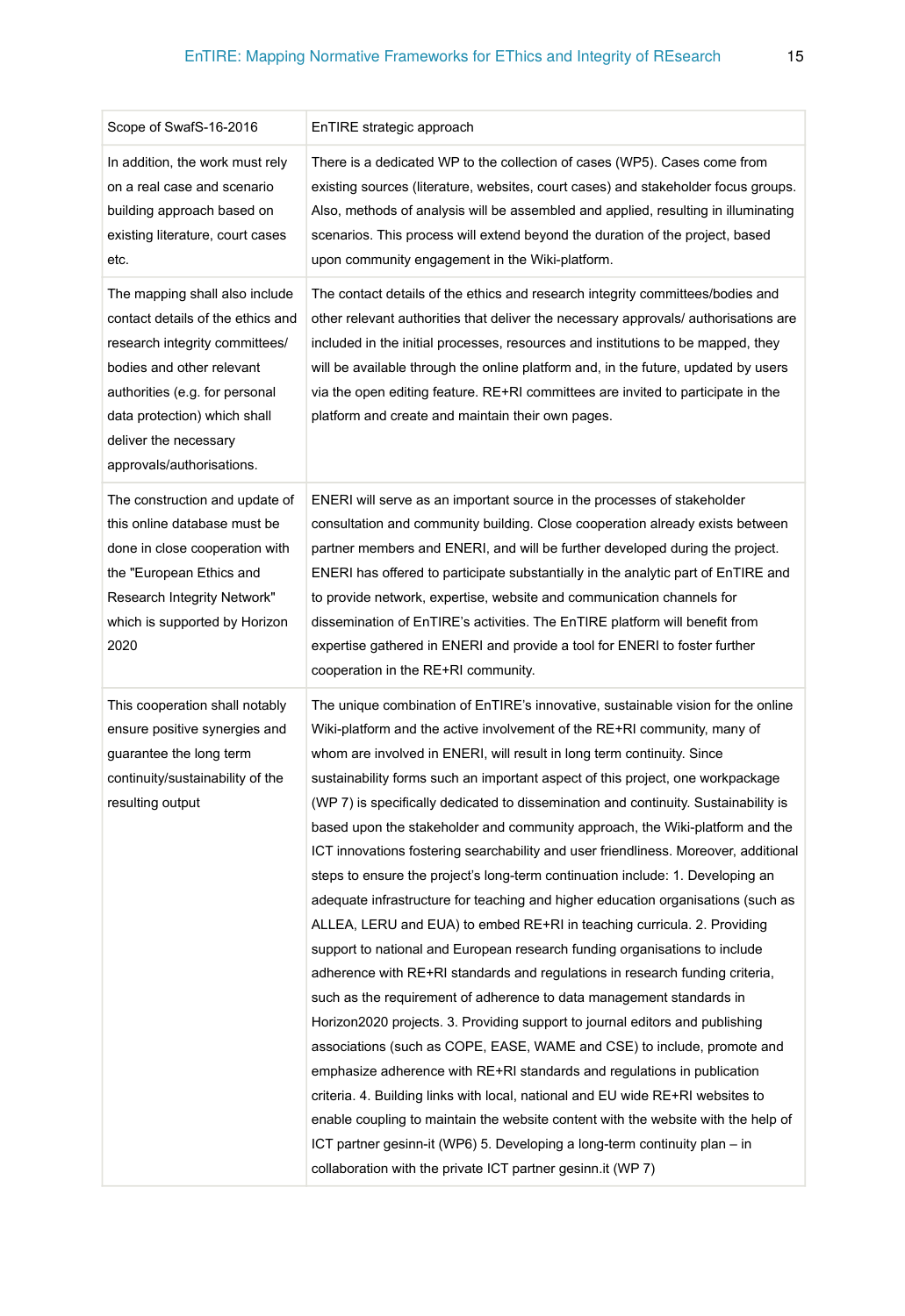| Scope of SwafS-16-2016                                                                                                                                                                                                                                                                   | EnTIRE strategic approach                                                                                                                                                                                                                                                                                                                                                                                                                                                                                                                                 |
|------------------------------------------------------------------------------------------------------------------------------------------------------------------------------------------------------------------------------------------------------------------------------------------|-----------------------------------------------------------------------------------------------------------------------------------------------------------------------------------------------------------------------------------------------------------------------------------------------------------------------------------------------------------------------------------------------------------------------------------------------------------------------------------------------------------------------------------------------------------|
| In addition to the above cited<br>network and in order to avoid<br>duplication of work already<br>undertaken, it is essential to<br>ensure that the publicly<br>available results from relevant<br>EU funded research projects<br>(from FP7 and Horizon 2020)<br>are taken into account. | Publicly available results from relevant EU funded research projects (ENERI,<br>SATORI, PRINTEGER, RRI Tools and HEIRRI) will be included in the mapping<br>process. The partners in these projects are important RE+RI leaders who will be<br>addressed in the community approach, ensuring that output of these projects will<br>immediately be visible on the EnTIRE platform.                                                                                                                                                                         |
| International cooperation is<br>encouraged                                                                                                                                                                                                                                               | Although the project focuses on mapping the RE+RI framework in Europe, it is<br>clearly international. The kick-of will be during the World Congres on Research<br>Integrity, organized by the Dutch lead partner in Amsterdam 2017. The Advisory<br>Board includes international RE+RI expert Ray de Vries. This will ensure that the<br>approach used in the project meets international standards. International<br>contacts of EnTIRE partners will provide the basis for scaling up to other regions<br>of the world (after the end of the project). |
| The Commission considers that<br>proposals requesting a<br>contribution from the EU of the<br>order of EUR 3.8 million would<br>allow this specific challenge to<br>be addressed                                                                                                         | The project stays within the budget. See section 3.4, for a specifaction of the<br>allocation of the recourses.                                                                                                                                                                                                                                                                                                                                                                                                                                           |

# **1.3 Concept and methodology, quality of the coordination and support measures and approach**

# **1.3.1. Overall concept**

### *The current situation: researcher behavior*

Confidence in research is severely undermined by evidence of violations, misbehaviours and poor judgement [\(National Academy of Sciences NA 2009\)](#page-68-4). In recent years, high profile cases of scientists falsifying [\(Godlee et al. 2011\)](#page-67-0) and fabricating [\(Crocker and Cooper](#page-67-1) 2011) data have put a spotlight on researcher behaviour and damaged public confidence in research findings. Thankfully, serious violations – such as falsification, fabrication and plagiarism (FFP) - are relatively rare, with an estimated 1 to 2% of scientists engaged in such practices [\(Martinson et al. 2005,](#page-68-5) [Fanelli 2009](#page-67-9), [Swazey et al. 1993](#page-68-6), [Steneck and Zinn](#page-68-7) [2007](#page-68-7)). Less serious issues, generally known as questionable research practices (QRPs) such as inappropriate authorship (Marušić [et al. 2011](#page-68-8)) or research design and analysis however, are more prevalent (undertaken by approximately a third of scientists) [\(De Vries](#page-67-5) [et al. 2016,](#page-67-5) [Martinson et al. 2005,](#page-68-5) [Fanelli 2009](#page-67-9)) and arguably have a greater impact on the research process.In daily research practice, however, much of the focus is on preventing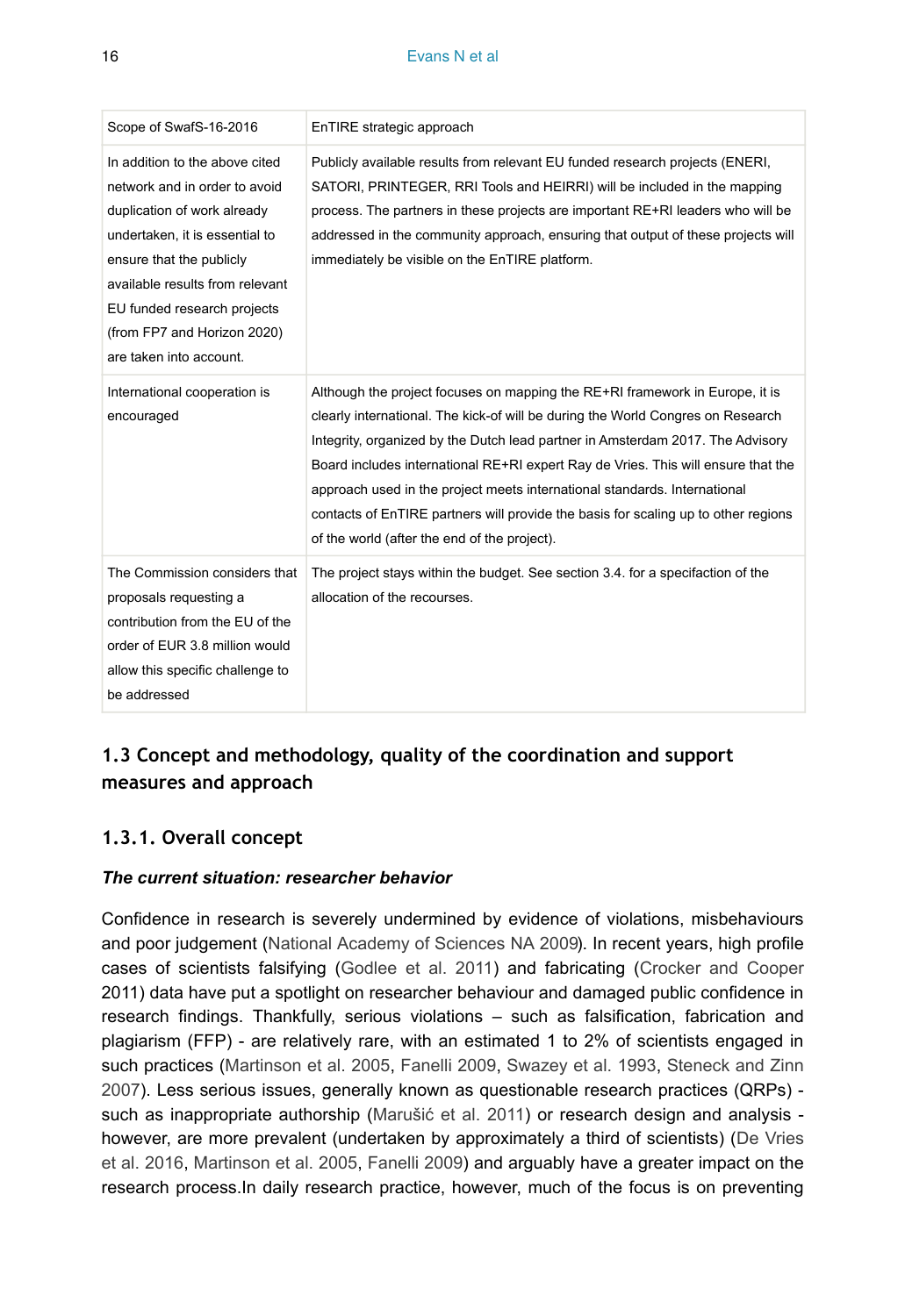serious research violations - FFP. Researchers are often unaware about which laws, policies and best practices to deal with the less serious but more prevalent issues; it is up to the researcher to take the initiative to locate information and advice which is scattered across various guidelines, protocols and quality handbooks, an initiative that time poor researchers often neglect. Moreover, RE+RI regulatory structures and procedures are experienced as remote from the day-to-day lived experiences of conducting research and can be reduced to 'box-ticking' exercises [\(Guillemin and Gillam 2016](#page-67-10)). More influential to researchers' behaviour are often the example of supervisors and peers and the pressure to publish and obtain funding ([De Vries et al. 2016,](#page-67-5) [Ware and Munafò 2014](#page-68-9)).There is, therefore, a pressing need to make the regulatory structures and procedures less remote and abstract, and foster community engagement of stakeholders, supported by an interactive platform. This will enable RE+RI followers to find accessible and relevant information, and RE+RI leaders to foster reflection and dialogue on RE+RI issues, resulting in improvement of the RE+RI normative framework.

#### *The current situation: online ethics databases*

A number of US based projects have started with similar goals in the past, but all have considerable limitations, which are outlined below:

- 1. The Office for Research Integrity (ORI), has an online repository of misconduct case summaries and learning resources (<https://ori.hhs.gov/>). The case summary 'naming and shaming' approach, whilst making interesting reading, does not engender a discussion on RE+RI nor support a community of interest, whereas the negative content can repel rather than attract stakeholders. Furthermore, the learning materials, many of which are now out of date, advocate a top-down, paternalistic approach to RE+RI learning.
- 2. The National Ethics Center's 'collaborative online resource environment', EthicsCORE [\(https://nationalethicscenter.org/\)](https://nationalethicscenter.org/), appears, superficially, to encompasses a broader range of perspectives as it aims to collect and create' resources for undergraduate/graduate students, postdoctoral scholars, instructors, administrators, and practicing scientists and researchers. Users are able to share teaching resources, but are unable to modify existing content. It has, therefore, developed into a large repository of unchangeable teaching resources and its search function also retrieves resources of questionable relevance.
- 3. The National Academy of Engineering's 'Online Ethics Center' [\(www.online](http://www.onlineethics.org) [ethics.org](http://www.onlineethics.org)) describes itself as a 'repository of resources on the ethics of science, engineering, and research' to 'understand and address ethically significant topics and problems that arise in the practice and results of science and engineering'. The website contains a good filter function, however this links mostly to external sites; the site is not therefore a 'one stop' resource. The search feature also currently retrieves few results for simple RE+RI search terms. The site appears, therefore to have high face validity but low content validity at this time (it looks good, but functions sub-optimally). Another issue is that research 'integrity' has been classified as a branch of ethics (micro-ethics), a classification which perhaps limits the conversation regarding practical issues that researchers encounter in their day-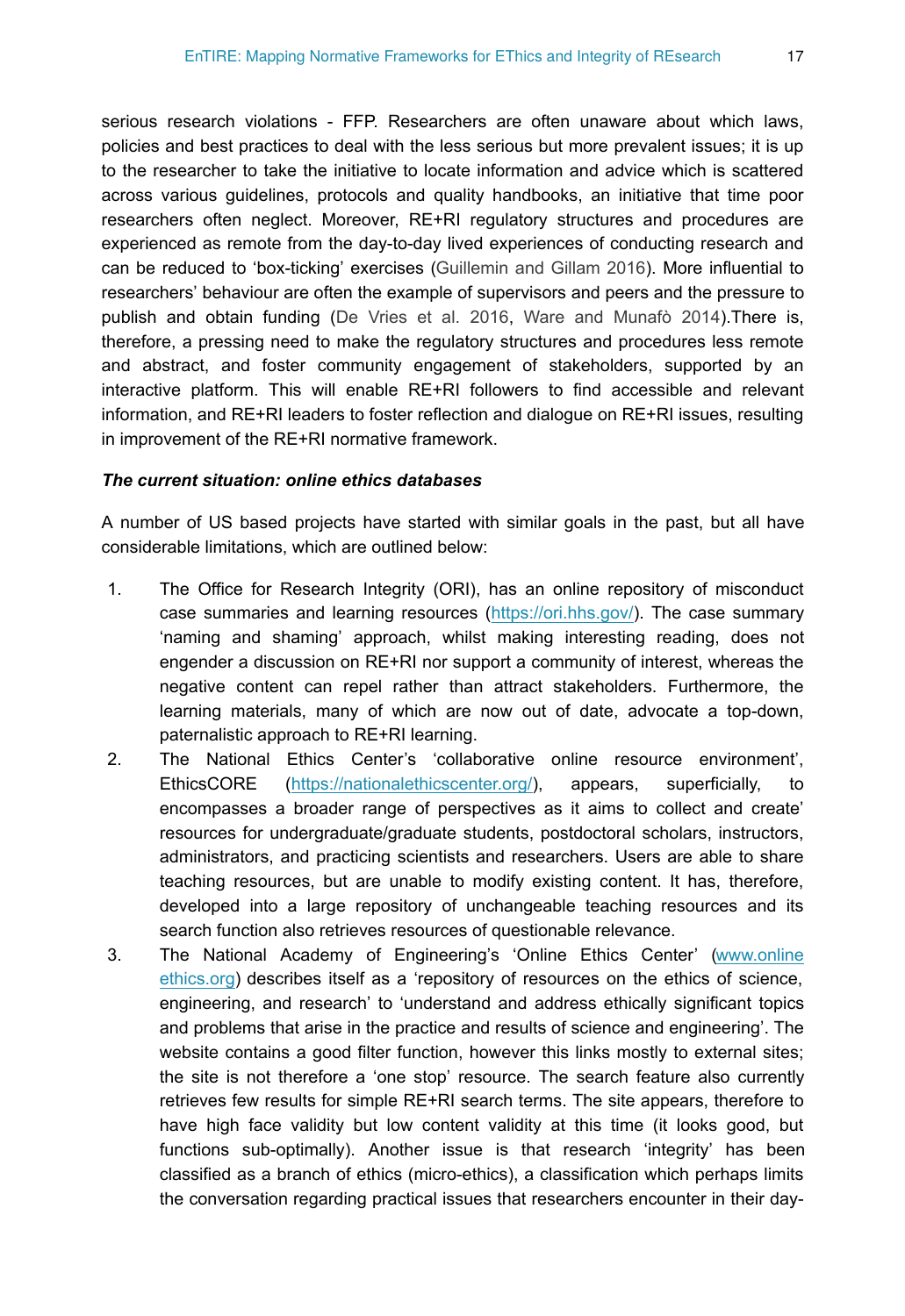to-day work. Some content is also clearly out of date and there is no option of review by users. Furthermore, the site was recently awarded \$5million to update and expand. This funding however highlights the site's lack of self-sustainability and suggests that subsequent updates will also require future funding sources.

The current situation of researchers needing accessible information whereas websites are too static and limited to serve researchers' needs can only be solved by creating an interactive platform, enabling users to navigate quickly and intuitively to appropriate content, developed and kept up-to-date by a community of active users. EnTIRE will create an online platform that is neither a repository nor a database, but rather a platform that supports the development of a RE+RI community where the content can both stimulate and follow the development of the field. The platform will harbour all relevant content (laws, regulations, procedures, policies, views, opinions, casuistry) for RE+RI in a structural way that enhances the ability to find what the user seeks in an efficient manner. As there are several types of users (RE+RI leaders and RE+RI followers), different levels of information will be used. Information content will be organised in a way that it will guide the user through applicable resources, but will also allow the expert to find the content which is relevant to him or her. The platform will also account for the relevance and importance of the information content. For example; a law which is highly relevant will be prioritized over a case report when searching the full content of the platform. External search engines will be given full access to ensure that the platform becomes widely known to the target audience. EnTIRE is inspired by a project which has already succeeded in addressing the main failings of past projects (keeping content up-to-date, searchable and appropriate content, building a community): Wikipedia. Wikipedia's framework is completely free to use because it is open source. It provides open source applications that can be tailored to specific projects and which allow for content editing from users and speedy and efficient data retrieval and processing. Furthermore, we will additionally develop an extension for the most appropriate information analysis for the site (data mining). The goal of EnTIRE is not to replace either current available search engines or Wikipedia itself. Both initiatives serve a general audience. EnTIRE will harbor specialty content and contains information which is not of relevance to the general audience. The future user of the EnTIRE platform [\(www.embassy.science](http://www.embassy.science)) will only frequent the platform if the information is visibly reliable and up-to-date. Therefore, in contrast to the conventional Wikipedia approach, review and moderation/editing of pages or information content which is essential to RE+RI will be performed by researchers, monitored by RE+RI leaders. All the information content is publicly available ('open data approach') allowing researchers across Europe and beyond, to study RE+RI issues and find relevant information. This will be further enhanced by a data mining approach. An extension to the platform will be developed which allows the users in a 'birds eye view' dashboard to compare relevant information content between countries (e.g. compare legislation between countries and easily find gaps and overlaps). From a risk perspective, one of the strongest arguments for this approach is that the Wiki approach has been very successful in the past in achieving distributed, international and accurate knowledge management. An investment of the EU in this project prevents that a new platform is developed, decreases the (recurring) maintenance costs, allows future EU projects to benefit from the investment in this platform and thus ensures that the funds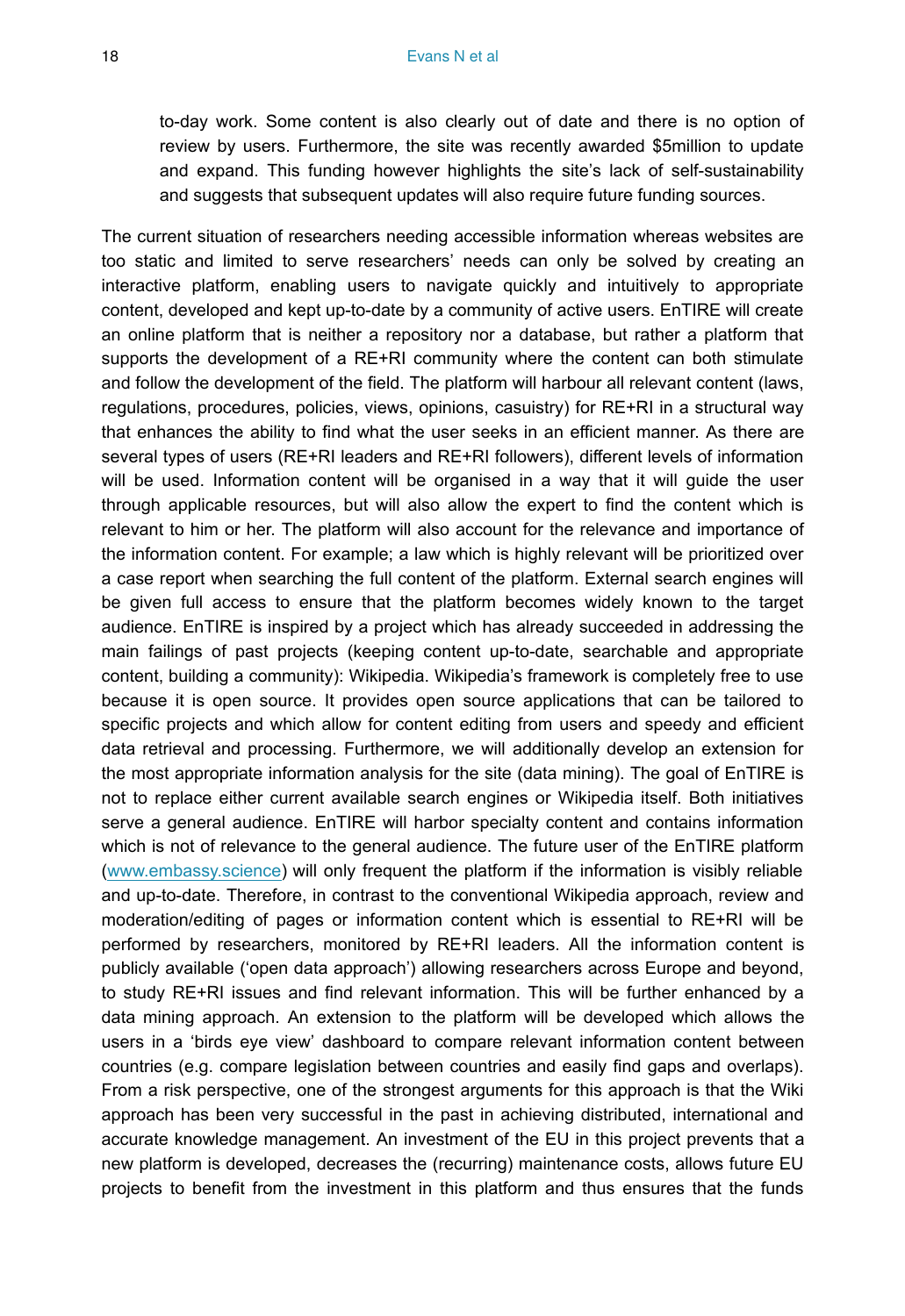have a maximum impact. Combining the Wiki approach with new assets, such as datamining, may result in new and economically viable technologies. This is an incentive for partner gesinn-it to contribute to developing ICT products which are not directly profitable because of the open source formula.

# **1.3.2. Relations with other research and innovation activities**

In addition to the US based projects discussed above, a number of EC funded projects and networks are of particular relevance. These include ENERI, PRINTEGER, SATORI, HEIRRI, FOSTER, RRI-TOOLS and EnRRICH. They often have higher level aims focusing on the harmonization of values and standards within EU. These aims are positively supported by the more practical, applied ambitions of the EnTIRE project. Furthermore, many have involved the collection of data such as training courses and ethics experts contact details which are publically available and will be fed directly into the EnTIRE project. Finally, these projects and networks embody the RE+RI community, which EnTIRE aims to engage and support. The relations between EnTIRE and other research and innovation activities are listed below:

- **ENERI** is the GARRI 10 funded European Network of Research Ethics and Research Integrity. Its central goals of sharing experiences, improving competence, ensuring awareness and enhancing interaction in regard to RE+RI are closely aligned with the vision of the EnTIRE project. Indeed, the current call stipulates that the successful consortium work closely with the network. Positive synergies from co-operation with ENERI will stem from the unique combination of EnTIRE's innovative, sustainable vision for the online platform and the community approach which will actively involve ENERI members. ENERI has provided the project with a letter confirming that they will collaborate with EnTIRE. ENERI will participate substantially in the analytic part of EnTIRE and will provide network, expertise, website and communication channels for dissemination EnTIRE's activities. ENERI coordinator Prof. Dirk Lanzerath will act as a member of EnTIRE's Advisory Board. In addition, Prof Lex Bouter (EnTIRE participant) is a member of the Expert Advisory Boards of ENERI. This will secure strategic alliances between the two projects.
- **PRINTEGER** aims to improve governance of integrity and responsible research by improving the fit of governance to practice, improve integrity policies of national and international research organisations, and provide tools and resources for research leaders and managers. These aims fit the goals of the EnTIRE platform, Thus, PRINTIGER output will be an important element of the platform, which in turn can support PRINTIGER in influencing policy and providing educational tools. Prof. Lex Bouter, participant in EnTIRE, is a member of the Advisory Board of PRINTIGER. Thus, close cooperation between these two projects is guaranteed.
- **SATORI** is a platform for the 'consolidation and advancement of ethical assessment in research and innovation' which aims to develop a common framework of ethical principles and practical approaches. The mapping of the normative framework in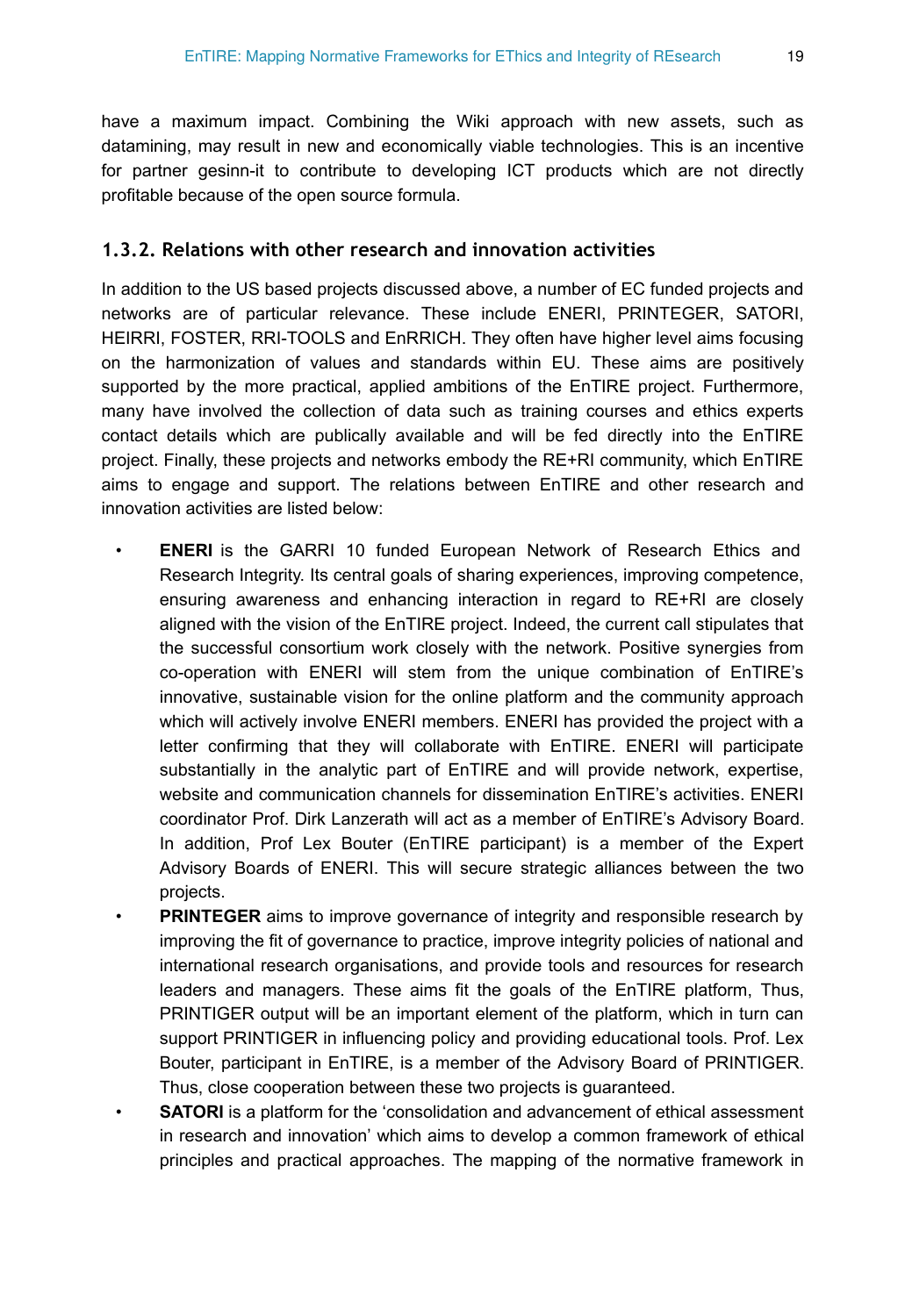EnTIRE, will provide relevant information for SATORI, and SATORI will be invited to contribute to the platform as part of the RE+RI community.

- **HEIRRI**, (Higher Education Institutions & Responsible Research and Innovation) is working to develop training programmes and teaching material tailored to Higher Education Institutions but useful also for other relevant stakeholder groups. The aim of HEIRRI project is to 'start the integration of Responsible Research and Innovation (RRI) within the formal and informal education of future scientists, engineers and other professionals involved in the research, design and innovation process'. The publically available training and education resources available from HEIRRI will be an important source to be used in WP 4 of the EnTIRE project. Prof Ana Marusic, leader of WP4, is an active member of HIERRI.
- **The FOSTER portal** is an e-learning platform that brings together the best training resources for those who need to know more about Open Science, or who need to develop strategies and skills for implementing Open Science practices in their daily workflows. It includes a growing collection of training materials to meet the needs of many different users, from early-career researchers, to data managers, librarians, funders, and graduate schools. The training materials of the FOSTER portal will also be used in WP 4 of the EnTIRE project.
- **RRI TOOLS** is developing the RRI-TOOLKIT, an online tool designed for all stakeholders of the research and innovation system - researchers, policy-makers, business and industry, educators, and civil society organizations - and for individuals as well as institutions. The RRI Toolkit contains over 350 resources to help design and bring projects to life, and to train on RRI. These resources include: inspiring practices; manuals, guidelines, how-tos, catalogues and online databases of resources; background documents including presentations, reports, crossanalysis and Pan-European surveys; other European projects that developed RRI resources; and, a self-reflection tool to assess professional practices. Results of RRI TOOLS will provide content to the EnTIRE platform, which will in turn help disseminating them.
- The Enhancing Responsible Research and Innovation through Curricula in Higher Education (**EnRRICH**) project will identify, develop, pilot and disseminate good practice and relevant resources to embed the 5 RRI policy agendas 'Public Engagement', 'Science Education', 'Open Access', 'Ethics' and 'Gender' (and optionally also the additional policy agendas 'Governance', 'Sustainability' and 'Social Justice') in academic curricula across Europe. The aims of EnRRICH partly overlap with those of EnTIRE, which provides a basis for cooperation regarding the content of the EnTIRE platform and the expansion of the community which will support it. EnRRICH and EnTIRE both adhere to principles of open access. Open access is also an important issue on the agenda of COPE (Committee on Publication Ethics).
- **COPE** is a platform for publishers and journal editors, who are important stakeholders in EnTIRE. The platform also contains valuable expertise in the area of RE+RI, as COPE advises editors on all aspects of publication ethics and, specifically, on how to deal with cases of research and publication misconduct. Dr.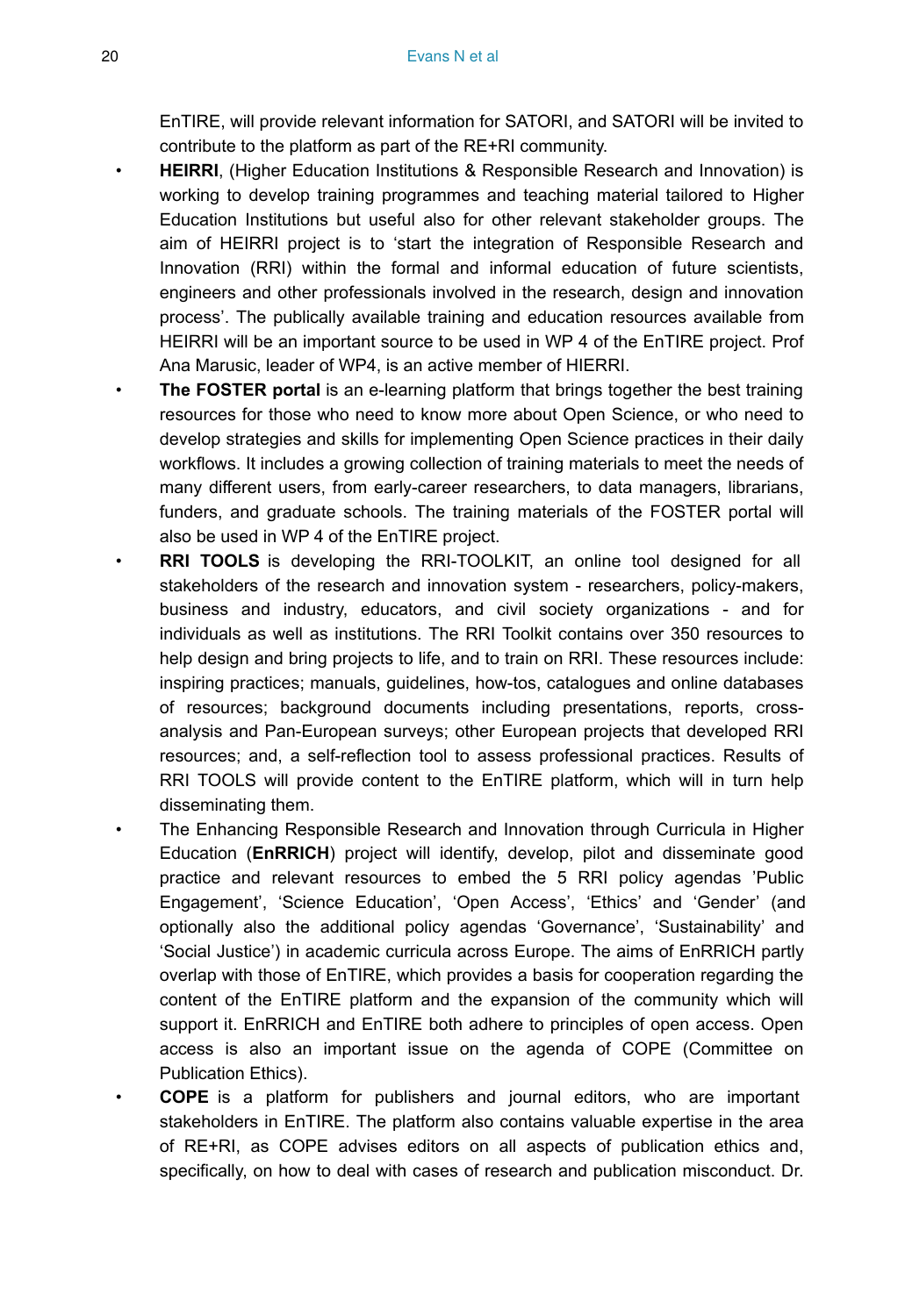Elisabeth Moylan is Council member for COPE and a member of the Advisory Board of EnTIRE. This ensures close cooperation between EnTIRE and COPE.

# **1.3.3. Overall approach and co-ordination**

The aim of EnTIRE is to map the normative framework governing RE+RI, paying attention to both explicit and implicit elements. To get insight into implicit elements of the normative framework, focus groups with stakeholders will be organized, aimed to elucidate experiences and cases from practice (WP 2). Next, explicit elements of the normative framework, including laws, regulations, codes and guidelines will be assembled and analysed (WP 3). Also, practical resources, especially teaching programmes, focusing on implicit elements will be collected (WP 4). Furthermore, we will collect and analyse cases and build scenarios, again embodying implicit elements of the normative framework (WP 5). The results of WP 3-5 will be used as content for the platform (WP 6). In order to make the platform sustainable, the RE+RI community will be engaged (WP 7), in line with the stakeholder approach (WP 2). For WP 2-5, we will use a pilot phase, to get data from an limited number of EU countries, followed by a scale-up phase, extending the data collection to all EU countries. See, for more information on the timing and planning, the GANTT chart in section 3.1.

# **1.3.4. Consideration of gender aspects**

EnTIRE adheres to the underlying H2020 gender equality objectives:

- 1. fostering gender balance in research teams;
- 2. ensuring gender balance in decision-making; and
- 3. integrating the gender dimension in research and innovation content [Directorate-](#page-67-11)[General for Research & Innovation 2016.](#page-67-11)

Firstly, the EnTIRE project strives for gender equality at all levels (researchers, advisory board, management team, stakeholder consultation participants, and managing of the Wiki-platform). WP 1 will be responsible for monitoring the gender distribution of the project participants and taking any necessary remedial actions. EnTIRE includes women who are early, mid, and late career researchers. Women are WPs leads or have a managing role in three of the seven WPs: WP 1 Laura Hartman (partner 1. VUmc, managment), WP 2 Natalie Evans (partner 1.VUmc), WP 5 Ana Marusic (partner 4.MEFST). Secondly, EnTIRE takes gender into account in the RE+RI mapping process itself. As EnTIRE acknowledges the importance of implicit rules and contextual factors, it will address the gendered aspects, as well as the socio-cultural, political, economic and institutional factors implicit in the RE+RI normative framework. Examples include the effects of women being less likely to be promoted to top positions, low proportion in decision-making roles and gender pay-gap. By making such implicit elements explicit and allowing for reflection and dialogue, EnTIRE will contribute to making research practice more gender equal, as well as more equal concerning socio-economic factors.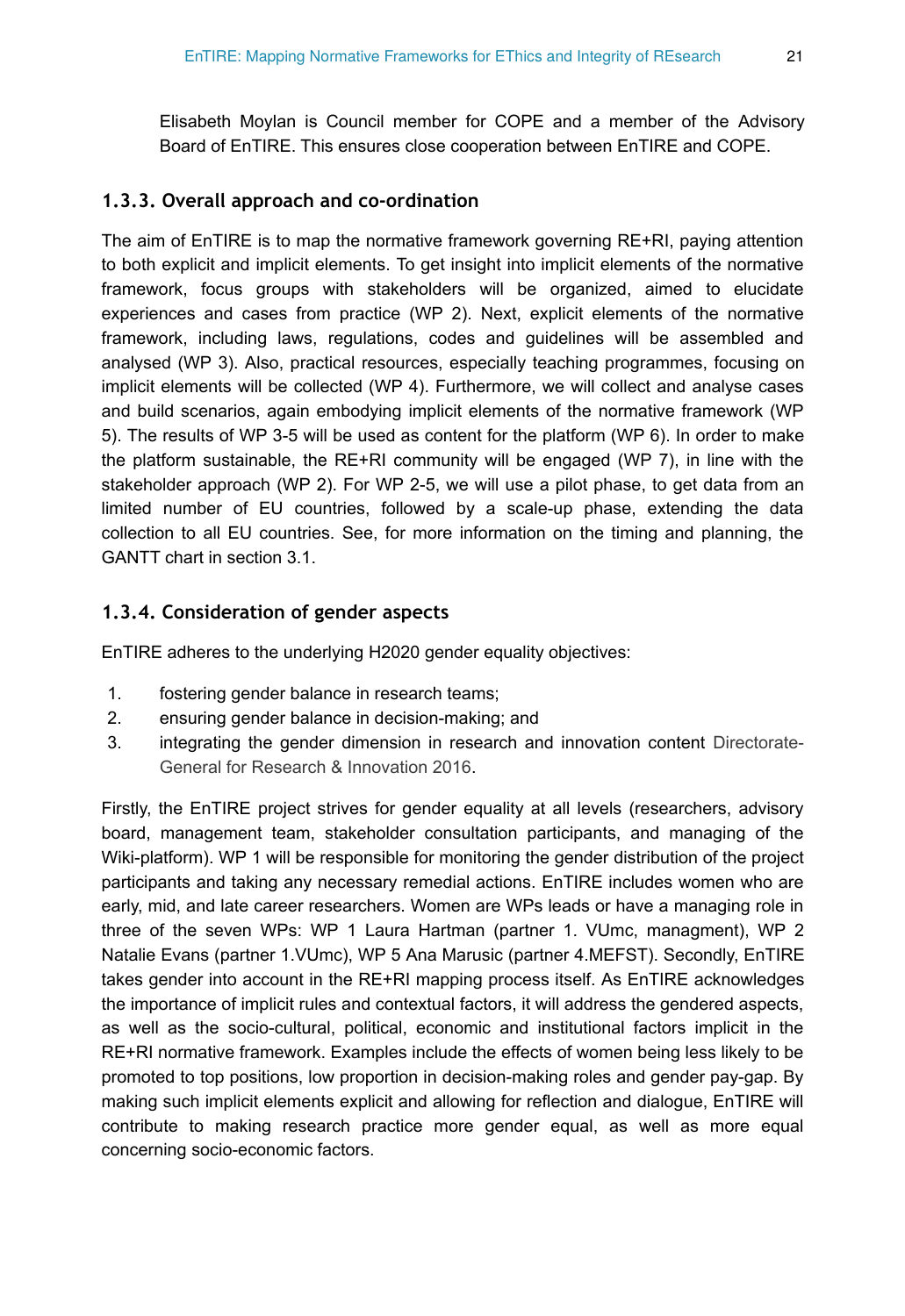# **Impact**

It is the ultimate aim of the EnTIRE consortium to promote responsible research conduct by stimulating awareness of, and reflection and deliberation on, formal and informal RE+RI rules and practices. We will do this by developing an interactive platform sensitive to user needs, that makes the RE+RI normative framework, containing explicit elements (laws, regulations, codes, guidelines) and implicit elements (practical experience addressed in teaching programmes and embodied in cases), easily accessible. We consider our efforts (within and beyond this project) successful when:

- All European researchers are aware of and sensitive towards relevant formal rules, informal cultural aspects and key ethical challenges in their scientific field and understand their influence on responsible conduct of research, across all levels of seniority. Within this project we will make rules, resources and cases accessible to researchers and foster an awareness of diversity and the possibility to learn through reflection and dialogue an integral part of the EnTIRE platform. The platform will cater to three types of researchers:
- 1. RE+RI leaders, there are researchers who are eager to comply with RE+RI norms and actively contribute to their development. The EnTIRE platform will help them to better support their peers, continuously stay up-to-date on latest developments, and actively contribute to the EnTIRE platform with new ideas, reflections and practice examples;
- 2. RE+RI followers, these are researchers who are eager to comply but struggle to identify how to cope with complex regulations and regional diversity. The EnTIRE platform will help them to disentangle this complexity and translate them into their day-to-day practice; and
- 3. RE+RI non-compliers, there are researchers who are not interested in or deliberately disobey RE+RI rules and regulations. Although this project will not be able to change their moral principles it will become much more difficult for these types of researchers to blame or hide behind complex regulations.
- Both the scientific system and the organizational culture is structured in such a way that all European researchers, from scientific organisations and industries, are stimulated to comply with national and international rules and guidelines for conducting responsible research. Relevant tools, the right infrastructure and support are available and accessible for all European researchers. Within this project, a dynamic platform, combined with innovative techniques for data searching, will establish an important first step in this direction by enabling access to existing rules and their interpretation and application in the real world, teaching resources, and illustrative cases and methods of analysis.
- European policy makers and relevant bodies such as RE+RI evaluation committees, journal editors and funding organisations are equipped to develop better rules, guidelines and codes, and know how to translate these into effective policies and review mechanisms that match research workflows and challenges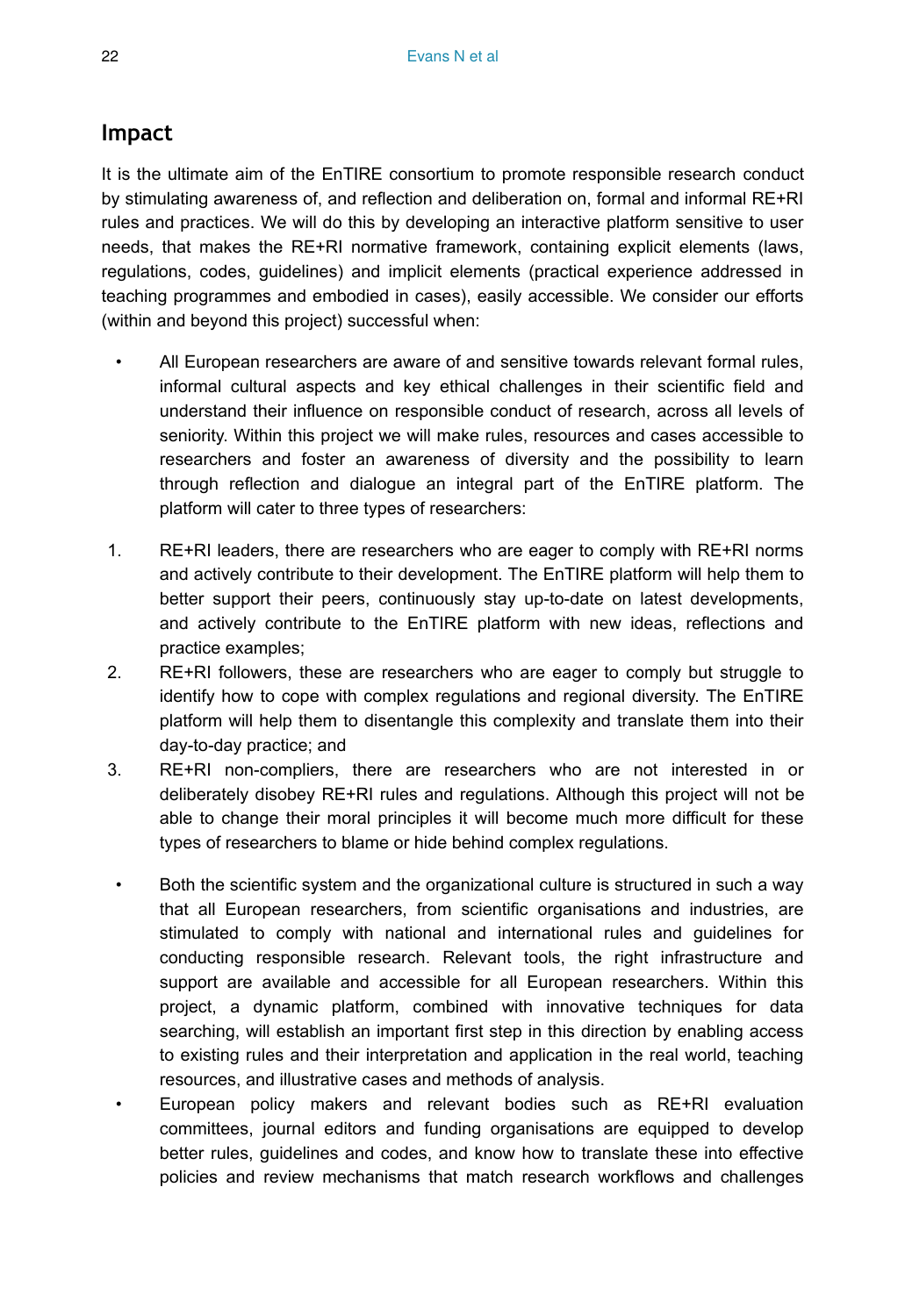(fostering the development of a scientific system that makes it in the best interest of researchers to comply with RE+RI rules). Within this project, rules, resources and cases will be made available, thereby fostering reflection, research, analysis and deliberation, contributing to the improvement of explicit and implicit rules regarding responsible research conduct. The platform is sustained by the RE+RI community, ensuring that RE+RI rules are further developed through interaction and dialogue between stakeholders (participatory approach).

- We have contributed to restoring public confidence in the scientific community when it comes to research integrity by:
- 1. Educating the public on how research works and what the community considers ethically sound; and
- 2. Making research itself more transparent and reliable. Within this project we will inform the public of systemic aspects of research, best practices, the importance of rules and resources concerning RE+RI, and the relevance of an interactive platform.

# **2.1 Expected impacts**

Table [3](#page-22-0) below further outlines the project's impact across sectors and timelines.

<span id="page-22-0"></span>

| Short-term impact (during                                                                                                                                                                                                                                                                                                                                                | Mid-term impact                                                                                                                                                                                                                                                                                                                                                                                 | Long-term impact                                                                                                                                                                                                                                                                                                     |  |  |  |  |
|--------------------------------------------------------------------------------------------------------------------------------------------------------------------------------------------------------------------------------------------------------------------------------------------------------------------------------------------------------------------------|-------------------------------------------------------------------------------------------------------------------------------------------------------------------------------------------------------------------------------------------------------------------------------------------------------------------------------------------------------------------------------------------------|----------------------------------------------------------------------------------------------------------------------------------------------------------------------------------------------------------------------------------------------------------------------------------------------------------------------|--|--|--|--|
| project)                                                                                                                                                                                                                                                                                                                                                                 | (< 5 years after project)                                                                                                                                                                                                                                                                                                                                                                       | (> 5 years after project)                                                                                                                                                                                                                                                                                            |  |  |  |  |
| The interactive platform,<br>providing open access to rules<br>and regulations, resources<br>and cases, will support 1.6<br>million European researchers<br>by making RE+RI information<br>available Increased<br>awareness of and sensitivity<br>towards formal and informal<br>rules governing RE+RI. Case-<br>based learning through<br>instructive cases and methods | Novel tools, based on the<br>EnTIRE platform, help<br>researchers to understand and<br>apply formal and informal rules<br>governing RE+RI in day-to-day<br>research. Novel insights and<br>ideas to improve research<br>culture for the benefit of RE+RI.<br>for example concerning open<br>access, research funding, work<br>load and responsibilities and<br>responsible publication practice | Provide confidence amongst<br>European researchers (and<br>beyond) that they comply with<br>formal and informal RE+RI rules.<br>which are normatively adequate<br>and serve to guarantee scientific<br>quality and foster excellence.<br>Compliance will be fostered by<br>harmonisation of rules and<br>quidelines. |  |  |  |  |
|                                                                                                                                                                                                                                                                                                                                                                          | of analysis.                                                                                                                                                                                                                                                                                                                                                                                    | will be available.                                                                                                                                                                                                                                                                                                   |  |  |  |  |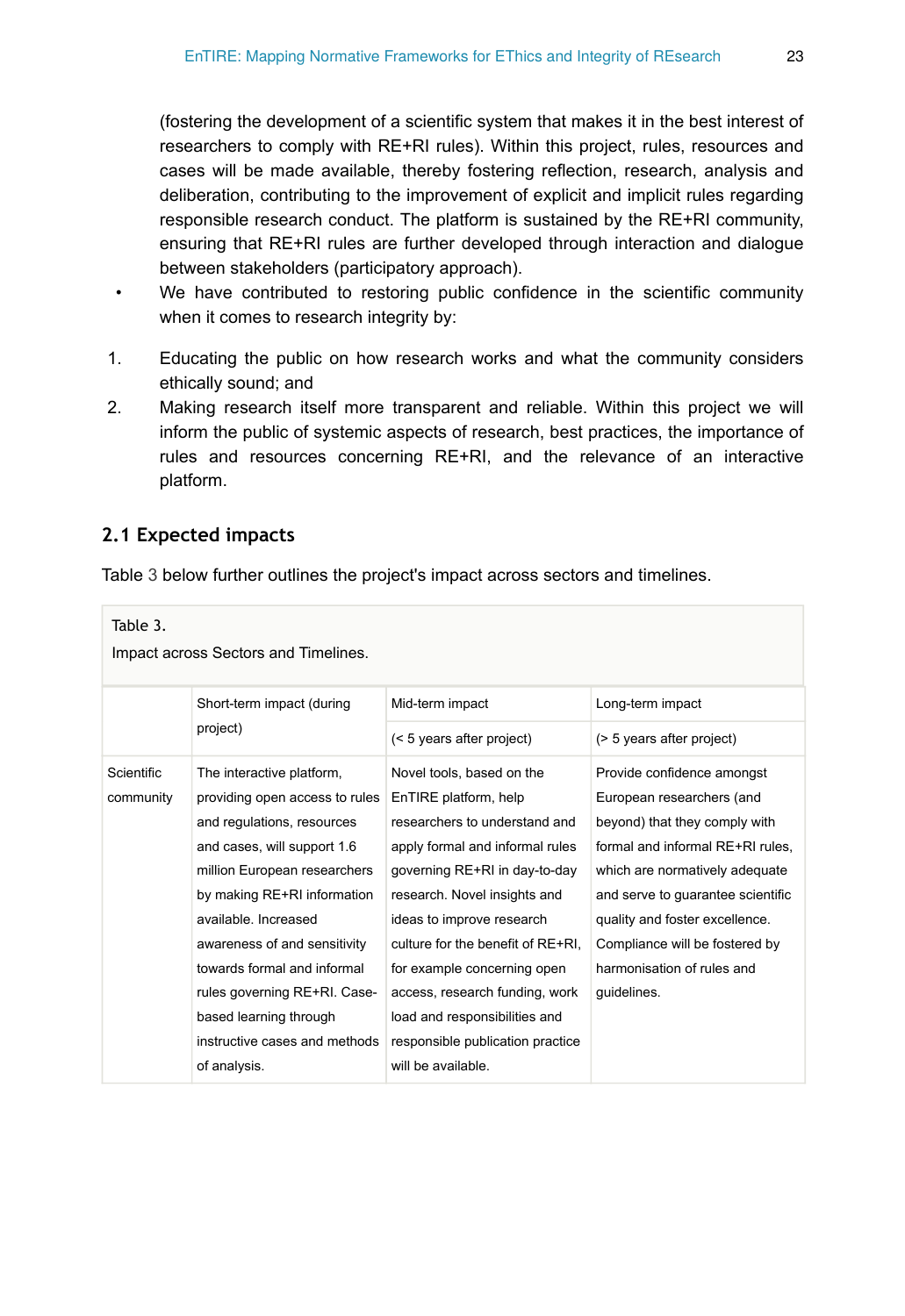### 24 Evans N et al

|                          | Short-term impact (during<br>Mid-term impact                                                                                                                                                                                                                                          |                                                                                                                                                                                                          | Long-term impact                                                                                                                                                                                                                                                                                                                                                                                                                                                   |
|--------------------------|---------------------------------------------------------------------------------------------------------------------------------------------------------------------------------------------------------------------------------------------------------------------------------------|----------------------------------------------------------------------------------------------------------------------------------------------------------------------------------------------------------|--------------------------------------------------------------------------------------------------------------------------------------------------------------------------------------------------------------------------------------------------------------------------------------------------------------------------------------------------------------------------------------------------------------------------------------------------------------------|
|                          | project)                                                                                                                                                                                                                                                                              | (< 5 years after project)                                                                                                                                                                                | (> 5 years after project)                                                                                                                                                                                                                                                                                                                                                                                                                                          |
| Policy<br>makers         | Mapping of rules and<br>regulations, elucidating<br>regional differences and<br>detecting 'white spots'.                                                                                                                                                                              | More effective RE+RI review<br>mechanisms. Increased<br>consensus between policy<br>makers and researchers,<br>leading to more effective<br>policies.                                                    | Harmonisation of policies across<br>scientific fields and countries and<br>regions. The EnTIRE platform will<br>also be the appropriate medium<br>to publish harmonized rules in the<br>future, since it will be well known<br>in the research community.                                                                                                                                                                                                          |
| Researchers<br>in ethics | Improved accessibility to data<br>for comparative studies and<br>increased contacts with<br>engaged members of the<br>platform community for more<br>than 1000 researchers in<br>ethics. Its open access nature<br>will contribute to a level<br>playing field in ethics<br>research. | Boosting European ethics<br>research excellence through<br>increased innovation capacity<br>from the EnTIRE platform,<br>evidenced by novel policies with<br>significant input from ethics<br>expertise. | Joint endeavour between ethics<br>researchers and other<br>stakeholders to ensure<br>improvement of RE+RI rules and<br>practices that stimulate<br>compliance of researchers.                                                                                                                                                                                                                                                                                      |
| Industry                 | Better access to guidelines on<br>how to do responsible<br>research and how to<br>cooperate with scientific<br>research organisations,<br>including sponsorship, in a<br>responsible way.                                                                                             | Novel tools, based on the<br>EnTIRE platform, helping to<br>understand and apply formal<br>and informal rules governing<br>RE+RI in day-to-day research.                                                 | With laying the foundations for a<br>harmonization of and<br>improvement of the rules and<br>guidelines regulating the conduct<br>of responsible science, there will<br>be less need to invest in<br>bureaucratic efforts to map and<br>comply with different regulations<br>per organisation, per region and<br>per European country. (also<br>contributing to a level playing field<br>among research bodies in Europe<br>and a favourable research<br>climate). |
| Society                  | Growing awareness of the<br>importance of RE+RI issues<br>and policies and a better<br>understanding of research<br>conduct and output.                                                                                                                                               | Growing interest in and<br>engagement with further<br>development of rules and<br>resources of responsible<br>research practice.                                                                         | Widely supported trust in<br>scientific communities and<br>results.                                                                                                                                                                                                                                                                                                                                                                                                |

Expected impact according to the call: The proposed action will facilitate the work of researchers to comply with research integrity and ethics standards and legislation while improving the effectiveness and efficiency of committees and competent national bodies. Consequently, the excellence of public and private research in the European Research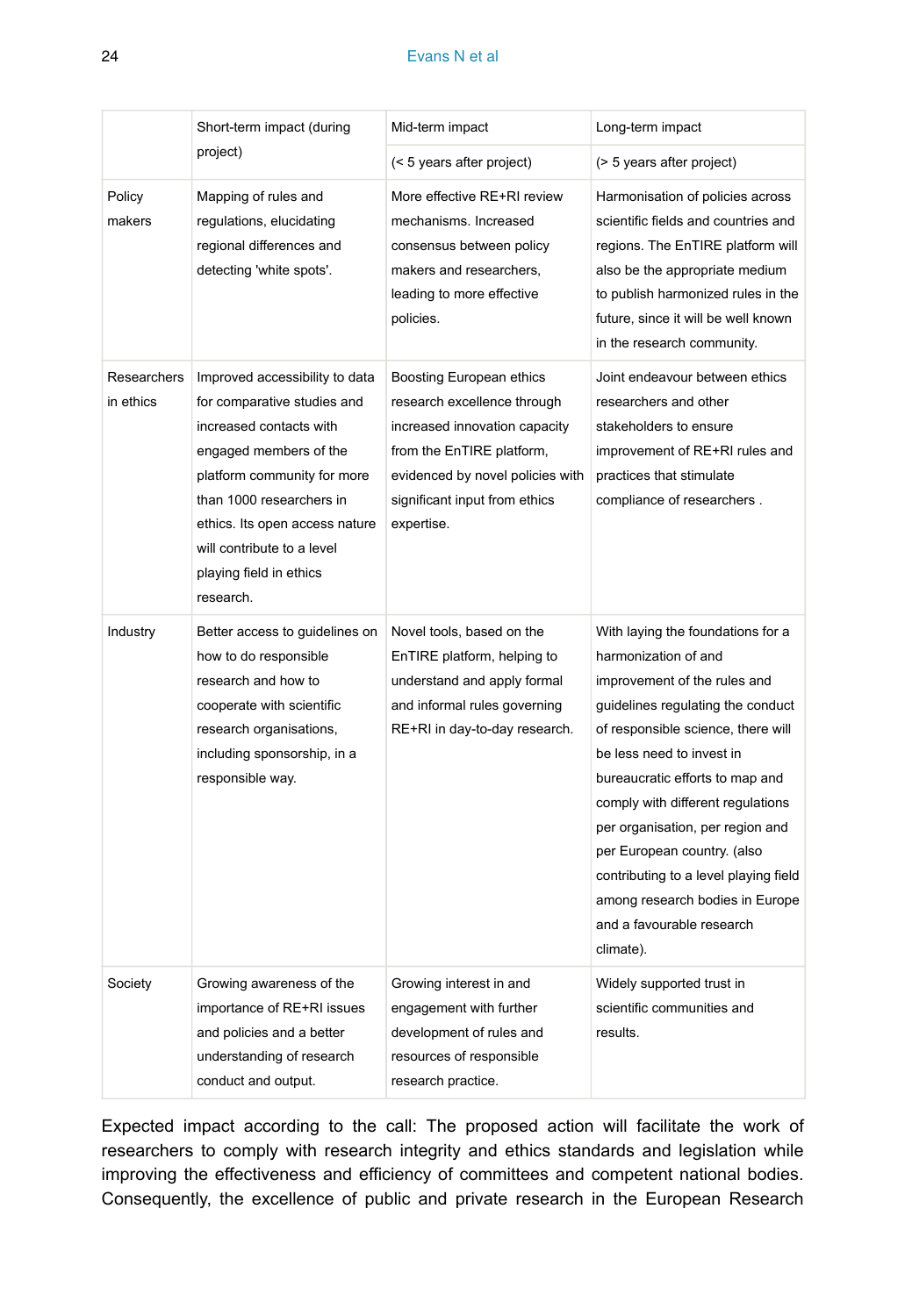Area will be promoted. As described in Section 1, this project will lay the foundations for these expected impacts through:

- Making RE+RI regulations, resources and cases accessible and responsive to stakeholder experiences and needs;
- Creating a dynamic platform with innovative searching techniques, easy and intuitive to use, making the relevant information accessible in a quick way for researchers as well for RE+RI review committees and other regulatory bodies promoting RE+RI;
- Engaging the RE+RI community in sustaining the platform, and keeping it up-todate and responsive to user needs, and stimulating debate, analysis and research into differences, similarities and innovation in rules, resources and cases.

**Table [4](#page-24-0)** below describes external barriers that need to be addressed to reach the abovementioned impact.

# **2.2 Measures to maximise impact**

# **2.2.1. Dissemination of results**

**Dissemination strategy** The consortium recognises the importance of awareness regarding the EnTIRE project and its outcomes across sectors to reach the goals listed above. Therefore, the partners are dedicated to reaching all stakeholders involved before, during and after the project. The main goal of the dissemination strategy is to:

- 1. Ensure that EnTIRE will achieve the expected impact of the call,
- 2. Contribute to the long-term impacts as listed above,
- 3. Foster collaboration between involved stakeholders, and
- 4. Ensure sustainability of the EnTIRE platform.

#### <span id="page-24-0"></span>Table 4.

External Barriers to be Addressed.

| External barrier                                                                          | Mitigation                                                                                                                                                                                                                                                                                          |
|-------------------------------------------------------------------------------------------|-----------------------------------------------------------------------------------------------------------------------------------------------------------------------------------------------------------------------------------------------------------------------------------------------------|
| Lack of priority amongst researchers                                                      | We will foster debate between leading researchers on relevance of RE+RI<br>issues for the quality of research (through platform design and community<br>action) and will explicitly target the "peace of mind" that can be established<br>through proactive discussion of RE+RI and its challenges. |
| Lack of political interest in<br>improvement and harmonisation of<br>policies on EU scale | We will integrate policy makers as stakeholders in the process of<br>stakeholder consultation and community engagement, making them<br>experience the value of exchange of practices and deliberation on RE+RI<br>issues.                                                                           |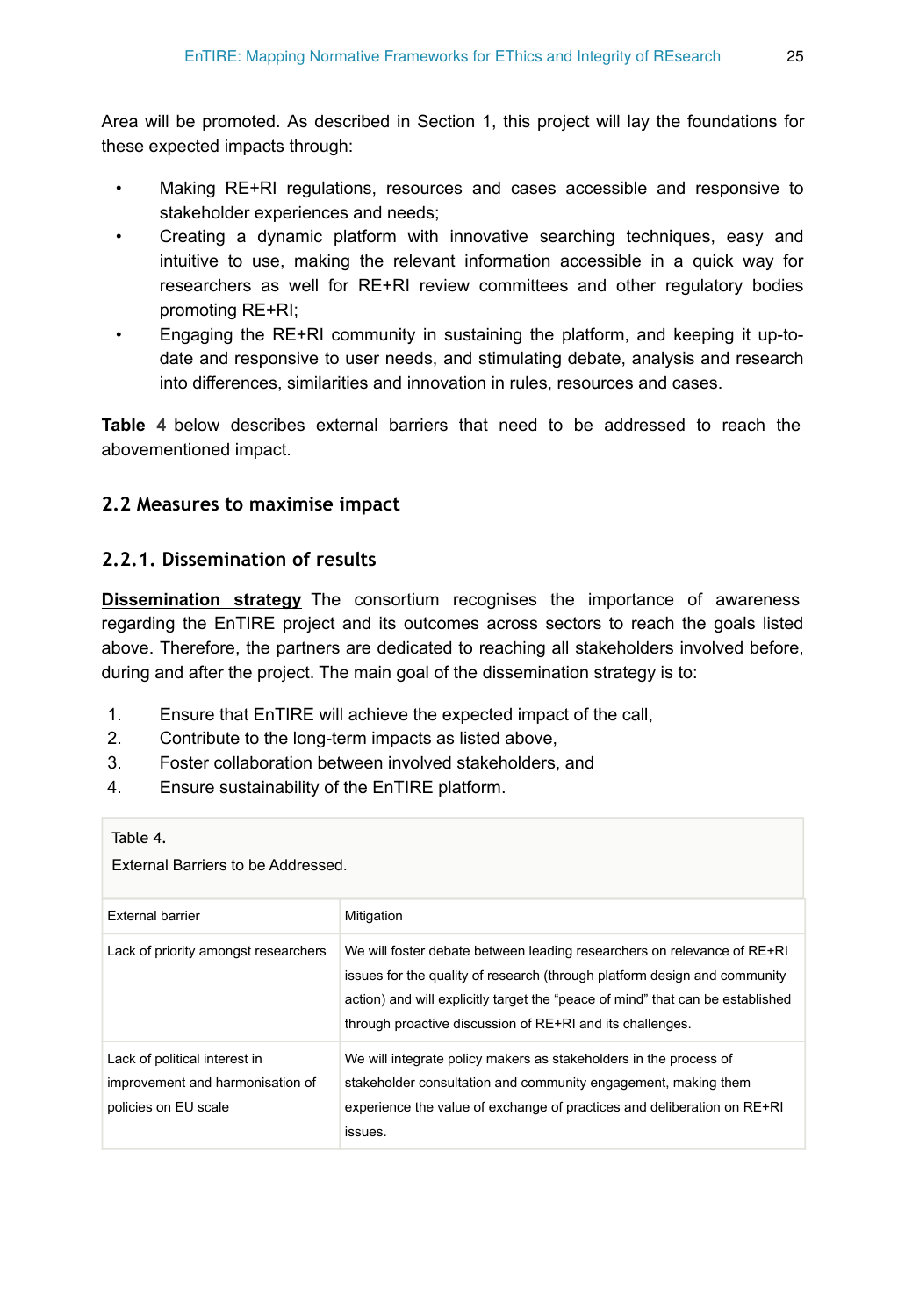#### 26 Evans N et al.

| External barrier                                                                                                                    | Mitigation                                                                                                                                                                                                                                                                                          |
|-------------------------------------------------------------------------------------------------------------------------------------|-----------------------------------------------------------------------------------------------------------------------------------------------------------------------------------------------------------------------------------------------------------------------------------------------------|
| Abundance of issues other than<br>RE+RI asking attention of<br>researchers in ethics                                                | We will put RE+RI issues on the agenda of relevant societies for ethical<br>researchers in Europe and highlight the EnTIRE platform as an attractive<br>source of information for research and communication. (See 2.2.3 for the<br>participation in relevant societies of our consortium members.) |
| Lack of interest in industry in RE+RI<br>issues and improvement of rules                                                            | We will foster debate on relevance of RE+RI issues for responsible<br>cooperation between science and industry (through platform design,<br>community action and presentations at conferences such as EuroScience<br>Open Forum (ESOF).                                                             |
| Doubts in society about normative<br>attitude of scientists and results of<br>research                                              | We will leverage the active involvement of researchers in the platform to<br>show the surplus value of a community of stakeholders assembling and<br>editing information (compare confidence of the public in Wikipedia)                                                                            |
| Delays and lack of interest in the<br>political arena to changes of policies<br>that contribute to an improvement of<br>RE+RI rules | Through the involvement of policy makers and regulatory bodies in EnTIRE,<br>we have laid a foundation for a supportive network and support to change<br>policies and keeping RE+RI high on the political agenda.                                                                                   |

In addition, dissemination promotes transfer of knowledge and expertise between consortium partners and other stakeholders. The dissemination strategy will be developed, monitored, evaluated and continuously improved in WP7 by all partners under coordination of partner VUmc and in close collaboration with ENERI, which has offered to participate substantially in the analytic part of EnTIRE and to provide network, expertise, website and communication channels for dissemination of EnTIRE's activities. The EnTIRE platform will benefit from expertise gathered in ENERI and provide a tool for ENERI to foster further cooperation in the RE+RI community. The people involved in WP7 will also be responsible for developing a dissemination policy that has to be signed by all consortium participants and which will be included in the consortium agreement.

**Dissemination policy principles** Dissemination activities are conducted by all partners but directed by the WP7 team. However, prior to distributing information there must be final approval from the whole consortium in order to be sure that every partner is aware when dissemination of results takes place and that it does not have sensitive information which is important for the partner. Finally, the final approval will be provided by the Project Coordinator to prevent any leak of sensitive information.

**Stakeholder Analysis** Our dissemination strategy builds upon targeted communication to, and involvement of, all groups in society with a vested interest in EnTIRE's results and groups that are affected by the results of the project (stakeholders). EnTIRE is based in stakeholder participation from the very start. Understanding the interests and motivations of all stakeholders will allow the consortium not only to make the platform meet user needs, but also to effectively reach and inform them in the most optimal way about the outcomes of EnTIRE. Table [5](#page-26-0) shows how all stakeholders will be informed including intended effects, message and specific channel for each stakeholder. The target groups we want to reach are: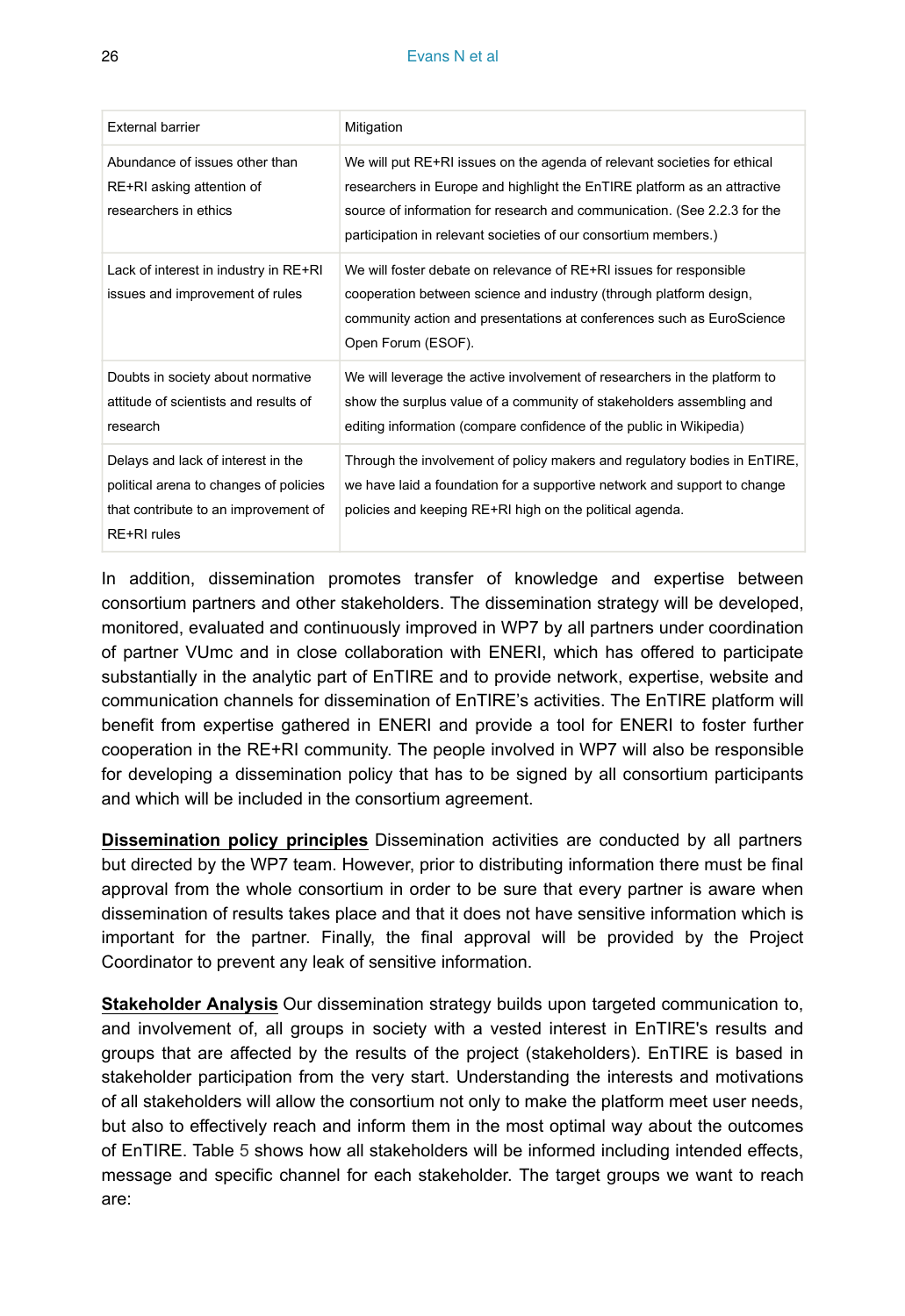### <span id="page-26-0"></span>Table 5.

### Stakeholder Overview, Envisioned Effect, Specific Message and Dissemination Channel.

| Stakeholder             | Intended effects                                                                                 | Message                                                                                                                                                                                                          | Targeted dissemination methods                                                                                                                                                                                                                                                                                                                                                                             |
|-------------------------|--------------------------------------------------------------------------------------------------|------------------------------------------------------------------------------------------------------------------------------------------------------------------------------------------------------------------|------------------------------------------------------------------------------------------------------------------------------------------------------------------------------------------------------------------------------------------------------------------------------------------------------------------------------------------------------------------------------------------------------------|
| Scientific<br>community | Awareness of and<br>compliance with rules<br>governing RE+RI.                                    | "We have a simple, accessible system<br>that allows for searching relevant<br>information, learning, and discussion."                                                                                            | • Alerts when content relevant for<br>researchers (further specified in<br>research disciplines) is added to<br>the EnTIRE platform, invitation to<br>add and edit information.<br>• Making the platform visible in<br>common search engines, such as<br>Google (using pushing strategies<br>such as adwords).<br>• Making animation videos of key<br>learning points on the website for<br>easy transfer. |
| Policy<br>makers        | Improved policy<br>making, based on<br>relevant information<br>and stakeholder<br>participation. | "Our platform, through advanced<br>searching techniques, enables easy<br>comparison of regulations, and<br>provides a basis for better policy<br>making."                                                        | • Relevant journals.<br>• Alerts when content relevant for<br>policymakers is added to the<br>EnTIRE platform, invitation to add<br>and edit information.<br>· Relevant conferences, e.g.<br>WCRI 2017 Amsterdam.                                                                                                                                                                                          |
| Ethics<br>researchers   | Active use of platform,<br>involvement in editing,<br>participating in the<br>community.         | "Our platform provides accessible data<br>for comparative research and<br>normative analysis and serves as a<br>basis for active involvement in<br>furthering normative deliberation and<br>improving policies." | · Relevant journals.<br>• Alerts when content relevant for<br>ethics researchers is added to the<br>EnTIRE platform, invitation to add<br>and edit information.<br>• Conferences of societies of<br>ethics researchers.                                                                                                                                                                                    |
| Industry                | Awareness of and<br>compliance with rules<br>governing RE+RI.                                    | "We have a simple, accessible system<br>that allows for searching relevant<br>information, learning, and discussion<br>concerning (multinational) research."                                                     | • Alerts when content relevant for<br>industry is added to the EnTIRE<br>platform, invitation to add and edit<br>information.<br>• Making the platform visible in<br>search engines, such as Google<br>(using pushing strategies).                                                                                                                                                                         |
| General<br>public       | Awareness of<br>importance of RE+RI<br>issues and policies.                                      | "Responsible research requires<br>addressing RE+RI issues, we foster<br>this by proving support for researchers<br>and policy makers, thus contributing to<br>trustworthy research."                             | • Mass media news items.<br>• Alerts when content relevant for<br>the general public is added to the<br>EnTIRE platform, invitation to add<br>and edit information.<br>· Social media.<br>· Flyers/brochures.<br>• Participation in public debates.<br>• Develop animation video's to<br>capture the main points of the<br>scientific system to educate the<br>public.                                     |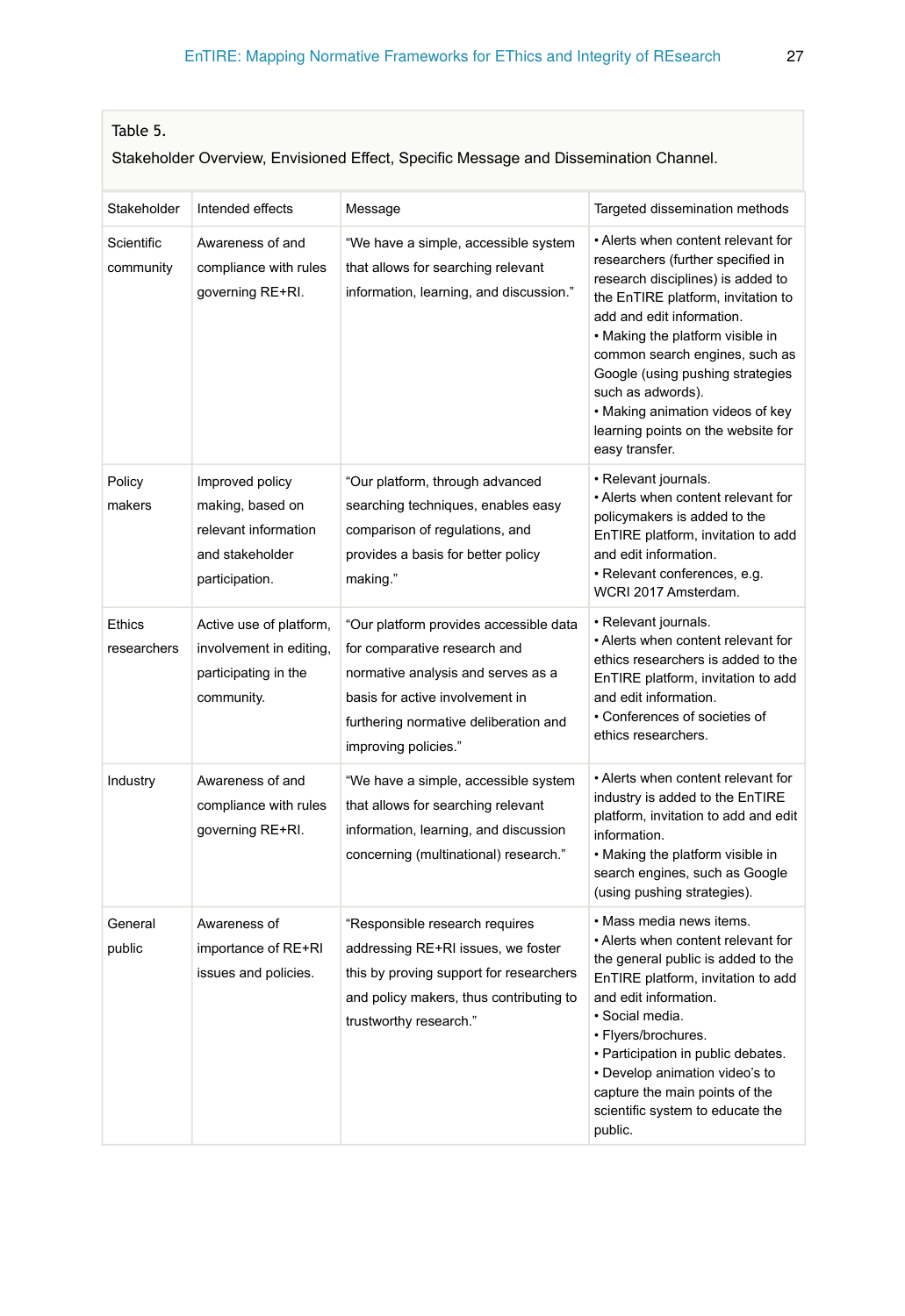- 1. Researchers in all fields of research and across all seniorities (scientific community);
- 2. Policy makers at universities, research institutes, governmental bodies and funding agencies;
- 3. Ethics researchers;
- 4. Private sector companies (industry and investors);
- 5. General public.

**Stakeholder Involvement** A unique feature of EnTIRE is stakeholder consultation and community engagement. We will involve all stakeholder groups in two face-to-face focus groups in three countries (Croatia, Spain, the Netherlands) and in a cross-country focus group. In the scale-up phase, online focus groups will be organized in all European countries. Results will be used to define the boundaries of the data to be collected and to adapt the platform to stakeholder needs. Stakeholders will also be involved in evaluating the platform. Community engagement will entail approaching al relevant stakeholders in the RE+RI community to actively participate to the EnTIRE platform with new ideas, reflections and practice examples.

# **2.2.2. Exploitation of results**

This project will support research and innovation in a number of ways and can lead to a number of commercial and non-commercial spin-offs.

- The modifications which are made to the Wiki-platform will be published open source in line with the the MediaWiki license. This will support many SME's across Europe whose primary business it is to employ, rather than develop, similar platforms. Future EU funded projects might benefit from the availability of such a modified platform as well.
- Additionally, there will be a focus on novel types of textual analysis on this platform. The open source availability of an implementation that has succeeded in enabling its users to perform an analysis on the vast textual content will be very valuable to projects with a similar aim, inside as well as outside the scope of science. Initiatives for which knowledge management is important such as the open governance movement will benefit from a 'template data mining platform' to quickly gain insights in large volumes of texts.
- The data on the platform itself will create economical utility for many commercial (e.g. CRAs) and non-commercial organisations (e.g. universities) in educational activities (training programmes, lectures, textbooks etc.). The partners in the project have experience in this, and will initiate and support such activities (after the end of the project).
- The data and the RE+RI community also hold an economic value in improving research efficiency on several levels (more effective Ethic Review Committee applications, risk management for industry, editor assessments of submitted manuscripts etc.).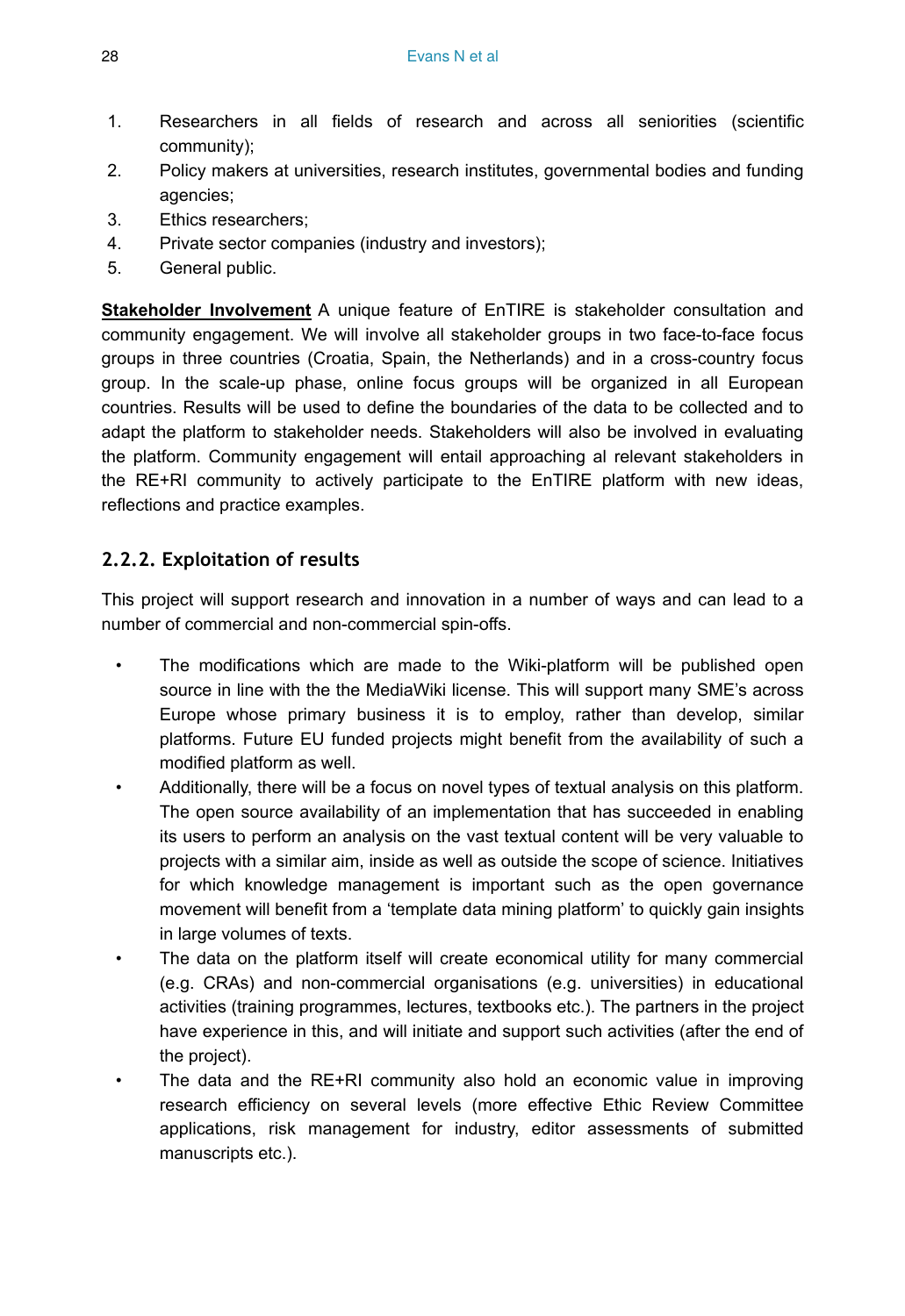• Possible business/earning models will be investigated as part of WP7. Amongst others, we will explore the role of specific stakeholders in sustaining the platform, for example by creating fee-based patroonships for CRAs, pharmaceutical associations and non-profit organisations.

# **2.2.3 Communication activities**

As this is a CSA project, communication is a corner stone of the project. EnTIRE will communicate to stakeholders via several communication channels at major milestones of the project. The following dissemination resources will be used:

- Conferences: Conferences provide an excellent opportunity to exchange experience and ideas about the latest advances established by EnTIRE. In addition, they are a perfect platform for stakeholder involvement and consensus making. Representatives of the consortium will actively participate in outside conferences and events relevant to the consortium activities. The start of the project will be announced during WCRI 2017 in Amsterdam, Lex Bouter (partner 1. VUmc) is a member of the program committee and organizing committee. We will also present the results of EnTIRE at other conferences such as EuroScience Open Forum (the biennial, pan-European, general science conference dedicated to scientific research and innovation). At the end of the EnTIRE project, a final conference will be organized with all relevant stakeholders, to inform them about the results. In addition, during these conferences we will have specific open and closed sessions to discuss project results and strategies with the consortium partners and selected stakeholder. Conference and events where the project will be disseminated are presented in Table [6](#page-29-0).
- Scientific publications: Results originating from the research will be published in high impact scientific journals, such as Science, Nature and PNAS or more specialized journals such as BMC Research Integrity and Peer Review, Accountability in Research, Journal of Empirical Research on Human Research Ethics, Science and Engineering Ethics, Research Policy.
- External collaborations: Exchanges and collaboration with other researchers and groups outside the consortium which are active in RE+RI will be setup. ENERI has declared that they support EnTIRE and will cooperate. ENERI coordinator Dirk Lanzerath will act as a member of EnTIRE's Advisory Board. Lex Bouter (partner 1. VUmc) is a member of the advisory board of ENERI and PRINTIGER. Ana Marusic (partner 4) is involved in HIERRI. Finally, Elisabeth Moylan is Council member for COPE and member of the Advisory Board of EnTIRE. The platform will provide new ways for communication and dialogue for the RE+RI community, active in these projects.
- Press releases: At key milestones in the project, press releases will be developed and distributed through all relevant national and international networks with help of the communication departments of partners involved.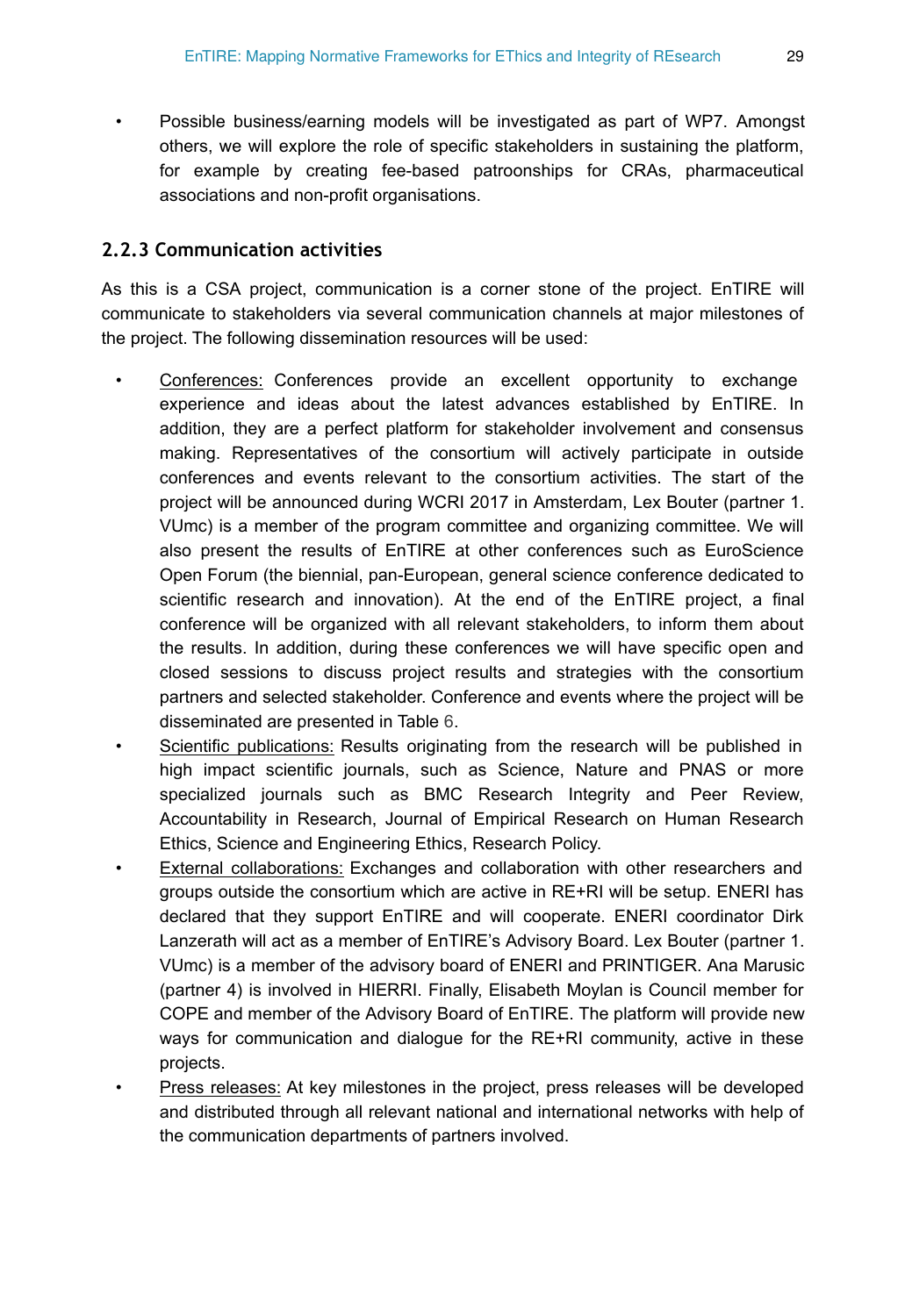- Dissemination material: To inform policy makers, the general audience, relevant patient groups and industry that have vested interest in the project findings will be informed using brochures, newsletters and media campaigns.
- Branding: For communication activities, a corporate style, such as logos and standard templates, will be developed. This corporate style will maintain a consistent and recognisable image of the project and will be implemented for all communication materials.
- Animation videos: We will capture the key learning points in 10 short animation videos to make them easily transferrable (published on the EnTIRE platform and social media).

<span id="page-29-0"></span>

| Table 6.<br>Events and Conferences for the Dissemination of EnTIRE.   |                      |  |  |  |  |  |  |  |
|-----------------------------------------------------------------------|----------------------|--|--|--|--|--|--|--|
| <b>Events and conferences</b>                                         |                      |  |  |  |  |  |  |  |
| Event                                                                 | Timing               |  |  |  |  |  |  |  |
| Kick-off during 5th World Congress of Research Integrity in Amsterdam | May 2017             |  |  |  |  |  |  |  |
| EuroScience Open Forum (ESOF)                                         | <b>July 2018</b>     |  |  |  |  |  |  |  |
| 7th World Congress of Research Integrity                              | May 2019             |  |  |  |  |  |  |  |
| International Center for Academic Integrity (ICAI)                    | February 2020        |  |  |  |  |  |  |  |
| National data integrity conference                                    | June 2020            |  |  |  |  |  |  |  |
| EuroScience Open Forum (ESOF)                                         | <b>July 2020</b>     |  |  |  |  |  |  |  |
| End conference EnTIRE                                                 | 2021 (to be decided) |  |  |  |  |  |  |  |

# **Outreach**

Public confidence in the scientific community has been challenged by research integrity scandals, including the Stapel case, the Poldermans case, and the Penkowa case. This makes public outreach more important than ever. Therefore, we have implemented several special outreach measures, including:

- Animation videos that explain the challenges of RE+RI in layman terms, distributed through social media.
- Participation in inspirational events such as TED talks.
- Specific sections on the EnTIRE platform will be dedicated to and accessible for the general public.
- Involvement via mass and social media, including active participation in Facebook, Linkedin and Twitter channels and responses to opinion articles in national newspapers.
- Contributing to the national public debate on research ethics and research integrity, by publishing in national newspapers and magazines.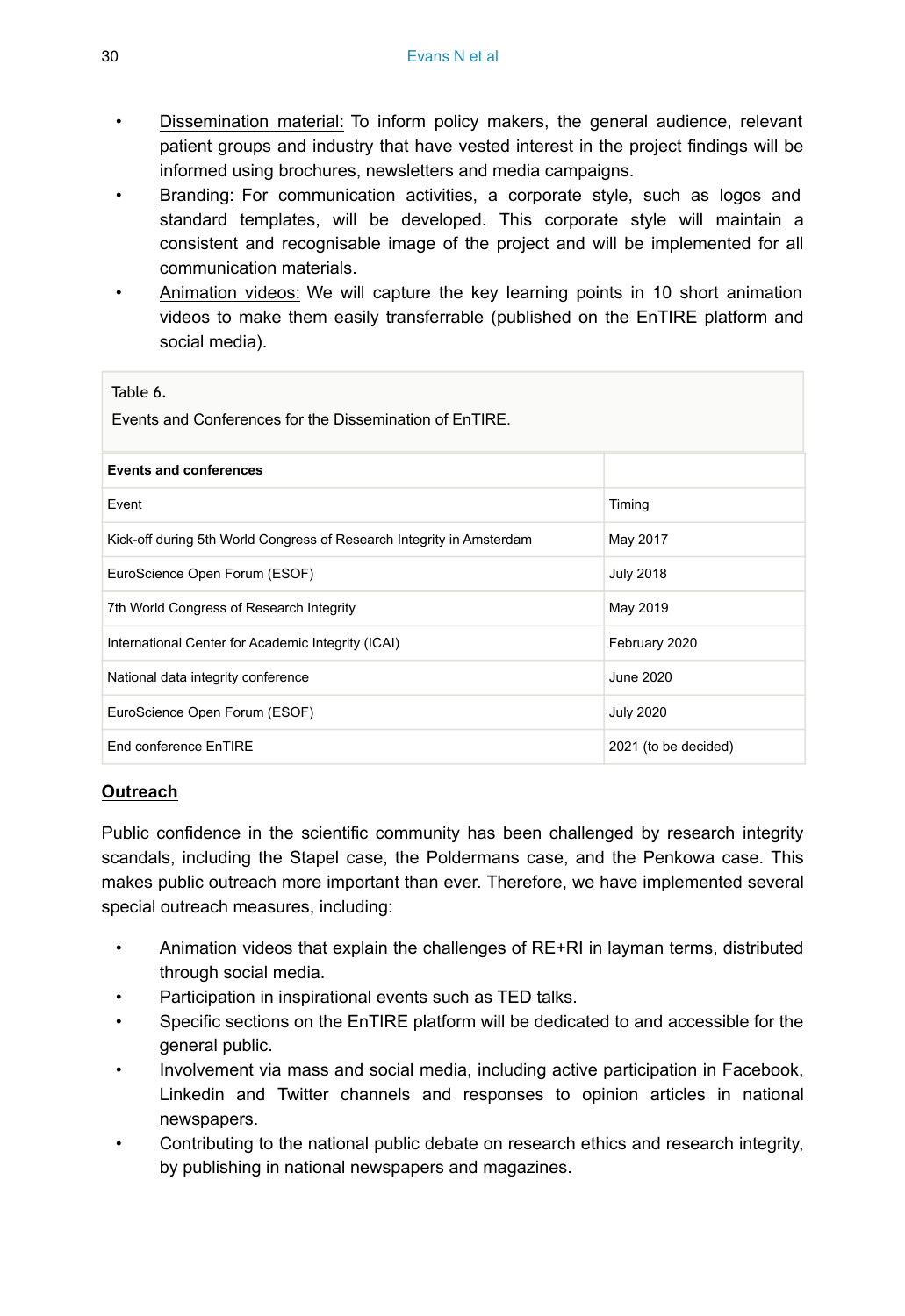In this way, the project and its spin-off will contribute to restoring the public trust in the scientific community.

# **Implementation**

### **3.1. Work plan – work packages, deliverables and milestones**

### **3.1.1. Overall structure of the work plan**

In order to achieve the objectives that are described in Section 1.1, the project is structured into 7 WPs. These WPs involve stakeholder consultation (WP2), data gathering and synthesizing (WP3-5), the development of the EnTIRE platform (WP6), dissemination (WP7) and project management and data management (WP1) (see Fig. [2](#page-10-0)). Members of the consortium will collaborate closely with stakeholders and the RE+RI community to develop the EnTIRE platform and provide it with content. The collaboration between a multi-disciplinary team of researchers, a specialized IT company (gesinn-it) and other stakeholders will ensure that EnTIRE will consist of the state-of-the-art information, and is acceptable and useful, meeting the needs of European researchers. In WP2 an in-depth stakeholder consultation across EU countries exploring RE+RI experiences and practices will take place, in order to define the boundaries of the data to be collected, and develop a mapping strcuture for the EnTIRE platform that is optimally adapted to user needs. WP3 will be responsible for the collection of data on the diversity of guidelines, codes, legislations, and standards that have been created in the EU. In WP4 all resourses will be gathered, such as training courses, and contact details of experts. In WP5 relevant and insightful cases, case analysis and scenarios will be made available. All this information will be made accessible on the EnTIRE platform, developed in WP6. All WPs will deliver to WP7 where dissemination of the results will be coordinated.

The timing of workpackages and the planning of tasks and activities of the EnTIRE project are presented in Table [7.](#page-30-0)

<span id="page-30-0"></span>Table 7.

GANTT Chart Showing the Timing of Work Packages and the Planning of Tasks and Activities of the EnTIRE project.

| Project year and month |                                                  | Year 1 |  |  | Year 2                   |              |              |              | Year 3                                                                                                                      |              |                           |              | Year 4       |              |              |              |                                              |
|------------------------|--------------------------------------------------|--------|--|--|--------------------------|--------------|--------------|--------------|-----------------------------------------------------------------------------------------------------------------------------|--------------|---------------------------|--------------|--------------|--------------|--------------|--------------|----------------------------------------------|
|                        |                                                  |        |  |  |                          |              |              |              |                                                                                                                             |              |                           |              |              |              |              |              | 3 6 9 12 15 18 21 24 27 30 33 36 39 42 45 48 |
|                        | T1.1 Scientific coordination                     |        |  |  |                          |              |              |              | $x$ $\vert$ $X$ $\vert$ $x$ $\vert$ $x$ $\vert$ $x$ $\vert$ $x$ $\vert$ $x$ $\vert$ $x$ $\vert$ $x$ $\vert$ $x$ $\vert$ $x$ |              |                           |              |              |              | $x \times$   |              | x                                            |
|                        | T1.2 Administrative coordination                 |        |  |  | $x$ $X$ $X$ $x$ $x$      |              | $\mathbf{x}$ | $\mathbf{x}$ | $\mathbf{x}$                                                                                                                | $\mathbf{x}$ | $\mathbb{I}_{\mathbf{X}}$ | $\mathbf{x}$ | $\mathbf{x}$ | $\mathbf{x}$ | $\mathbf{x}$ | $\mathbf{x}$ | $\mathbf{x}$                                 |
|                        | T1.3 Financial coordination                      |        |  |  | $x \mid x \mid x \mid x$ | $\mathbf{x}$ | $\mathbf{x}$ | $\mathbf{x}$ | $\mathbf{x}$                                                                                                                | $\mathbf{x}$ | $\mathsf{x}$              | $\mathbf{x}$ | $\mathbf{x}$ | x            | x            | $\mathbf{x}$ | $\mathsf{x}$                                 |
|                        | T2.1 Preparation of the stakeholder consultation | x      |  |  |                          |              |              |              |                                                                                                                             |              |                           |              |              |              |              |              |                                              |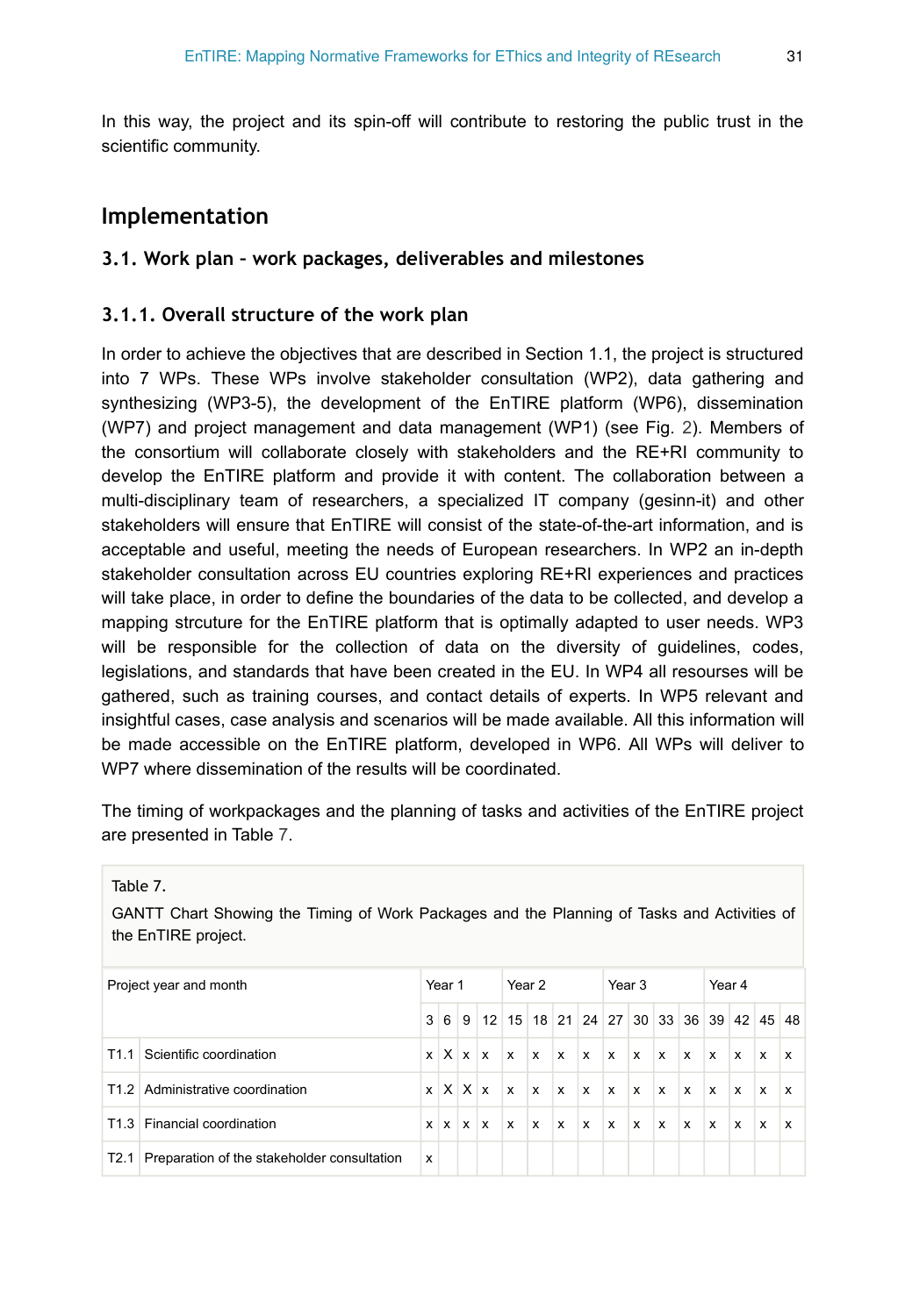|      | Project year and month                                                                        |   | Year 1          |              |              |    | Year 2 |       |    | Year 3 |    |    | Year 4 |    |   |              |    |
|------|-----------------------------------------------------------------------------------------------|---|-----------------|--------------|--------------|----|--------|-------|----|--------|----|----|--------|----|---|--------------|----|
|      |                                                                                               | 3 | 6               | 9            | 12           | 15 |        | 18 21 | 24 | 27     | 30 | 33 | 36     | 39 |   | $42 \mid 45$ | 48 |
| T2.2 | Pilot: face-to-face focus groups withs<br>takeholders                                         |   | x               |              |              |    |        |       |    |        |    |    |        |    |   |              |    |
| T2.3 | Defining the boundaries of the data to be<br>collected                                        |   | x               | $\mathsf{x}$ | X            |    |        |       |    |        |    |    |        |    |   |              |    |
| T2.4 | Scale -up: Online focus groups with<br>stakeholders                                           |   |                 | x            | $\pmb{\chi}$ | x  |        |       |    |        |    |    |        |    |   |              |    |
| T2.5 | Assessing the acceptability of the online<br>platform                                         |   |                 |              |              |    | х      | х     | x  | х      | х  | x  | х      | x  | x | x            | x  |
| T3.1 | Preparation of data-collection on normative<br>documents                                      |   | $x \mid x$      |              |              |    |        |       |    |        |    |    |        |    |   |              |    |
|      | T3.2 Pilot collection of data on normative<br>documents                                       |   |                 | x            | X            |    |        |       |    |        |    |    |        |    |   |              |    |
| T3.3 | Scale up: Collecting normative documents in<br>all EU countries                               |   |                 |              |              | x  | x      | х     | x  | x      | х  | x  |        |    |   |              |    |
| T3.4 | Analysis of the normative documents                                                           |   |                 |              | x            | x  | x      | x     | x  | x      | x  |    |        |    |   |              |    |
| T3.5 | Testing, updating and optimizing online<br>platform                                           |   |                 |              |              |    | x      | x     | x  | х      | х  | x  | х      | x  | x | х            | х  |
| T4.1 | Preparation of data collection on resources                                                   |   | $x \mid x$      |              |              |    |        |       |    |        |    |    |        |    |   |              |    |
| T4.2 | Pilot collection of data on resources                                                         |   |                 | x            | x            |    |        |       |    |        |    |    |        |    |   |              |    |
| T4.3 | Scale-up: Inventory database on resources<br>for European countries                           |   |                 |              |              | x  | x      | x     | x  | x      | x  | x  | x      |    |   |              |    |
| T4.4 | Testing, updating and optimizing the online<br>platform                                       |   |                 |              |              |    | x      | x     | x  | x      | x  | x  | x      | x  | x | x            | x  |
| T5.1 | Preparation of data collection on cases                                                       |   | $x \mid x$      |              |              |    |        |       |    |        |    |    |        |    |   |              |    |
| T5.2 | Pilot collection of data on cases                                                             |   |                 | x            | x            |    |        |       |    |        |    |    |        |    |   |              |    |
| T5.3 | Scale up: Collecting and categorizing RE+RI<br>cases                                          |   |                 |              |              | x  | х      | х     | х  | х      | х  | х  |        |    |   |              |    |
| T5.4 | Identifying and applying appropriate case<br>analysis methods and building RE+RI<br>scenarios |   |                 |              |              | x  | x      | х     | x  | x      | x  | x  | x      | x  | x | x            | x  |
| T5.5 | Testing, updating and optimizing online<br>platform                                           |   |                 |              |              |    |        |       |    |        |    |    |        |    |   |              |    |
| T6.1 | Development of the platform                                                                   |   | $X$ $X$ $X$ $X$ |              |              |    |        |       |    |        |    |    |        |    |   |              |    |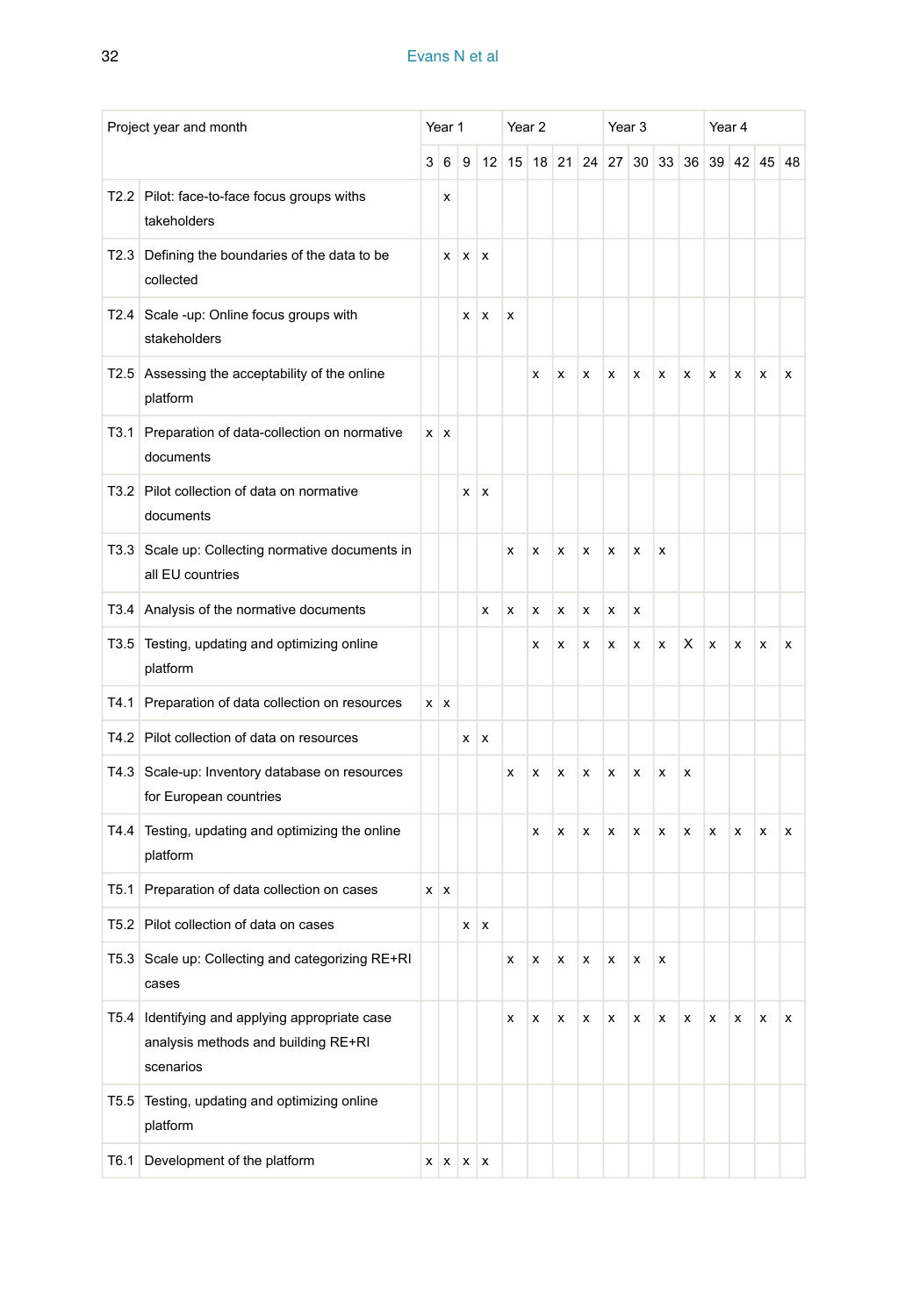|                  | Project year and month                                                                                    |   | Year 1     |   |    | Year <sub>2</sub> |   |         | Year <sub>3</sub> |       |    |    | Year 4       |    |    |    |    |
|------------------|-----------------------------------------------------------------------------------------------------------|---|------------|---|----|-------------------|---|---------|-------------------|-------|----|----|--------------|----|----|----|----|
|                  |                                                                                                           | 3 | 6          | 9 | 12 | 15                |   | $18$ 21 | 24                | 27    | 30 | 33 | 36           | 39 | 42 | 45 | 48 |
| T <sub>6.2</sub> | Content structure organisation of the<br>platform                                                         |   |            |   |    | x                 | x | x       | x                 | x     | x  | x  | x            | x  | x  | x  | x  |
| T6.3             | Publish open source software modification<br>on online repositories                                       |   |            |   |    | x                 | x | x       | x                 | x     | x  | x  | x            | x  | x  | x  | x  |
| T6.4             | Platform adaptation to the feedback from<br>stakeholders                                                  |   |            |   |    |                   |   |         |                   |       | x  | x  |              |    |    |    |    |
| T6.5             | Develop and employ a tool to search in and<br>compare relevant topics across countries on<br>the platform |   |            |   |    |                   |   |         |                   |       | x  | x  | x            | x  | x  | x  | x  |
| T6.6             | Evaluation of efficiency of information<br>retrieval on the platform                                      |   |            |   |    |                   |   |         |                   |       |    |    | x            | x  | x  | x  | x  |
| T6.7             | Steady-state maintenance of the platform                                                                  |   |            |   |    |                   |   |         |                   |       |    |    | x            | x  | X  | x  | x  |
| T7.1             | Structuring community development                                                                         |   | $x \mid x$ | x | x  |                   |   |         |                   |       |    |    |              |    |    |    |    |
| T7.2             | Fostering community awareness of the<br>platform                                                          |   | x          | x | x  | x                 | х | x       | x                 | x     | x  |    |              |    |    |    |    |
| T7.3             | Creating platform endorsement                                                                             |   |            |   |    |                   |   |         |                   | x     | x  | x  |              |    |    |    |    |
|                  | T7.4 Extended platform development and<br>community engagement                                            |   |            |   |    |                   |   |         |                   |       |    | x  | x            | x  | X  | x  | x  |
| T7.5             | Fostering long term sustainability                                                                        |   |            |   |    |                   |   |         |                   |       |    |    |              |    | x  | x  | x  |
|                  |                                                                                                           | 3 | 6          | 9 | 12 | 15                |   | 18 21   |                   | 24 27 | 30 |    | $33 \mid 36$ | 39 | 42 | 45 | 48 |

All consortium members have an extensive track-record in their respective fields and have collaborated successfully in many national and international research projects before. Members of the team have extensive knowledge in the fields of RE+RI and a large experience with collecting and analyzing relevant data. The consortium has access to the technology needed to develop the EnTIRE platform, including WikiMedia and datamining; the consortium has a sound methodological background and experience with participatory approaches and community engagement. Therefore, the consortium is well-equipped to complete the project successfully and on time. See Fig. [2](#page-10-0) of section 1 for a schematic overview of the inter-relations of the work packages and their components.

# **3.1.2. Detailed work description**

### **Work package 1: Project Co-ordination**

Start date M1, end date M48

*Lead beneficiary*: VUmc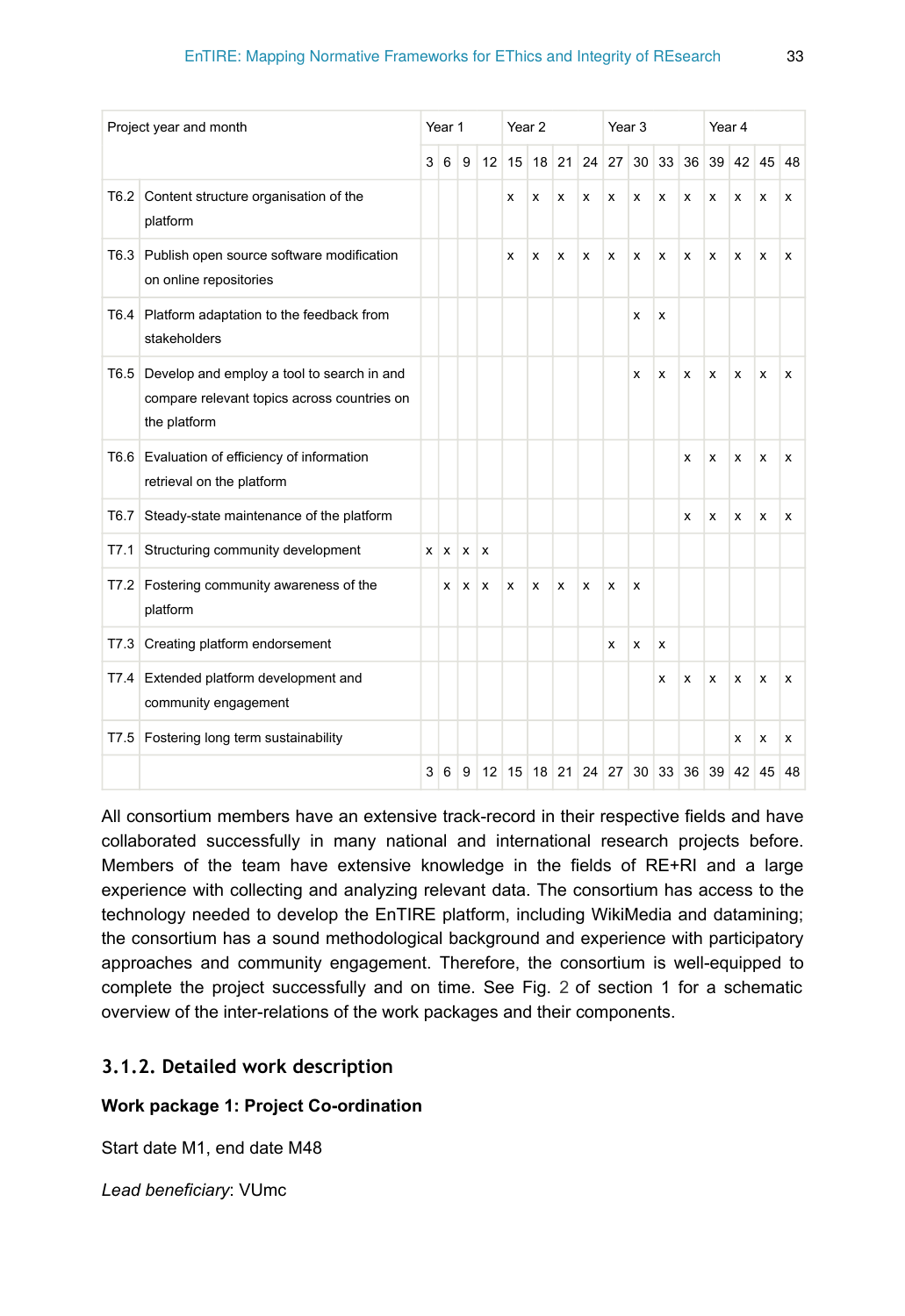*Participants*: VUmc (25.8 PM); GI (1 PM); KUL (1 PM); MEFST (1 PM); DCU (1 PM); UEM (1 PM); UNIDEB (1 PM); UiO (1 PM); UNIMAN (1 PM); EUREC (1 PM).

# **Objectives**

The main aim of WP 1 is to ensure the day-to-day project co-ordination activities and to provide scientific, administrative, and financial direction to the EnTIRE consortium and all WPs.

This aim will be achieved by pursuing the following objectives, to:

- 1. Bring together the strategic objectives of each WP to achieve the project's overall aim and objectives.
- 2. Provide daily coordination, management and support for all WPs.
- 3. Take responsibility for collation and integration of all outputs, in partnership with WP6 (Platform development and fair data management).
- 4. Ensure financial regularity.
- 5. Ensure ethics and fair data management compliance.
- 6. Service the General Assembly (GA), Executive Board (EB) and Advisory Board (AB) and Work Package Leads.
- 7. Report to the European Commission.

# **Description of work**

The project coordination structure will contain a General Assembly, Executive Board and Advisory Board. This is further described in section 3.2. The EnTIRE project will be coordinated by VUmc, who will coordinate the project's day-to-day activities and chair the Executive Board. As designated by the EC, the coordinator (VUmc) will be responsible for legal, ethical and gender issues, contractual management (Grant Agreement, amendments and Consortium Agreement, incl. handling of IPR issues), processing EC audits and reviews and management of EC payments.

The project coordination WP will achieve the above objectives by conducting the following tasks:

# Task 1.1. Scientific coordination (M 1-48, VUmc)

- 1. Providing scientific coordination and direction to ensure the integration of WP outputs, particularly the integration of results from the stakeholder consultation into all WPs.
- 2. Identifying synergies and sharing good practice in data across WPs.
- 3. Supporting WP6 to collate and integrate all outputs in order to construct the online platform.
- 4. Providing scientific oversight to integrate the findings of previous EC funded projects such as ENERI, SATORI, PRINTEGER, HEIRRI and RRI Tools.
- 5. Liaising with the Executive Board to monitor ethics and data protection compliance.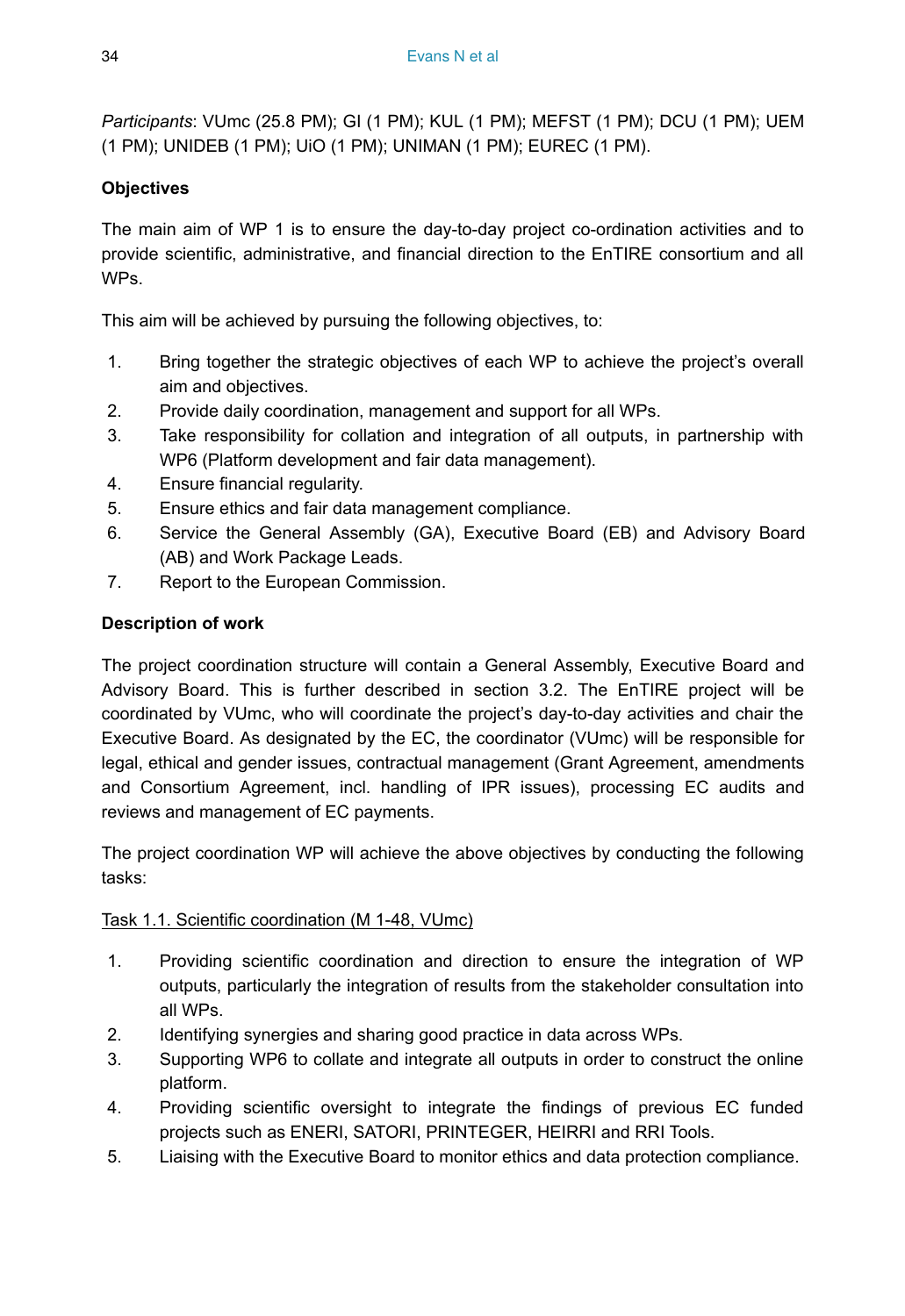### Task 1.2. Administrative coordination (M 1-48, VUmc)

- 1. Developing project coordination and quality assurance plans.
- 2. Handling of the project correspondence and the day-to-day requests from partners and external bodies.
- 3. Implementing and maintaining internal reporting and monitoring procedures (including gender distribution in line with gender mainstreaming).
- 4. Reporting on the progress and findings from all WPs and making any necessary changes to the work plan as a result of those findings, according to project milestones and indicators.
- 5. Managing timelines for WP deliverables and milestones and ensuring their delivery.
- 6. Providing daily liaison between the Project Office and WP Leads to assist in delivery and ensure timely actions.
- 7. Timetabling and reporting of General Assembly, Executive Board and Advisory Board meetings and following up on actions.
- 8. Providing logistical support for communication and meetings.
- 9. Maintaining the project archive.
- 10. Writing reports for the EC.

### Task 1.3 Financial coordination (M 1-48, VUmc)

- 1. Liaising with finance departments to monitor contracts.
- 2. Establishing and maintaining financial records,
- 3. Co-ordinating financial statements submission by all project partners,
- 4. Calculating partner shares according to rules agreed in the Consortium Agreement.

#### **Work package 2: Stakeholder Consultation**

Start date M1, end date M48

*Lead beneficiary*: VUmc

*Participants*: VUmc (32 PM); GI (2 PM); KUL (2 PM); MEFST (4 PM); DCU (1 PM); UEM (3.5 PM); UNIDEB (3 PM); UiO (1 PM); EUREC (1 PM).

### **Objectives**

This work package is responsible for meeting overall objective 1: to undertake an in-depth stakeholder consultation across EU countries exploring RE+RI experiences and practices, define the boundaries of data to be collected, and developing a mapping structure adapted to user needs (WP2).

WP sub-objectives include to:

1. Identify, include and engage a diversity of stakeholders. First, in face-to-face focus groups in three countries (Croatia, Spain and the Netherlands) and, subsequently, in online-focus groups across Europe.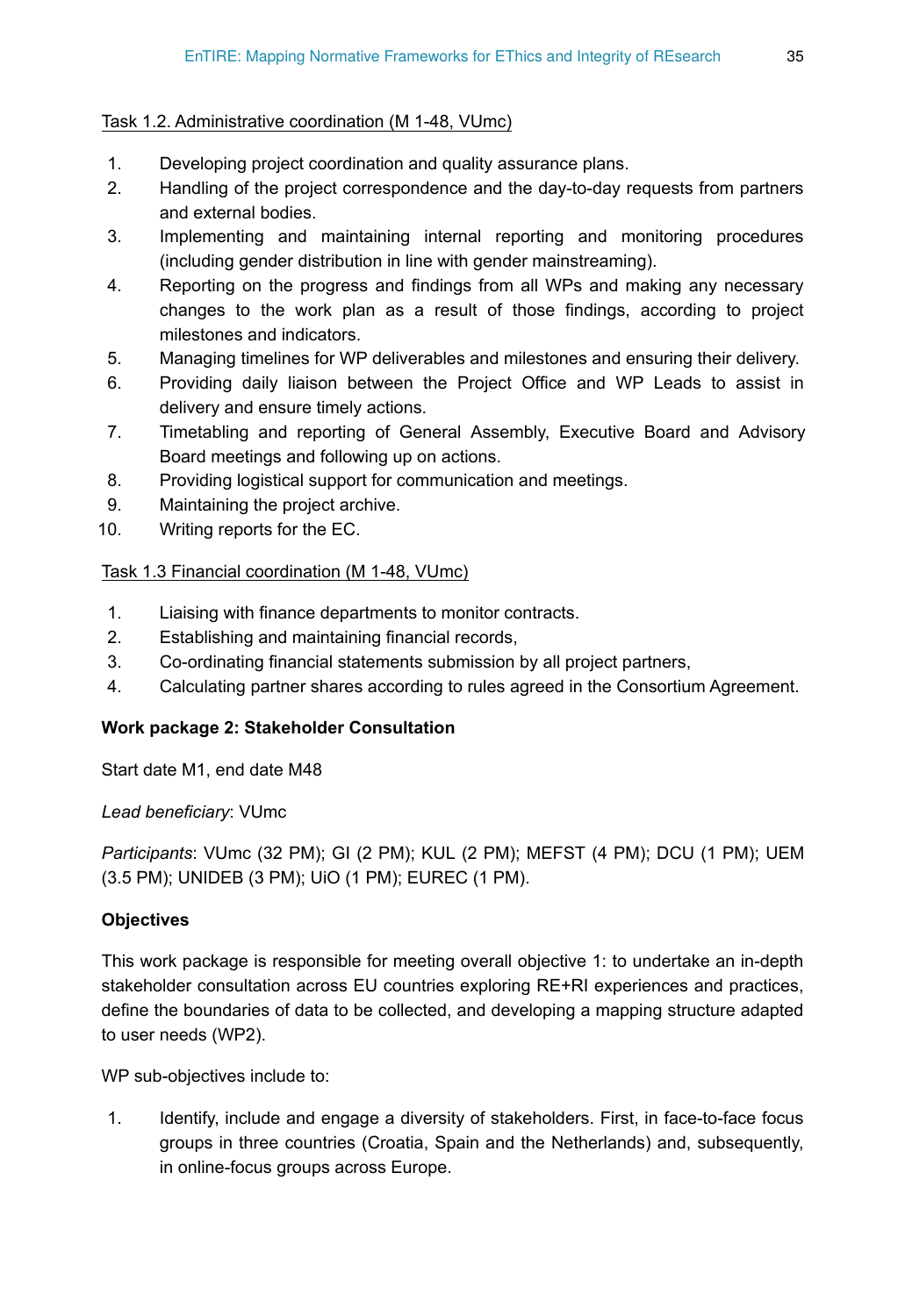- 2. Explore stakeholders' experiences and perspectives regarding RE+RI, including implicit rules and practices.
- 3. Define the boundaries of the data to be collected (i.e. to provide guidance to WP 3-5 on how to delineate the information to be collated), ensuring that all stakeholders perspectives are represented.
- 4. Iteratively assess the acceptability and usability of the platform developed in WP 6 with stakeholders using the feature to provide feedback on articles on the EnTIRE platform.

# **Background**

A central element of the EnTIRE project is the inclusion of stakeholders' priorities and perspectives both in relation to the boundaries of the data to be collected and in the design and development of the online platform. Indeed, buy-in and intensive participation of a diversity of stakeholders from across Europe is key to the project's success; a sense of ownership amongst stakeholders and their associated networks will result in an online community that will make the platform self-sustainable.

The stakeholder consultation will be conducted through a questionnaire, followed by a focus group methodology [\(Kim et al. 2009,](#page-67-4) [De Vries et al. 2016](#page-67-5)). The focus groups will be performed in two stages: face-to-face focus groups in three countries (Netherlands, Spain and Croatia) and online focus groups with participants from all EU countries ([Stewart and](#page-68-10) [Williams 2016](#page-68-10)).

The focus groups will investigate experiences of participants, clarifying how rules and regulations function in practice and identifying information needs. Also, cases from practice will be solicited and discussed. The focus groups will be analysed, taking into account the literature on RE+RI, in order to optimize interaction between practice and theory [\(Widdershoven et al. 2009\)](#page-68-2).

### **Description of work**

### Task 2.1. Preparation of the stakeholder consultation (M1-3, VUmc, UEM, MEFST, UM)

- 1. Identify representatives of all stakeholder groups (researchers (4), journal editors (1), national and RE+RI committees (4), policy makers (2), industry, including pharmaceutical companies (2), and research funding and process organisations (2)) in the Netherlands, Spain and Croatia, and invite them to provide information on RE+RI practice through answering a questionnaire and participation in two consecutive mixed focus group meetings in their country.
- 2. Prepare the questionnaire and scripts for the first focus group meetings in order to solicit the ways rules and regulations function in the everyday practice of research, the information needs of participants regarding the interactive platform (WP 6), and cases that best illustrate key issues in RI+RE (WP 5).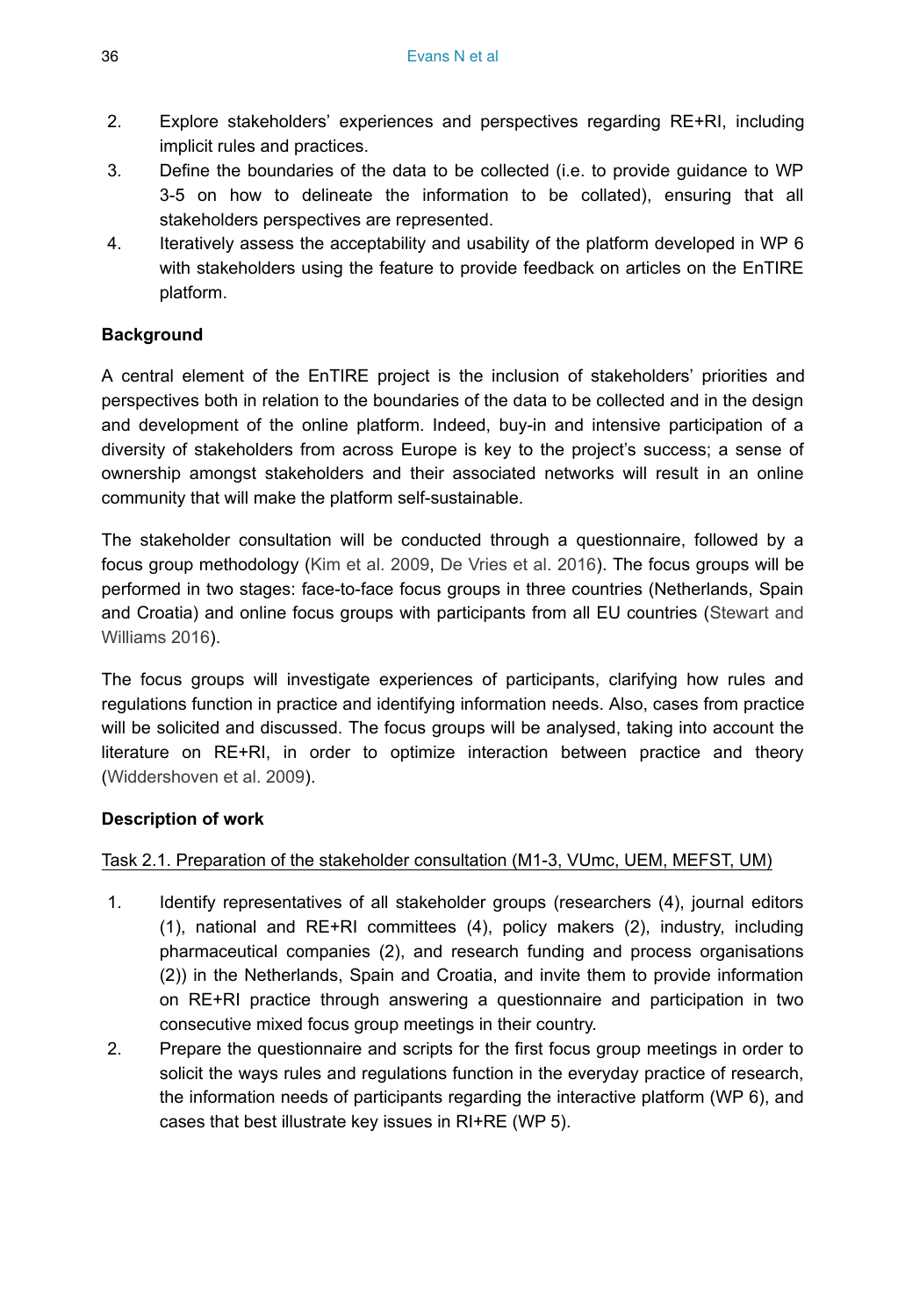# Task 2.2. Pilot: face-to-face focus groups withs takeholders (M4-8, VUmc, UEM, MEFST, UM)

- 1. Conduct a first round of focus groups in each country.
- 2. Analyse focus group data and adjust the scripts for second focus group meeting, allowing further in-depth discussion of the topics identified from the analysis.
- 3. Conduct the second round of focus groups in each country.
- 4. Analyse focus group data and create the script for the multi-country focus group.
- 5. Organize multi-country focus groups involving stakeholders from all three pilot countries (representatives from stakeholder groups in each country will take part) to discuss similarities and differences between countries.

Task 2.3. Defining the boundaries of the data to be collected (M8-12, VUmc, UEM, MEFST, UM)

- 1. Use the outcome of the face-to-face focus groups to assess the relevant elements of elements of the normative framework and define the boundaries of the data to be collected.
- 2. Discuss the assessment of the relevant elements of the normative framework and the boundaries of the data to be collected in a meeting of the Advisory Board
- 3. Deliver input for WP 3-5, and for the platform to be developed in WP 6.

# Task 2.4.Scale -up: Online focus groups with stakeholders (M9-18, VUmc, all partners)

- 1. Identify representatives from stakeholder groups in each EU country.
- 2. Conduct synchronous online focus groups amongst stakeholders in each EU country.
- 3. For each country, specify the relevant elements of the normative framework and the boundaries of data to be collected as input for WP 3-5.

### Task 2.5. Assessing the acceptability of the online platform (M18-48, VUmc)

Iteratively assess the acceptability and usability of the platform developed in WP 6 with stakeholders using the online community developed through the platform.

# **Work package 3: Guidelines and regulations on RE & RI in the European Union**

Start date M1, end date M48

*Lead beneficiary*: KUL

*Participants*: VUmc (2 PM); GI (2 PM); KUL (48.9 PM); MEFST (2 PM); DCU (2 PM); UEM (2 PM); UNIDEB (5 PM); UiO (2 PM); EUREC (1 PM).

# **Objectives**

This WP will be responsible for the collection of data on the diversity of guidelines, codes, legislations, and standards that have been created in the EU.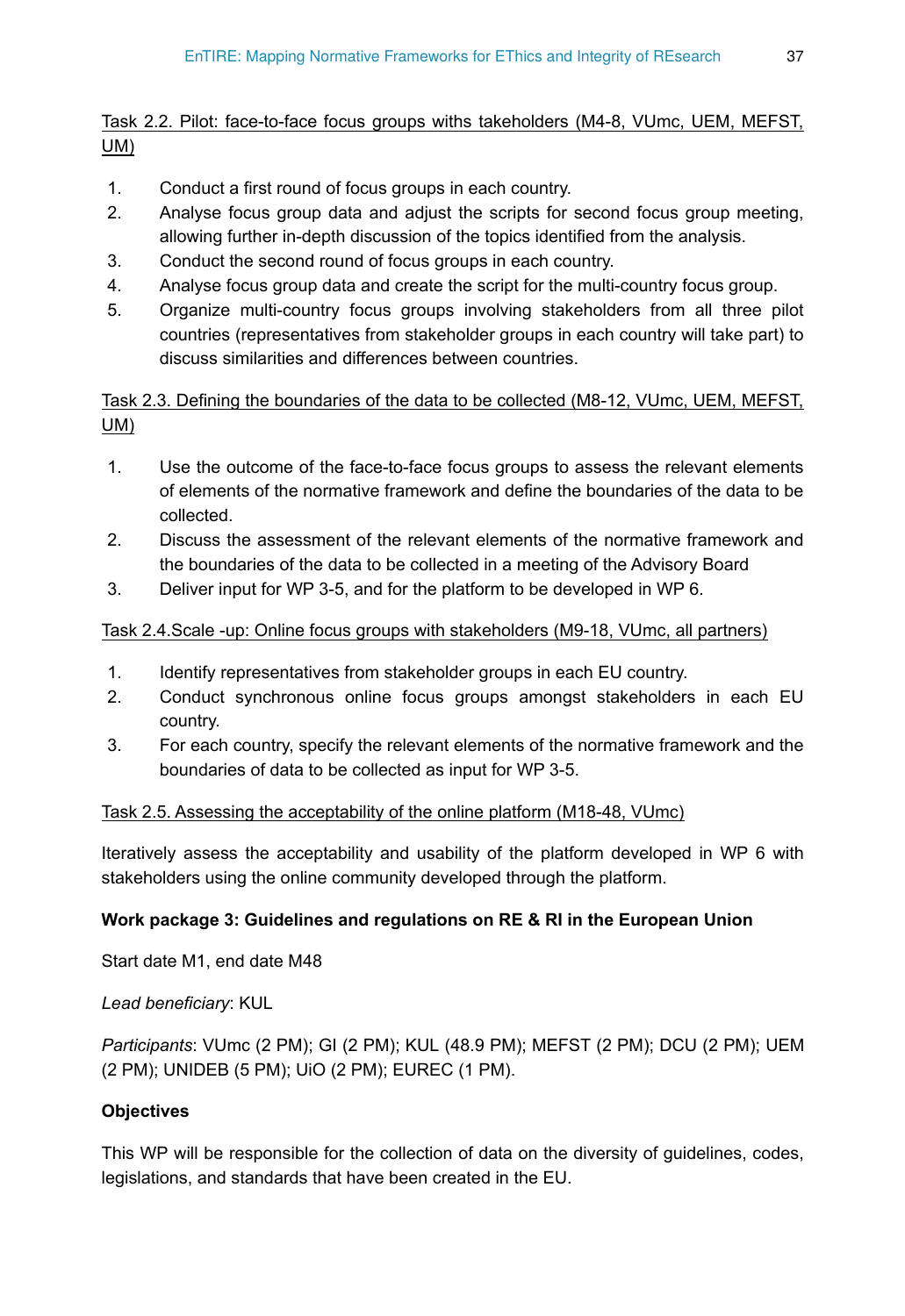WP sub-objectives include:

- 1. To assemble normative documents on RE+RI in all European countries.
- 2. To integrate the normative documents in a meaningful and useful way in the Wikiplatform that will be developed in WP6.
- 3. To analyse these different kinds of documents.
- 4. To iteratively assess the acceptability and usability of the platform developed in WP 6 with stakeholders using the online community forum.

# **Background**

The work package will offer a detailed mapping and analysis of the normative documents on research ethics and research integrity that are available within the European Union. Our previously published overview of guidelines, standards, laws, and codes in European countries, regions and institutions [\(Godecharle et al. 2014,](#page-67-2) [Godecharle et al. 2013\)](#page-67-3) will be updated and extended, regarding the nature of the documents to be included (research integrity, research ethics), regarding the level (national, regional, local, institutional), regarding the status (hard law, grey literature, etc). The collection of data will be double checked by researchers and fellows in each EU country: the bodies that have drafted the normative documents as well as a network of national legal and scientific experts will be asked to check our findings. Also practical information on the interpretation and coordinates of the bodies that have drafted the normative frameworks will be gathered in coordination with WP4. Further on we will analyse and prepare the normative documents for integration in the wiki-platform of the project (eg distinction between legislation that must be applied and the soft laws and best practices that must be taken into account).

# **Description of work**

# Task 3.1. Preparation of data-collection on normative documents (M1-6, KUL)

- 1. Prepare the search strategy and protocol for data collection, based on our previously published work, and a search in the scientific literature and the internet.
- 2. Update and extend the existing network of contact persons for each EU member state.

# Task 3.2. Pilot collection of data on normative documents(M6-12, KUL, UEM, MEFST)

- 1. Conduct pilot searches in Belgium, Spain and Croatia to see whether the initialy chosen search methodologies are adequate and feasible.
- 2. Adjust the search strategy based on results of the pilot searches and the normative framework defined in the focus groups (WP2).

# Task 3.3. Scale up: Collecting normative documents in all EU countries (M12-36, KUL, all partners)

1. Collect data from European countries.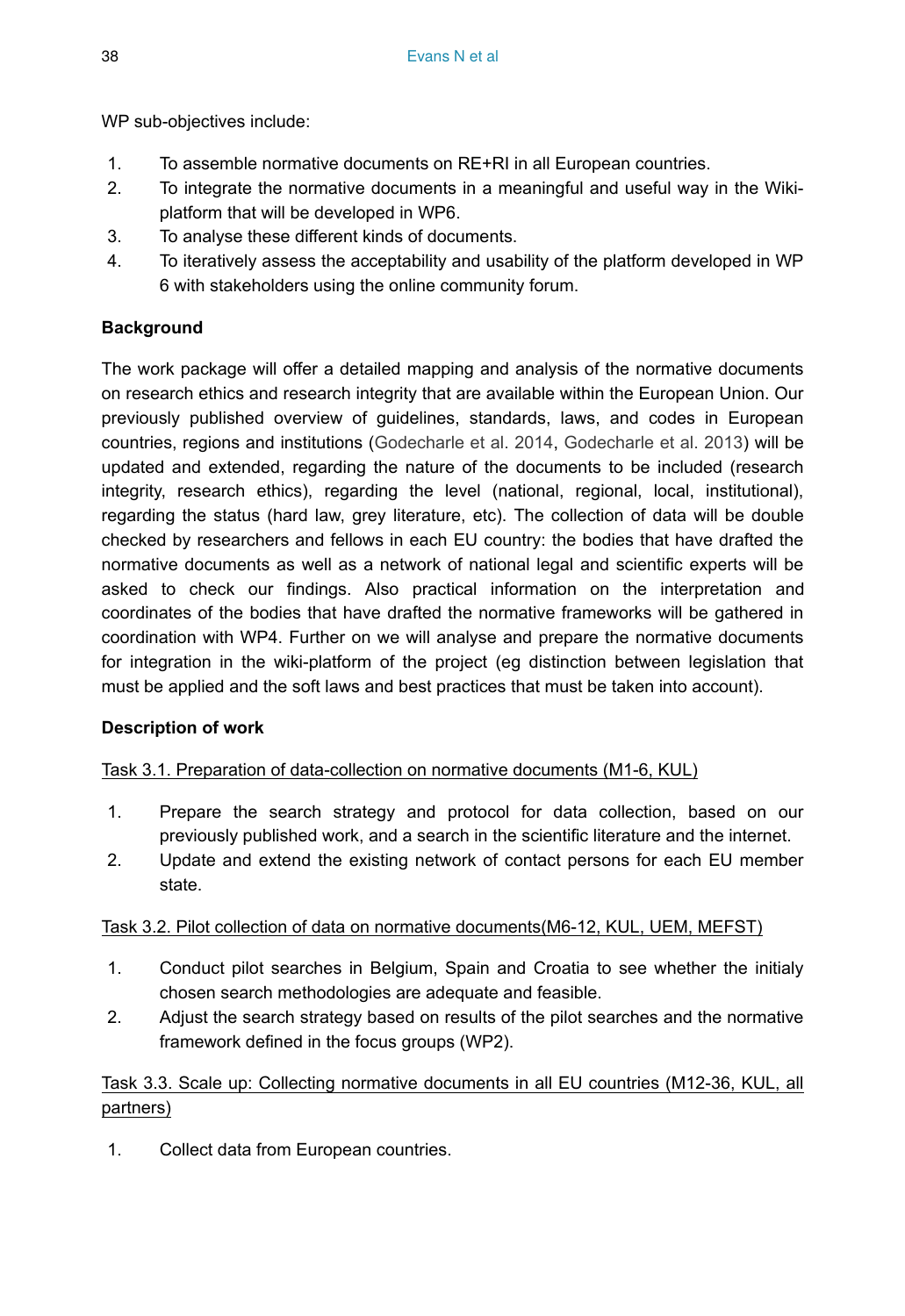2. Deliver input for the EnTIRE platform. This task will include among others to make abstracts, key words, summaries of relevant parts of the documents, providing electronic links, etc.

### Task 3.4 Analysis of the normative documents (M11-32, KUL)

1. Content analysis of the collected guidelines, standards, laws, and codes. This will allow us to see parallels, distinctions, contradictions in the available documents. This analysis will contribute to the knowledge and promotion of the highest ethical standards for researchers.

#### Task 3.5. Testing, updating and optimizing online platform (M18-48, KUL and GI)

1. Iteratively assess the usability, interactivity and sustainability of the platform developed in WP 6 with regard to the normative documents.

#### **Work package 4: Resources for RE & RI**

Start date M1, end date M48

*Lead beneficiary*: MEFST

*Participants*: VUmc (2 PM); GI (2 PM); KUL (2 PM); MEFST (30 PM); DCU (5 PM); UEM (2 PM); UNIDEB (2 PM); UiO (2 PM); UNIMAN (2 PM); EUREC (1 PM).

### **Objectives**

This work package is responsible for collecting and synthesizing the information about:

- RE+RI committees in different European countries and for different research domains;
- RE+RI training courses for researchers on; and
- RE+RI experts' advice and contact details.

WP sub-objectives include:

- 1. Constructing the information framework for RE+RI resources (committees, training opportunities and experts).
- 2. Create an inventory database of RE+RI committees in EU countries and for different research domains, as well as training opportunities and experts, making use of the definition of the normative framework (WP 2) and building on systematic harvesting of the results from other EU projects on RE+RI.
- 3. Iteratively assess the acceptability and usability of the platform developed in WP 6 with stakeholders using the online community forum.

#### **Background**

WP4 will focus on systematic and comprehensive inventory of RE+RI committees, currently available training resources, and experts across Europe. This is crucial for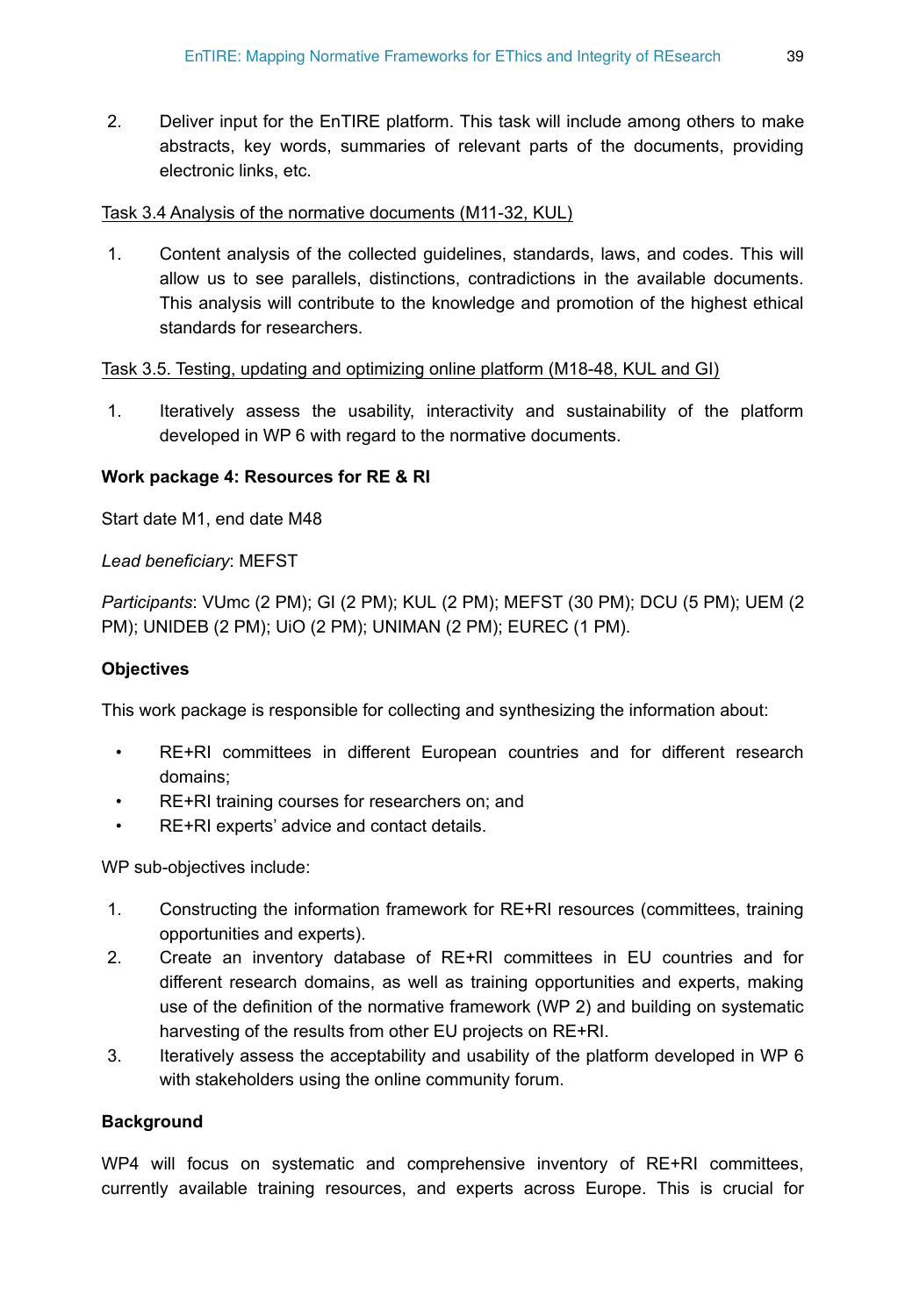creating a functional platform, as there is little information or harmonization of RE+RI structures in Europe [\(Godecharle et al. 2014](#page-67-2)). Furthermore, there is a gap in RE+RI policies in different European countries, particularly in the Central and South-East Europe [\(Famenka 2015](#page-67-12)), as well as RE committees training ([Cairoli et al. 2011\)](#page-67-13) and graduate education ([Mijaljica 2013](#page-68-11)).

Based on the information from other EU projects, such as RRI Tools and HEIRRI, and available literature on RE+RI ([Marusic et al. 2016\)](#page-68-12), as well as initial input from WP2, we will first construct the information framework for resources and contact point for RE+RI, following the initial discussions about structures, processes and outcomes for resarch integrity from the 2015 World Conference on Research Integrity ([Kleinert and Marusic](#page-67-8) 2016). The information framework will be first pilot tested in three countries (Netherlands, Spain and Croatia), modified and then systematically used to collect information for the whole Europe. The methodological approach to the data collection will include systematic overview of publicly available data for individual countries (including scientific and grey literature) and consultations and participation of experts and stakeholders to collect country information, and locally available training resources (including individual interviews, online contacts using surveys, online webinar- or workshop-type small strategic groups).

In parallel with data collection, we will work on the best model for sharing the information on the OA platform developed by WP6, to ensure participation of stakeholders and commitment to full sustainability of the platform beyond the project.

#### **Description of work**

### **Tasks**

### Task 4.1 Preparation of data collection on resources(M1-6, MEFST and DCU, UNIMAN)

- 1. Prepare the search strategy and protocol for data collection, including the interaction with RE+RI bodies in countries.
- 2. Identify the elements of the information framework for RE+RI committees, trainings and experts in consultation with all consortium members and Advisory Board.

#### Task 4.2 Pilot collection of data on resources(M6-12, MEFST, VUmc, UEM)

- 1. Collect data for three countries (Netherlands, Spain and Croatia).
- 2. Collect data from literature (scientific and grey).
- 3. Discuss the method and content in regard to the first results from WP2 and revise the collection protocol.

Task 4.3 Scale-up: Inventory database on resources for European countries (M12-39, MEFST, and all members)

- 1. Collect data from European countries.
- 2. Synthesize and update data from literature
- 3. Deliver input for the project OA platform.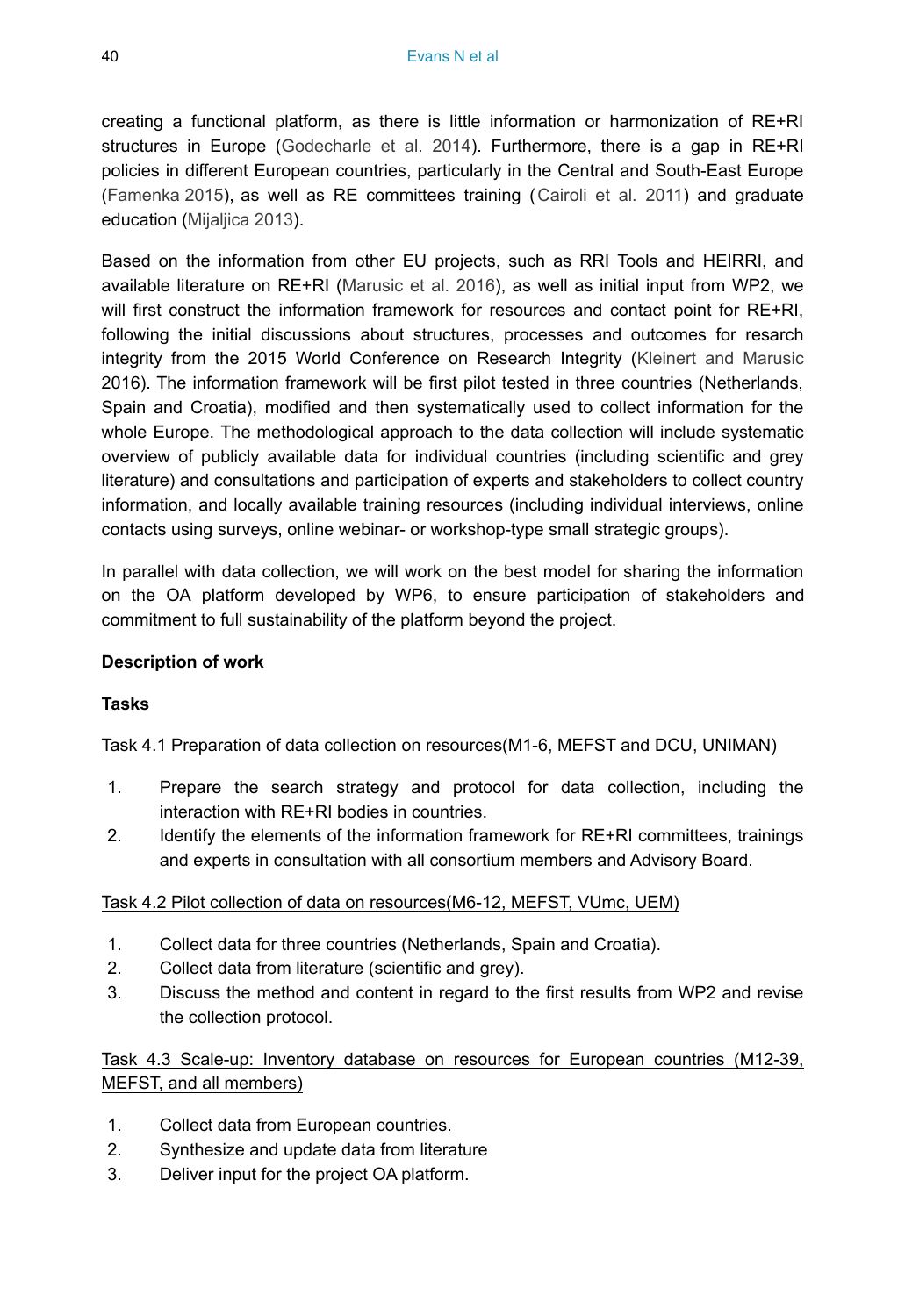Task 4.4 9. Testing, updating and optimizing the online platform (M18-48,MEFTS and GI)

Iteratively assess the usability, interactives and sustainability of the platform developed in WP 6 with the regard to collected data on RE+RI committees, training opportunities and experts.

### **Work package 5: Cases, casuistry and scenarios**

Start date M1, end date M48

*Lead beneficiary*: DCU

*Participants*: VUmc (2 PM); GI (2 PM); KUL (2 PM); MEFST (5 PM); DCU (27 PM); UEM (2 PM); UNIDEB (19 PM); UiO (2 PM); UNIMAN (2.5 PM), EUREC (2 PM).

### **Objectives**

This work package is responsible for gathering and make available cases, methods of case analysis, and to present actual case analyses as well as a set of scenarios.

WP5 sub-objectives include:

- 1. To collect RE+RI cases across the whole spectrum of RE+RI issues / research areas.
- 2. To tag and categorise these cases so as to enhance the indexing and retrievability of cases in the EnTIRE database.
- 3. To aggregate and apply case analysis methods suitable for the ethical analysis of RE+RI cases
- 4. To build a comprehensive set of RE+RI scenarios.
- 5. Iteratively assess the acceptability and usability of the platform developed in WP 6 with stakeholders using the online community forum.

### **Background**

Work package 5 "Cases, casuistry and scenarios" contains all tasks that provide for a comprehensive selection of RE+RI cases and case analysis methods as well as the presentation of actual case analyses. Moreover, a selection of prominent RE+RI cases will be analysed with different case analysis methods. Finally, a set of scenarios will be developed. The purpose of making the cases, case analysis methods, actual cases analyses and scenarios available is to foster structured analysis and thorough debate about RE+RI cases, which in its turn might serve as the bedrock for responsible future RE+RI regulation and practice.

The RE+RI cases to be uploaded onto the EnTIRE platform will result from searches in different potential sources, e.g. academic literature, reports of RE+RI committees, professional regulators, grey literature, media outlets and the blogosphere. In addition, the focus groups sessions, both the face-to-face and the online focusgroups, in WP2 will be used to generate, as well as to reflect and deliberate on, cases from local practice. The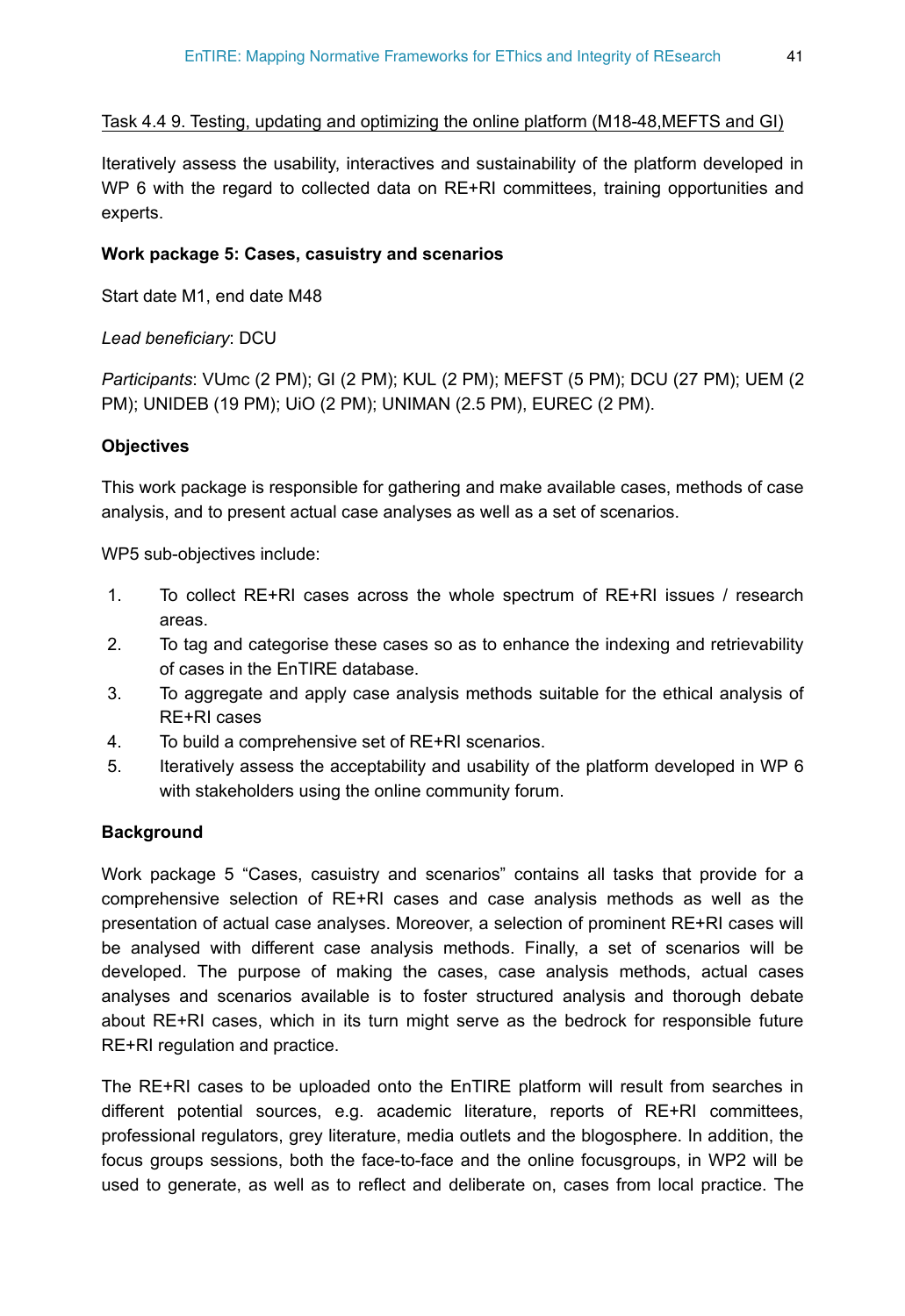cases resulting from the searches within these different sources will be tagged and categorized, with the purpose of enhancing the indexing of cases in the EnTIRE platform. Both traditional methods of categorisation – e.g. using well-known concepts such as misconduct, falsification, fabrication, plagiarism - as well as more innovative ways of categorisation, such as using the ethical principles within the RE+RI normative framework, will be applied and a thesaurus developed. In addition, case analysis methods suitable to the analysis of RE+RI cases will be identified through a systematic literature review and made available on the online platform. Moreover, a selection of prominent RE+RI cases will be analysed thereby showcasing relevant case analysis methods. Finally, a set of scenarios will be built for educational purposes and in order to stimulate strategic thinking about RE+RI.

### **Description of work**

### Task 5.1. Preparation of data collection on cases (M1-6, DCU, UNIDEB, Manchester)

- 1. Identify potential sources of RE+RI cases, for example, a) academic literature; b) reports by RE+RI committees and regulatory bodies; c) grey literature such as government documents, white papers, theses and dissertations, conference proceedings and policy statements; d) media outlets such as newspapers and magazines; and e) the blogosphere.
- 2. Develop appropriate systematic methods to conduct searches witin these sources so as to gather RE+RI cases, e.g. through a systematic literature review.
- 3. Develop a system of categories, a 'thesaurus', for tagging cases that enhances retrievability and orientation within the EnTIRE database. Tagging methods will involve traditional approaches, e.g. tagging according to issues such as misconduct, falsification, fabrication, plagiarism, fake peer-review, data management, as well as innovative methods, for example tagging according to the main ethical principles from the RE+RI normative framework that have been violated.

### Task 5.2. Pilot collection of data on cases (M6-12, DCU, UNIDEB, Manchester)

- 1. Conduct pilot searches in IE, HU and UK within each of the potential pools of RE+RI cases to see whether the initialy chosen search methodologies are adequate and feasible. Make adjustments, if necessary.
- 2. Conduct structuring, posting and testing activities on the web platform.
- 3. Adjust the system of tagging based on the results of the pilot searches and the normative framework defined in the focus groups (WP2).

# Task 5.3. Scale up: Collecting and categorizing RE+RI cases (M12-36, DCU, UNIDEB, VUmc)

- 1. Conduct full-scale systematic searches for RE+RI cases.
- 2. Add the RE+RI cases that have resulted from the face to face and the online focus groups sessions
- 3. Work through the RE+RI cases and tag them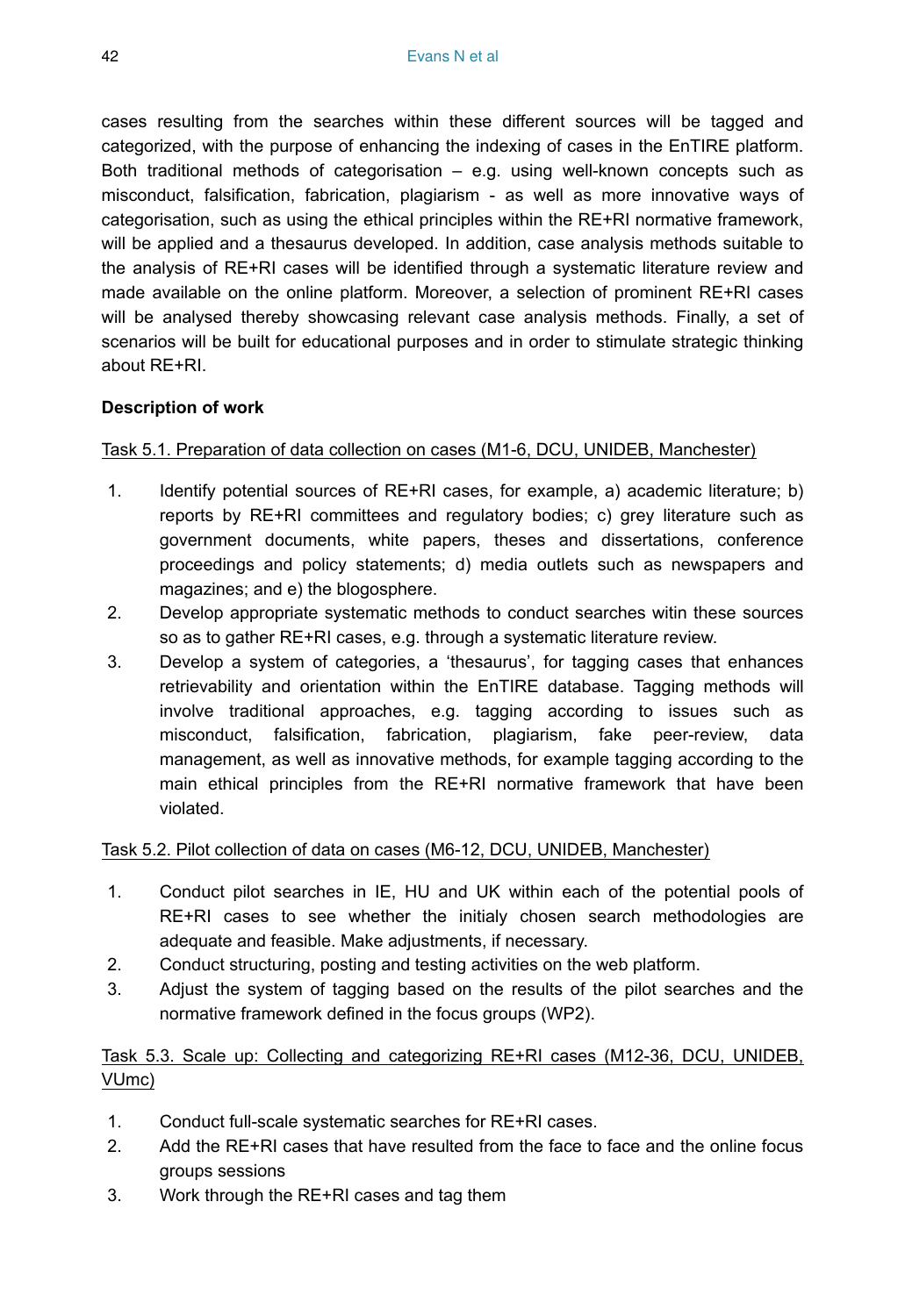Task 5.4. Identifying and applying appropriate case analysis methods and building RE+RI scenarios (M12-48, DCU, UNIDEB)

- 1. Conduct a systematic literature review to identify case analysis methods suitable for the analysis of RE+RI cases.
- 2. Analyse a set of particularly prominent and/or topical RE+RI cases showcasing relevant case analysis methods.
- 3. Develop a set of RE+RI scenarios for educational purposes and in order to stimulate strategic thinking about RE+RI.

### Task 5.5. Testing, updating and optimizing the online platform (M18-48, DCU and GI)

1. Iteratively assess the usability, interactivity and sustainability of the platform developed in WP 6 with regard to collected cases and scenarios.

### **Work package 6: Platform development and maintenance**

Start date M1, end date M48

### *Lead beneficiary*: GI

*Participants*: VUmc (4 PM); GI (46 PM); KUL (1 PM); MEFST (1 PM); DCU (1 PM); UEM (1 PM); UNIDEB (1 PM); EUREC (1 PM).

### **Objectives**

This work package is responsible for meeting overall objective 3: to develop a user-friendly platform, including a website and online resources, to facilitate access to RE+RI knowledge and experience and support application in research and evaluation, thus fostering uptake of ethical standards and responsible conduct of research.WP subobjectives include to:

- 1. Develop and employ the platform.
- 2. Evaluate and adapt the platform together with stakeholders.
- 3. Develop the tools for performing data mining and semantic analysis on the full information content.

#### **Background**

The main aim of this WP is to develop the EnTIRE platform ([www.embassy.science\)](http://www.embassy.science) and allow the EnTIRE consortium to deliver, structure, review, edit and analyse content on the platform. The platform should have a high level of user-friendliness (intuitiveness) that allows any user to start working on it immediately without further instructions. The platform will use publically funded, open source, freely available software: (Semantic) MediaWiki [\(Krotzsch et al. 2011](#page-68-13)). This open source software has proven to be useful for large scale, international knowledge management, which greatly reduces replication of work and costs. Using mature open source software ensures that no investments in the foundation of the platform are necessary. Instead, investments can be directed to optimizing the platform for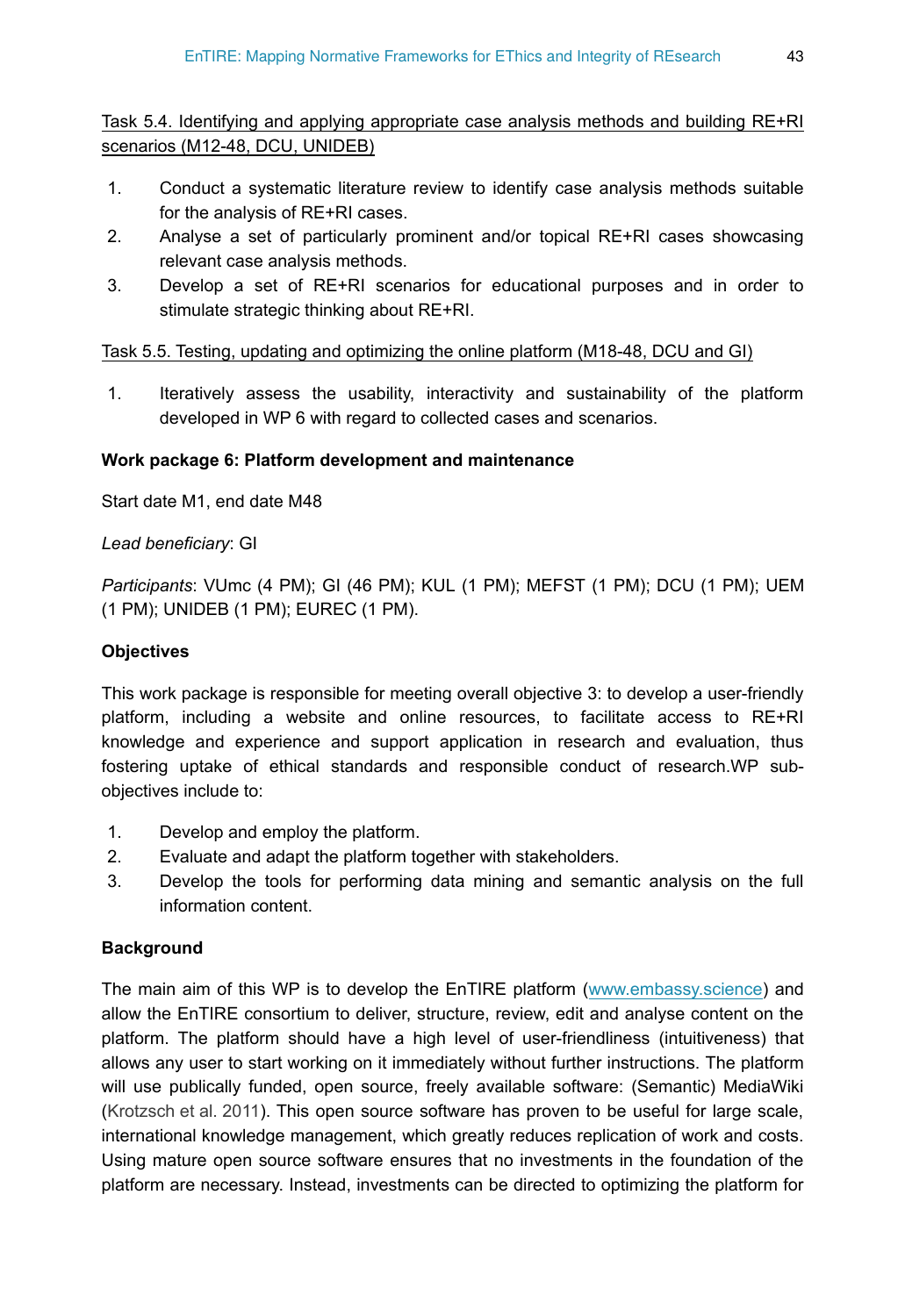meeting objective 3. Also novelties such as (external) research on the content should be enabled ('open data approach'), by using new techniques such as automatic text data mining and semantic analysis. This approach will facilitate access to RE+RI knowledge, thus fostering uptake of ethical standards and responsible research. It also promotes compliance amongst European researchers with RE+RI standards and pertinent legislation, regulations and best practices.

### **Description of work**

### Task 6.1. Development of the platform (M1-12, GI)

- 1. Initiate a non-profit organisation and register the applicable domain name [\(www.embassy.science](http://www.embassy.science)) in its name.
- 2. Host and deploy the adapted Wiki-platform once the project starts.
- 3. Provide documentation of the hosting, deployment and software development to ensure transferability.
- 4. Develop a custom graphical user interface aimed at maximizing ease of use.
- 5. Adapt the platform to allow for online focus groups on the platform.

### Task 6.2. Content structure and organisation of the platform (M12-48, All partners, GI)

- 1. Support the consultation of stakeholders in achieving the appropriate information content structure (e.g. database and data models) for the website.
- 2. Design the platform structure in line with the normative framework developed as developed in WP 2.
- 3. Make the platform the primary place to create, edit and review the content on the platform.
- 4. Establish a system where different types of users gain appropriate types of permissions (to create, to edit, to review and to curate information content) on the platform.

#### Task 6.3. Publish open source software modification on online repositories (M12-48, GI)

1. Publish and make freely available all adaptations and developments made to the platform freely available, in an open source repository, for future (e.g. EU funded) projects to benefit from. Push back all relevant modifications to the platform to (Semantic) MediaWiki.

#### Task 6.4. Platform adaptation to the feedback from stakeholders (M30-36, GI)

1. Adapt the custom graphical user interface to maximize ease of use based upon the evaluation from stakeholders.

Task 6.5. Develop and employ a tool to search in and compare relevant topics across countries on the platform (M30-48,VUmc, GI)

1. Develop an extension to the platform to search through all content available on the platform.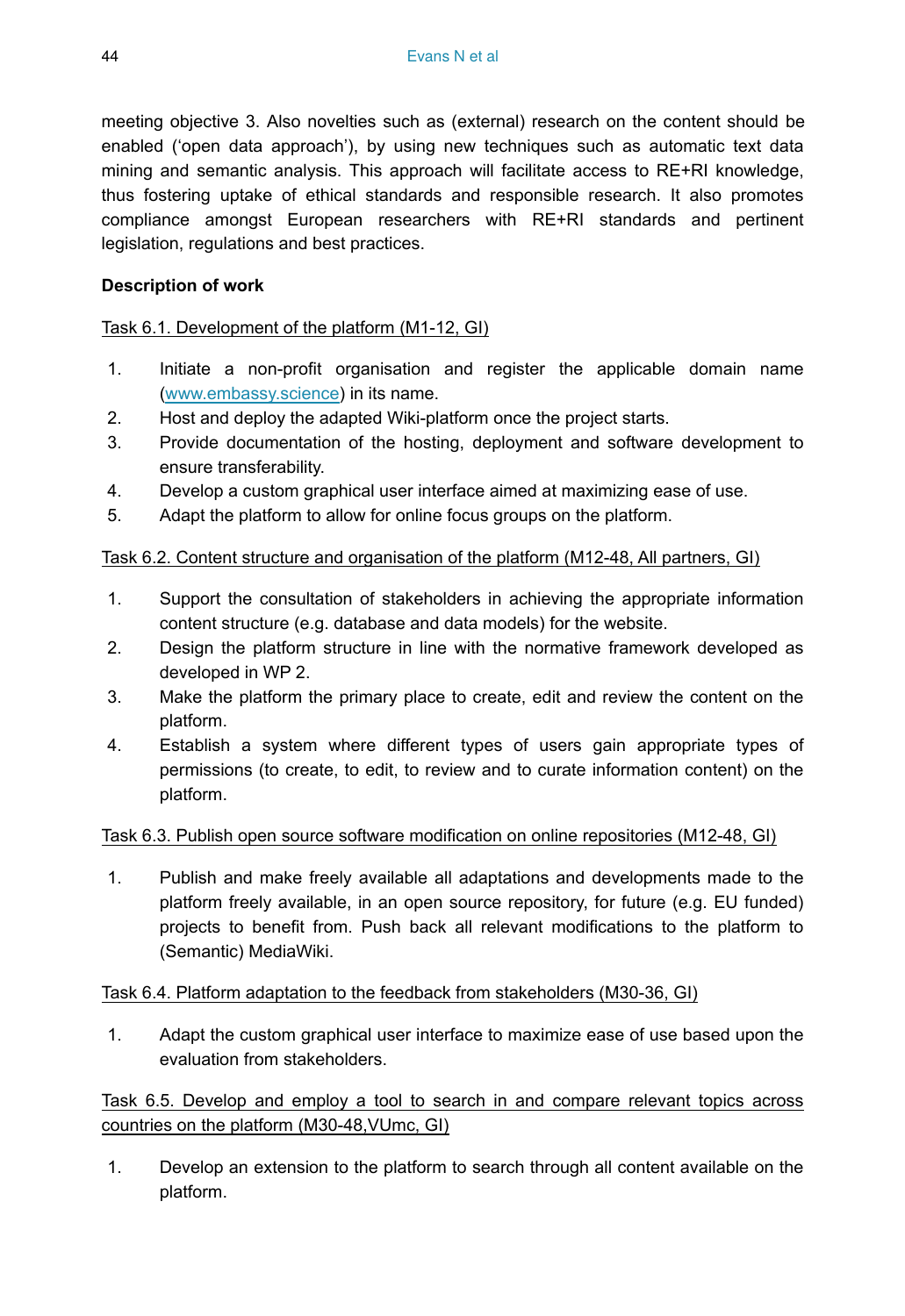- 2. Develop an extension to the platform to perform data mining and/or semantic analysis on the content of the platform.
- 3. Develop a 'bird's-eye view' styled dashboard where relevant RE+RI topics can be compared across Europe and where content can easily be extracted by users live on the platform. This ensures open access to data.

# Task 6.6. Evaluation of efficiency of information retrieval on the platform (M36-42, VUmc, GI)

- 1. Evaluate the retrieval of relevant information by users (e.g. time spend searching, quality of information organisation) on the platform.
- 2. If bottlenecks are identified, the platform will be adapted to improve performance.

# Task 6.7. Steady-state maintenance of the platform (M36-48, GI)

1. Continuously implement all software patches from the Wikipedia project (security, performance, ease of use). New functionalities will be monitored closely.

# **Work package 7: Community engagement, communication and dissemination**

Start date M1, end date M48

### *Lead beneficiary*: VUmc

*Participants*: VUmc (30 PM); GI (5 PM); KUL (2 PM); MEFST (1 PM); DCU (2 PM); UEM (2 PM); UNIDEB (2 PM); UiO (2 PM); UNIMAN (2 PM), EUREC (1 PM).

### **Objectives**

This work package is responsible for meeting overall objective 4: to foster the further development of the RE+RI community, that will support the platform and be supported by it, disseminate the project's findings, apply innovative strategies for maintaining the platform through stakeholder participation, and relate the platform to relevant organisations for further dissemination fostering sustainability.

WP sub-objectives include to:

- 1. Engage the RE+RI community to create and maintain content on the EnTIRE platform [\(www.embassy.science](http://www.embassy.science)).
- 2. Create platform awareness in the RE+RI community for successful dissemination.
- 3. Gain platform endorsement by RE+RI organisations.
- 4. Develop, evaluate and adapt the incentives in order to foster willingness for participating on the platform.
- 5. Develop a plan to promote the maintenance of the platform and results.

### **Background**

The main objective of WP 7 is to engage the RE+RI community, that will disseminate the project's findings, apply innovative strategies for maintaining the platform (WP 6) through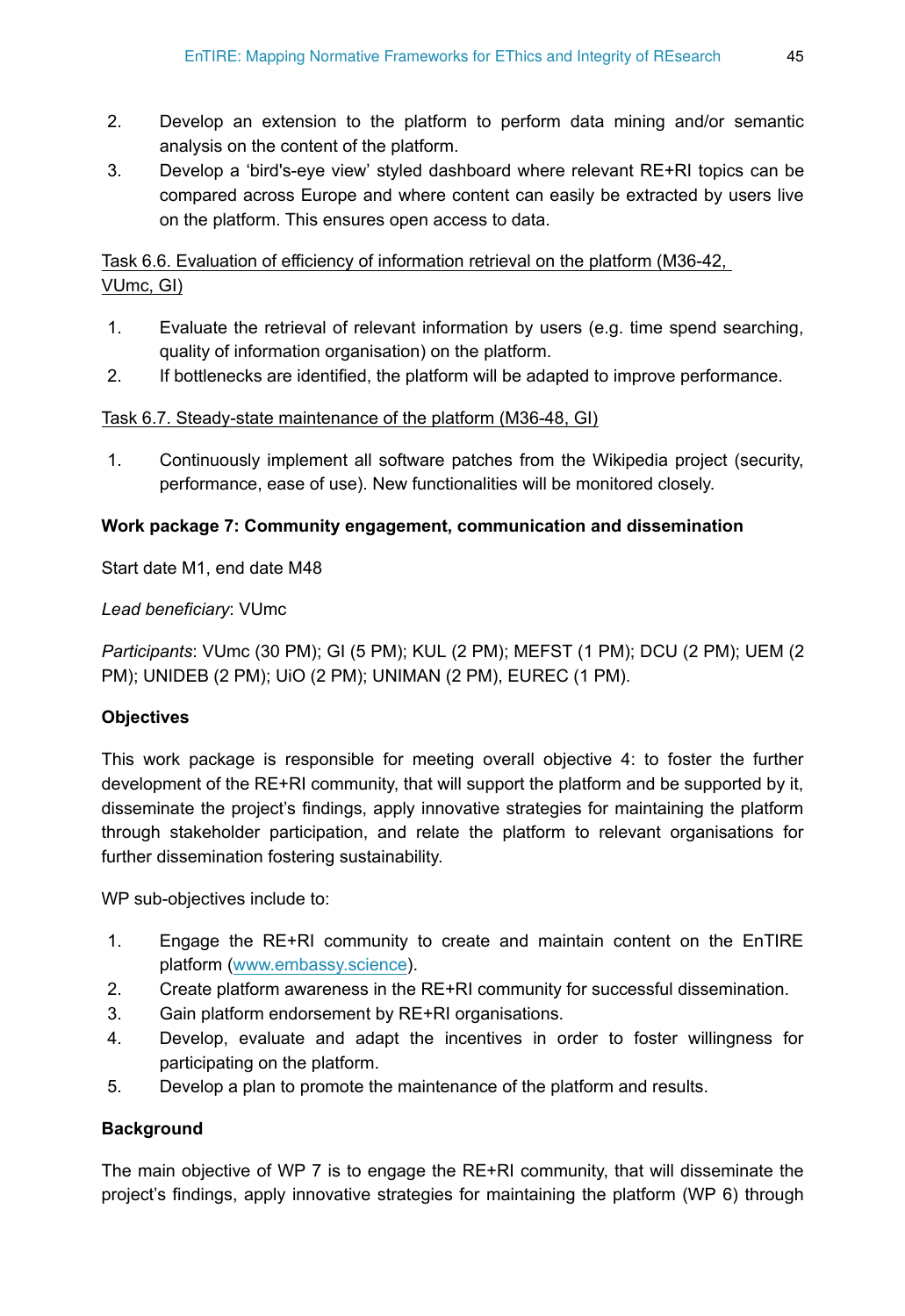stakeholder participation, and relate the platform to relevant organisations for further dissemination fostering sustainability [\(Waldrop 2008\)](#page-68-14). For this purpose, an EnTIRE community taskforce will be installed, which will structure the further development of the RE+RI community. The primary role of this taskforce is to engage the community of RE+RI researchers, RE+RI committee members, researchers and other stakeholders such as representatives from pharmaceutical companies and medical device companies in creating, reviewing, editing and moderating information on the platform. The vastness of the relevant information content, which is further complicated by the different languages of the content across Europe, makes it impossible for any sized consortium to ensure that information content is correct and always up-to-date without engaging the community. Over time, the content creation, review, editing and curatorship will be gradually migrated from the consortium to the target community of stakeholders. This ensures that the content meets the stakeholders expectations, remains up-to-date and achieve a maximum impact. This approach should ensure the long-term sustainability as well. At the end of the project, a new consortium will be established to meet the new requirements of the platform in that stage of its maturation. (Fig. [3](#page-45-0)).

<span id="page-45-0"></span>

#### **Description of work**

#### Task 7.1. Structuring community development (M1-18, VUmc)

1. Establish the EnTIRE community taskforce which will be responsible for community development and maintenance. The taskforce will be led by a coordinator who will act in close collaboration with the coordinator of the platform (WP6). The taskforce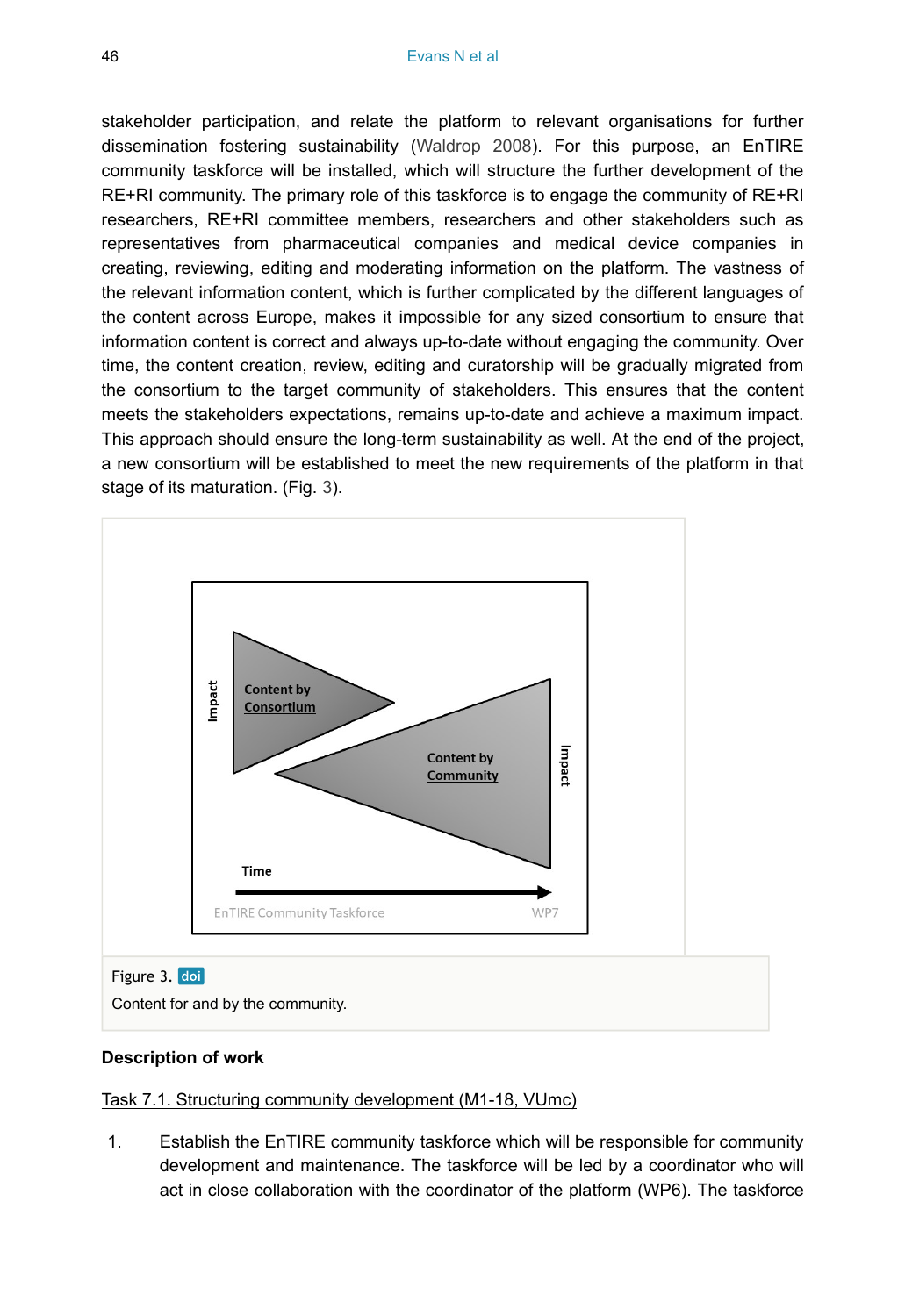will include one representative from every consortium member group to ensure that international cultural differences are taken into account. A representative from ENERI will also be part of the taskforce.

2. The EnTIRE community taskforce will develop a procedure for moderation and identify suitable moderators and editors and accredit them to manage the content on the platform.

Task 7.2. Fostering community awareness of the platform(M4-36, VUmc, all partners, ENERI)

- 1. Invite stakeholders to participate in and create and review content on the platform. These stakeholders will include local, national and EU wide RE+RI organisations.
- 2. Make an inventory of and invite them all European RE+RI committees, SMEs and research funding and publishing organisations to create and moderate their own page on the platform.
- 3. Employ the platform (WP 6) and give common search engines full access to the information content.
- 4. Structure information content to enable search engine optimisation to optimize the ability of users to find the platform and its content.
- 5. Increase the user base of the platform by allowing current users and stakeholders to invite other users in their social network on a referral base.
- 6. Distribute 'explanimations' promoting the platform on social media amongst researchers. These animations will cover key topics to illustrate the added value of the platform in finding relevant information and best practices.

### Task 7.3. Creating platform endorsement (M24-32, VUmc)

- 1. Identify incentives for participation by stakeholders in the project (e.g. increase of public visibility by external linking to the organisation's website, a decrease of bureaucracy).
- 2. Identify and lobby related, formal stake holding RE+RI organisations. Stakeholders such as learned societies (such as All European Academies (ALLEA)), research funding (such as Science Europe) and research publication organisations (such as the Committee on Publication Ethics (COPE), European Association of Science Editors (EASE), the World Association of Medical Editors (WAME), and the Council of Science Editors (CSE)) will be actively lobbied to participate and endorse the platform.

# Task 7.4. Extended platform development and community engagement (M32-48, VUmc, GI)

- 1. Engage the previously uninvited stakeholders to ensure a large target RE+RI public in the end stage of the project. These stakeholders for example include all types of researchers across Europe.
- 2. Make the content on the platform available to individual researchers outside the project (open data approach) to enable analysis and evaluation.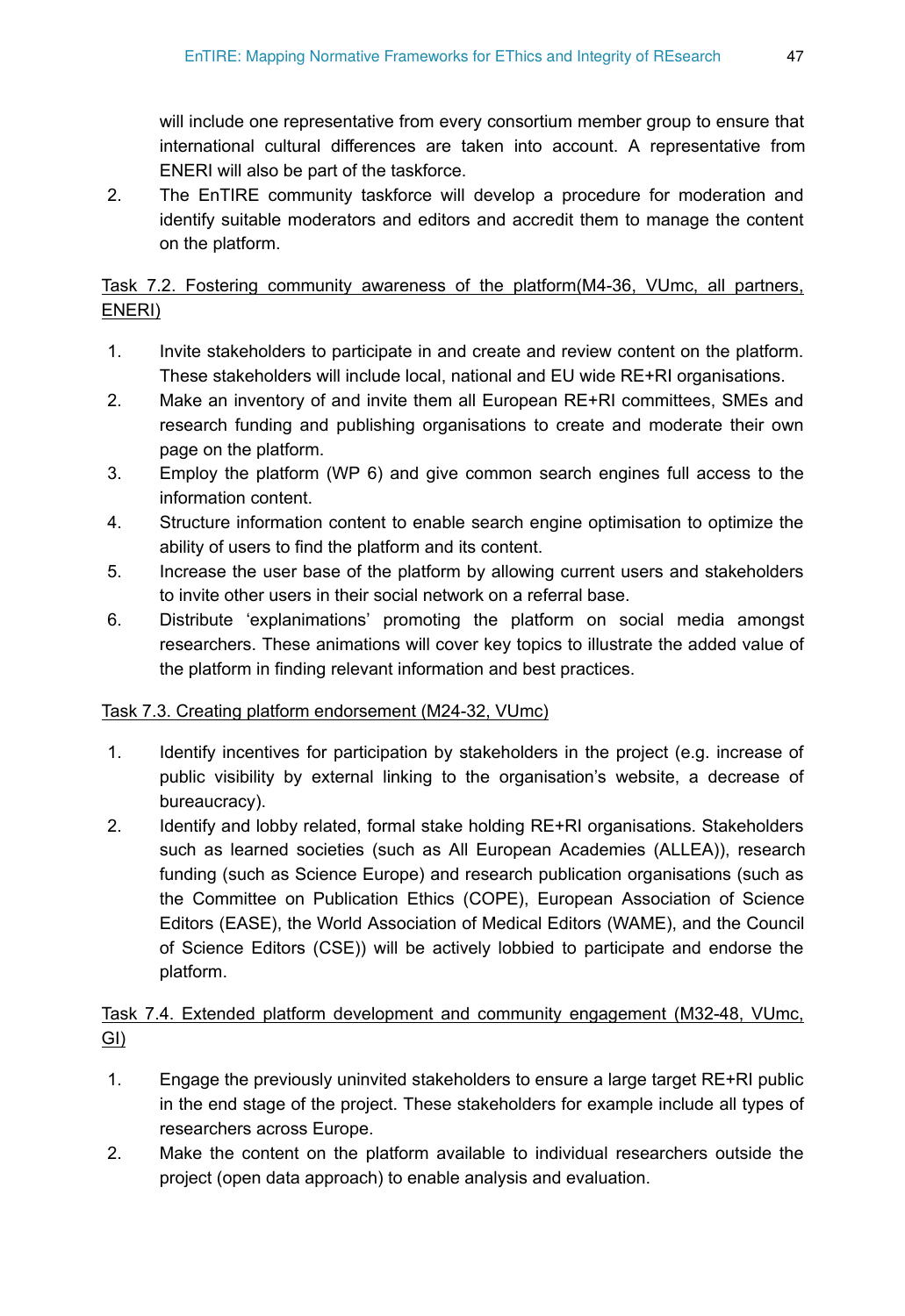- 3. Evaluate the efficacy of the platform in engaging and sustaining the community.
- 4. Adapt and extend the platform based on the evaluation of task 10.
- 5. Issue a press release which includes the endorsements by external RE+RI organisation of the platform, the amount of active users and the incentives for participation.
- 6. Distribute 'explanimations' promoting the platform on social media for the general public. These animations will illustrate how the EU funded platform promotes good and trustworthy research and provides a reliable resource for background information.

### Task 7.5. Fostering long term sustainability (M40-48, VUmc, Aall partners, ENERI)

- 1. Make an inventory of options for sustaining the platform on the long term, including endorsement by relevant organisations and applicable grants, and develop a longterm continuity plan.
- 2. Identify the lead and participants of the future consortium to sustain the platform.

A descriptive overview of the work packages is provided in Table [8,](#page-47-0) work package deliverables are listed in Table [9](#page-48-0), and work package milestones are listed in Table [10.](#page-51-0)

<span id="page-47-0"></span>

| Table 8.<br>List of Work Packages. |                                                                |                        |                                |                          |                |              |  |
|------------------------------------|----------------------------------------------------------------|------------------------|--------------------------------|--------------------------|----------------|--------------|--|
| Work<br>package No                 | Work Package Title                                             | Lead<br>Participant No | Lead Participant<br>Short Name | Person-<br><b>Months</b> | Start<br>Month | End<br>month |  |
| $\mathbf{1}$                       | Project Coordination                                           | 1                      | <b>VU<sub>mc</sub></b>         | 34.8                     | $\mathbf{1}$   | 48           |  |
| $\overline{2}$                     | Stakeholder consultation                                       | 1                      | <b>VU<sub>mc</sub></b>         | 49.5                     | $\mathbf{1}$   | 48           |  |
| 3                                  | Guidelines and regulations on<br>RE & RI in the European Union | 3                      | <b>KUL</b>                     | 66.9                     | 1              | 48           |  |
| 4                                  | Resources for RE+RI                                            | $\overline{4}$         | <b>MEFST</b>                   | 53.5                     | $\mathbf{1}$   | 48           |  |
| 5                                  | Cases, casuistry and scenarios                                 | 5                      | DCU                            | 65.5                     | $\mathbf{1}$   | 48           |  |
| 6                                  | Platform development and<br>maintenance                        | $\overline{2}$         | GI                             | 56                       | 1              | 48           |  |
| $\overline{7}$                     | Community engagement,<br>communication and<br>dissemination    | 1                      | <b>VUmc</b>                    | 50                       | 1              | 48           |  |
|                                    |                                                                |                        |                                | Total<br>months          |                |              |  |
|                                    |                                                                |                        |                                | 376.2                    |                |              |  |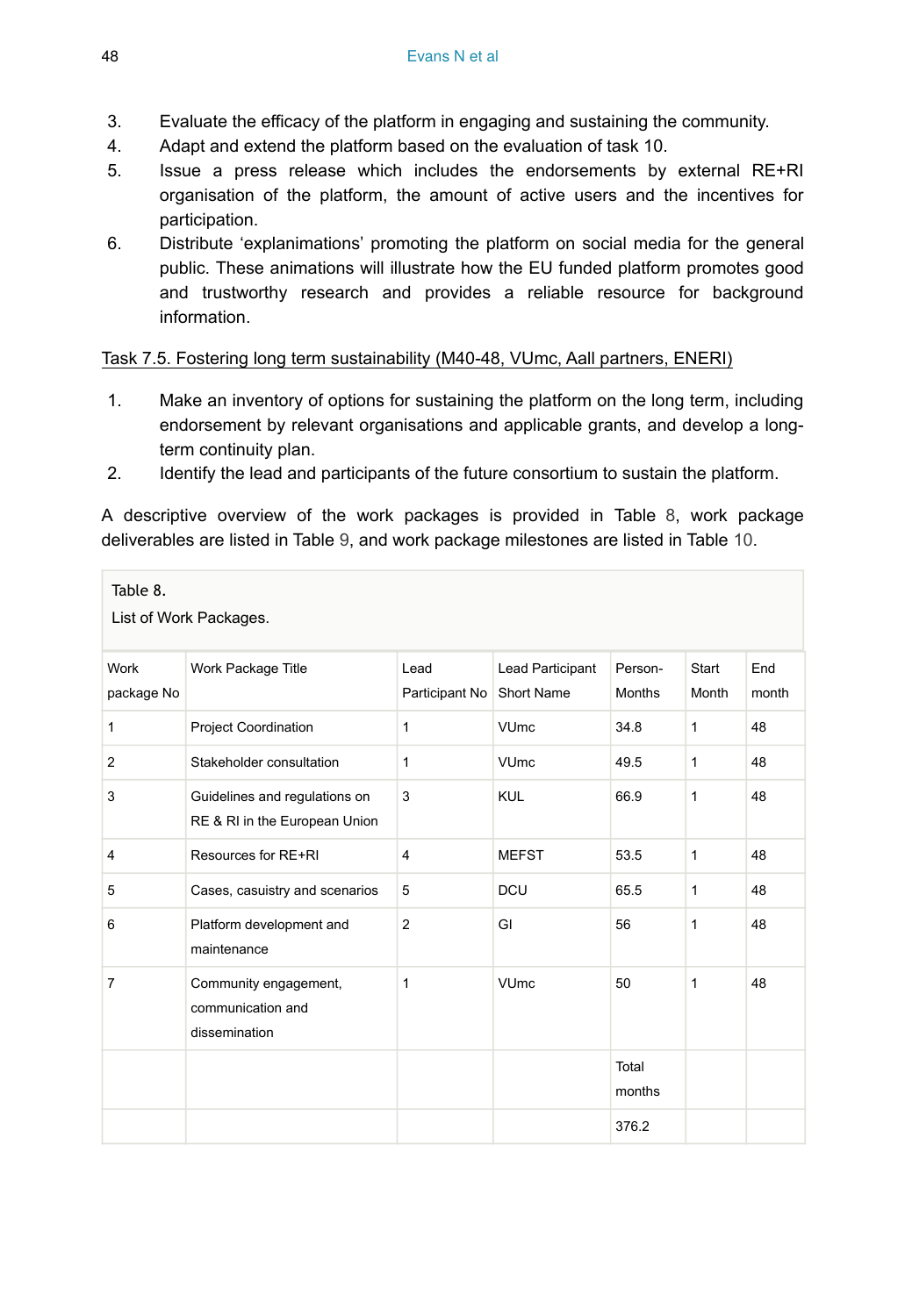<span id="page-48-0"></span>

| Table 9.              |  |
|-----------------------|--|
| List of Deliverables. |  |

| Deliverable<br>(number) | Deliverable name                                                                                                            | <b>Work</b><br>package<br>number | Short name<br>of lead<br>participant | Type         | Dissemination<br>level | Delivery date                                                                                       |
|-------------------------|-----------------------------------------------------------------------------------------------------------------------------|----------------------------------|--------------------------------------|--------------|------------------------|-----------------------------------------------------------------------------------------------------|
| D.1.1                   | Project management and<br>quality assurance plans                                                                           | WP1                              | <b>VUmc</b>                          | R.           | CO                     | (Month 2)                                                                                           |
| D.1.2                   | Document providing the<br>logo and templates for a<br>uniform corporate look                                                | WP1                              | <b>VUmc</b>                          | <b>DEC</b>   | PU                     | (Month 3)                                                                                           |
| D.1.3                   | Data management plan                                                                                                        | WP1                              | <b>VUmc</b>                          | OTHER PU     |                        | Month 6                                                                                             |
| D.1.3                   | Partner-specific templates<br>for collecting input for<br>internal reporting and<br>monitoring and required EU<br>documents | WP1                              | <b>VUmc</b>                          | OTHER PU     |                        | (Month 12)                                                                                          |
| D. 1.4                  | Reports for the EnTIRE<br>consortium                                                                                        | WP1                              | <b>VUmc</b>                          | R            | CO                     | (after General<br>Assembly, Executive<br>Board and Advisory<br>Board meetings and<br>when required) |
| D.1.5                   | Reports for the EC                                                                                                          | WP1                              | <b>VUmc</b>                          | R.           | PU                     | EC according to<br>funding<br>requirements)                                                         |
| D.2.1                   | Protocol for the phased<br>multi-country stakeholder<br>consultation                                                        | WP <sub>2</sub>                  | VUmc                                 | OTHER PU     |                        | M3                                                                                                  |
| D <sub>2.2</sub>        | Definition of the boundaries<br>of data to be collected for<br>the mapping exercise (WPs<br>$3-5$ :                         | WP <sub>2</sub>                  | <b>VUmc</b>                          | OTHER PU     |                        | M12                                                                                                 |
| D <sub>2.3</sub>        | Report of results from the<br>stakeholder consultation                                                                      | WP <sub>2</sub>                  | <b>VUmc</b>                          | R.           | PU                     | M33                                                                                                 |
| D.2.4                   | Work package report:<br>project end                                                                                         | WP <sub>2</sub>                  | VUmc                                 | R            | PU                     | M48                                                                                                 |
| D.3.1.                  | Template for the collection<br>of guidelines, codes, laws:                                                                  | WP3                              | <b>KUL</b>                           | <b>OTHER</b> | PU                     | M7                                                                                                  |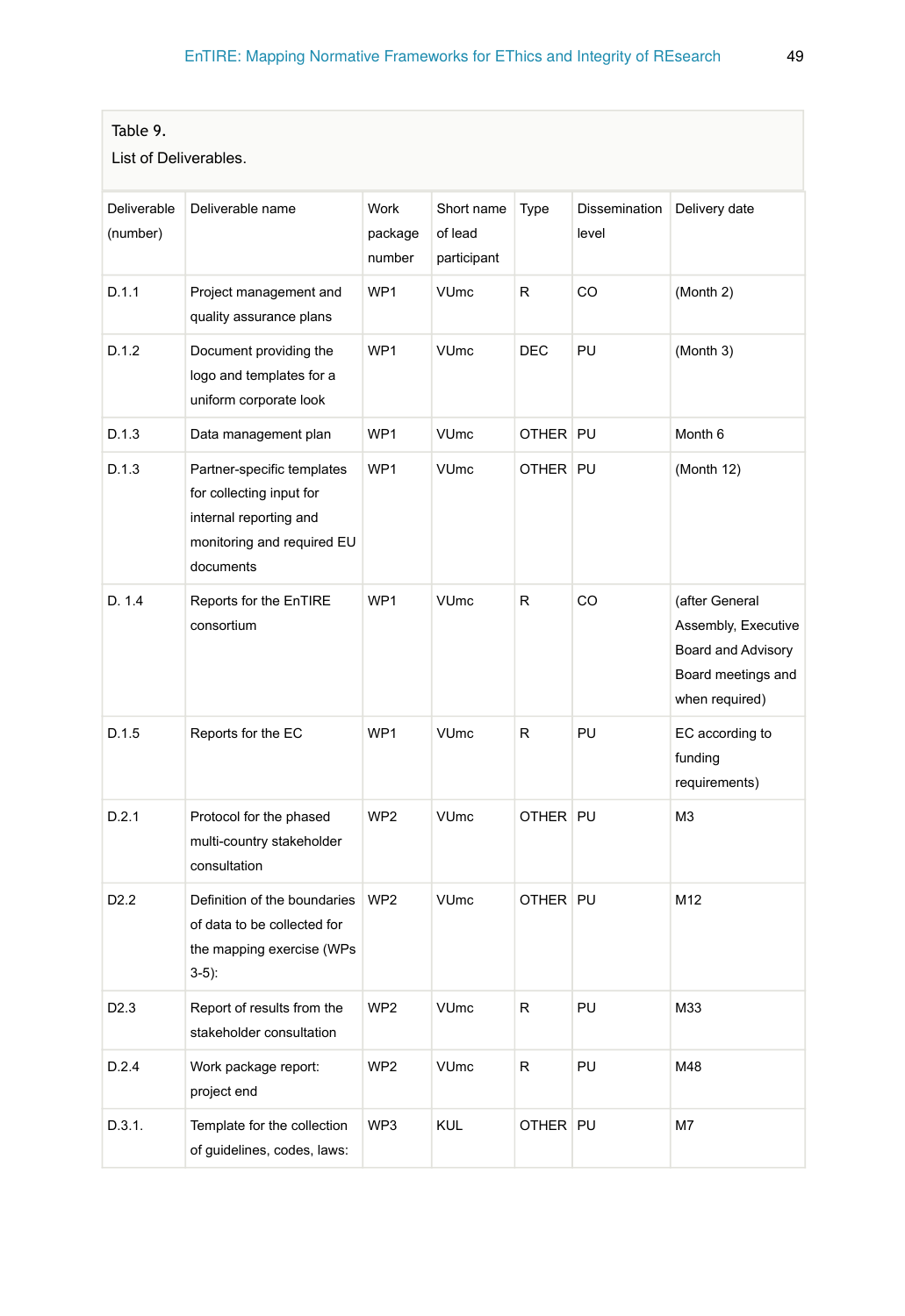| Deliverable<br>(number) | Deliverable name                                                                                                                                                                   | Work<br>package<br>number | Short name<br>of lead<br>participant | Type       | Dissemination<br>level | Delivery date  |
|-------------------------|------------------------------------------------------------------------------------------------------------------------------------------------------------------------------------|---------------------------|--------------------------------------|------------|------------------------|----------------|
| D.3.2                   | First online content for OA<br>web platform                                                                                                                                        | WP3                       | <b>KUL</b>                           | OTHER PU   |                        | M15            |
| D.3.3                   | A report containing the<br>most significant similarities<br>and contradictions (at level<br>of content and approach)<br>within the different<br>guidelines in the member<br>states | WP3                       | <b>KUL</b>                           | R          | PU                     | M38            |
| D.3.4                   | Report on functionality of<br>OA resource                                                                                                                                          | WP3                       | <b>KUL</b>                           | R          | PU                     | M40            |
| D.3.5                   | A report containing all the<br>documents ranked per<br>member state,<br>enforceability, level<br>((intra)national, PU<br>regional, institutional), web<br>links, etc               | WP3                       | <b>KUL</b>                           | R          | PU                     | M48            |
| D.3.6                   | Final WP report                                                                                                                                                                    | WP3                       | <b>KUL</b>                           | R          | PU                     | M48            |
| D.4.1                   | Content framework for data<br>collection                                                                                                                                           | WP4                       | <b>MEFST</b>                         | OTHER      | PU                     | M <sub>6</sub> |
| D.4.2                   | Protocol for literature and<br>country resources search<br>and data collection                                                                                                     | WP4                       | <b>MEFST</b>                         | OTHER PU   |                        | M9             |
| D.4.3                   | Online content for OA web<br>platform                                                                                                                                              | WP4                       | <b>MEFST</b>                         | OTHER PU   |                        | M15            |
| D.4.4                   | Report on functionality of<br>OA resource                                                                                                                                          | WP4                       | <b>MEFST</b>                         | R          | PU                     | M40            |
| D.4.5                   | Final WP report                                                                                                                                                                    | WP4                       | <b>MEFST</b>                         | R          | PU                     | M48            |
| D.5.1                   | Protocol for systematic<br>searches and tagging of<br>RE+RI cases:                                                                                                                 | WP5                       | DCU                                  | OTHER   PU |                        | M7             |
|                         | Delivery of the first tagged<br>RE+RI cases as input for<br>the platform                                                                                                           | WP5                       | DCU                                  | OTHER PU   |                        | M18            |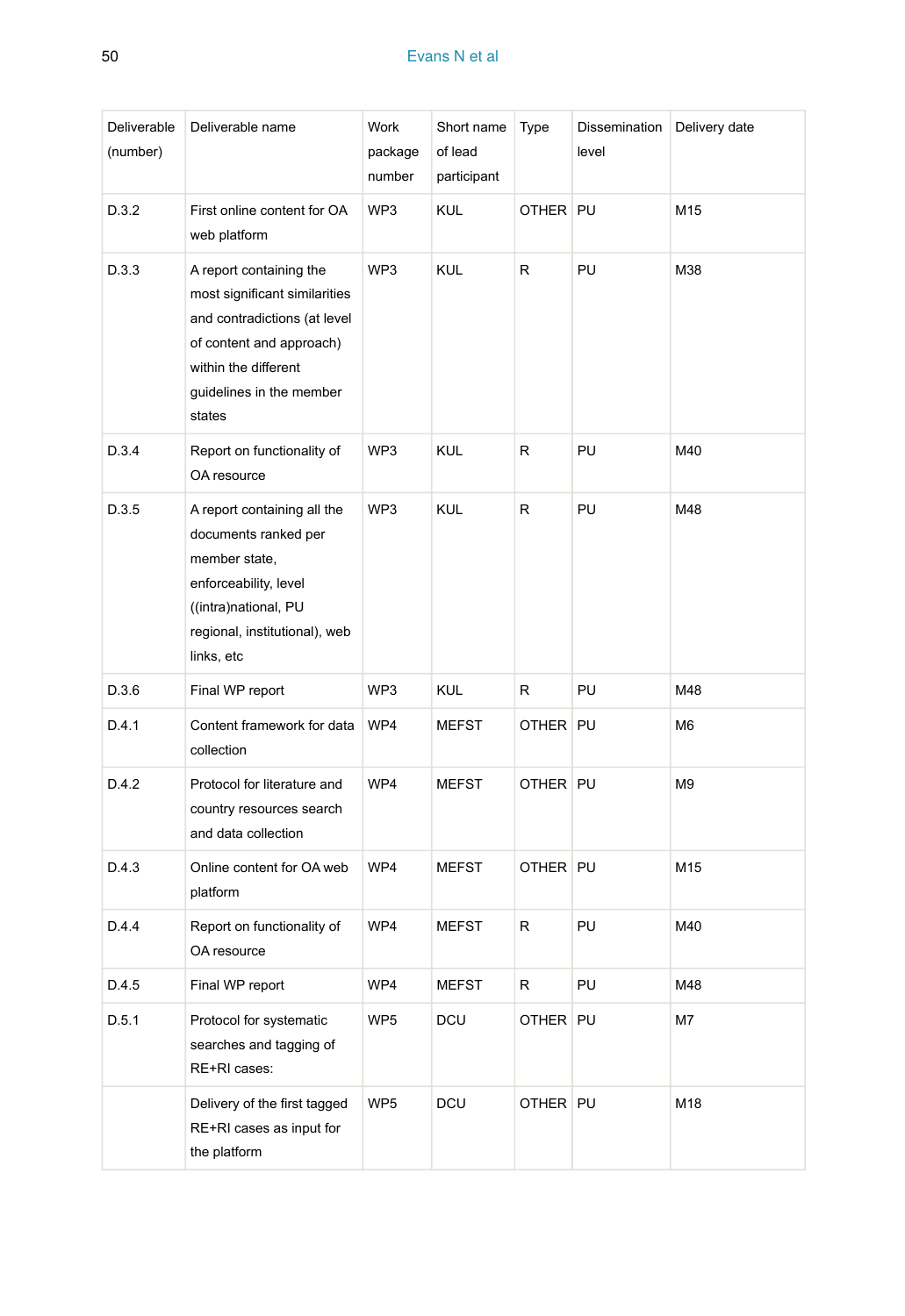| Deliverable<br>(number) | Deliverable name                                                                                             | Work<br>package<br>number | Short name<br>of lead<br>participant | Type     | Dissemination<br>level | Delivery date  |
|-------------------------|--------------------------------------------------------------------------------------------------------------|---------------------------|--------------------------------------|----------|------------------------|----------------|
| D.5.3                   | Delivery of the entire set of<br>case deliberation methods<br>and case analyses as input<br>for the platform | WP <sub>5</sub>           | DCU                                  | OTHER PU |                        | M24            |
| D.5.4                   | Delivery of the first RE+RI<br>scenario as input for the<br>platform                                         | WP <sub>5</sub>           | DCU                                  | OTHER PU |                        | M30            |
| D.5.5.                  | Report on functionality of<br>OA resource                                                                    | WP <sub>5</sub>           | DCU                                  | R        | PU                     | M40            |
| D.5.6.                  | Work package report                                                                                          | WP <sub>5</sub>           | DCU                                  | R        | PU                     | M48            |
| D.6.1                   | EnTIRE platform                                                                                              | WP6                       | GI                                   | DEC      | PU                     | M12            |
| D.6.2                   | Publication of the adapted<br>platform software in a<br>public open source<br>software repository            | WP6                       | GI                                   | DEC      | PU                     | M12            |
| D.6.3                   | Report of the evaluation<br>and graphical user<br>interface of the platform                                  | WP6                       | GI                                   | R        | PU                     | M23            |
| D.6.4                   | Publication of the<br>extensions to the platform<br>in a public open source<br>software repository           | WP <sub>6</sub>           | GI                                   | OTHER PU |                        | M40            |
| D.6.5                   | Report of the efficiency<br>evaluation of the platform                                                       | WP6                       | GI                                   | R        | PU                     | M42            |
| D.6.6                   | Report for future plans of<br>the platform                                                                   | WP6                       | GI                                   | R        | PU                     | M48            |
| D.7.1                   | Communication and<br>dissemination plan                                                                      | WP7                       | <b>VUmc</b>                          | DEC      | PU                     | M <sub>6</sub> |
| D.7.2                   | Platform community<br>management plan                                                                        | WP7                       | <b>VUmc</b>                          | DEC      | PU                     | M12            |
| D.7.3                   | Report of platform<br>endorsements, usage<br>statistics and an analysis                                      | WP7                       | VUmc                                 | R        | PU                     | M36            |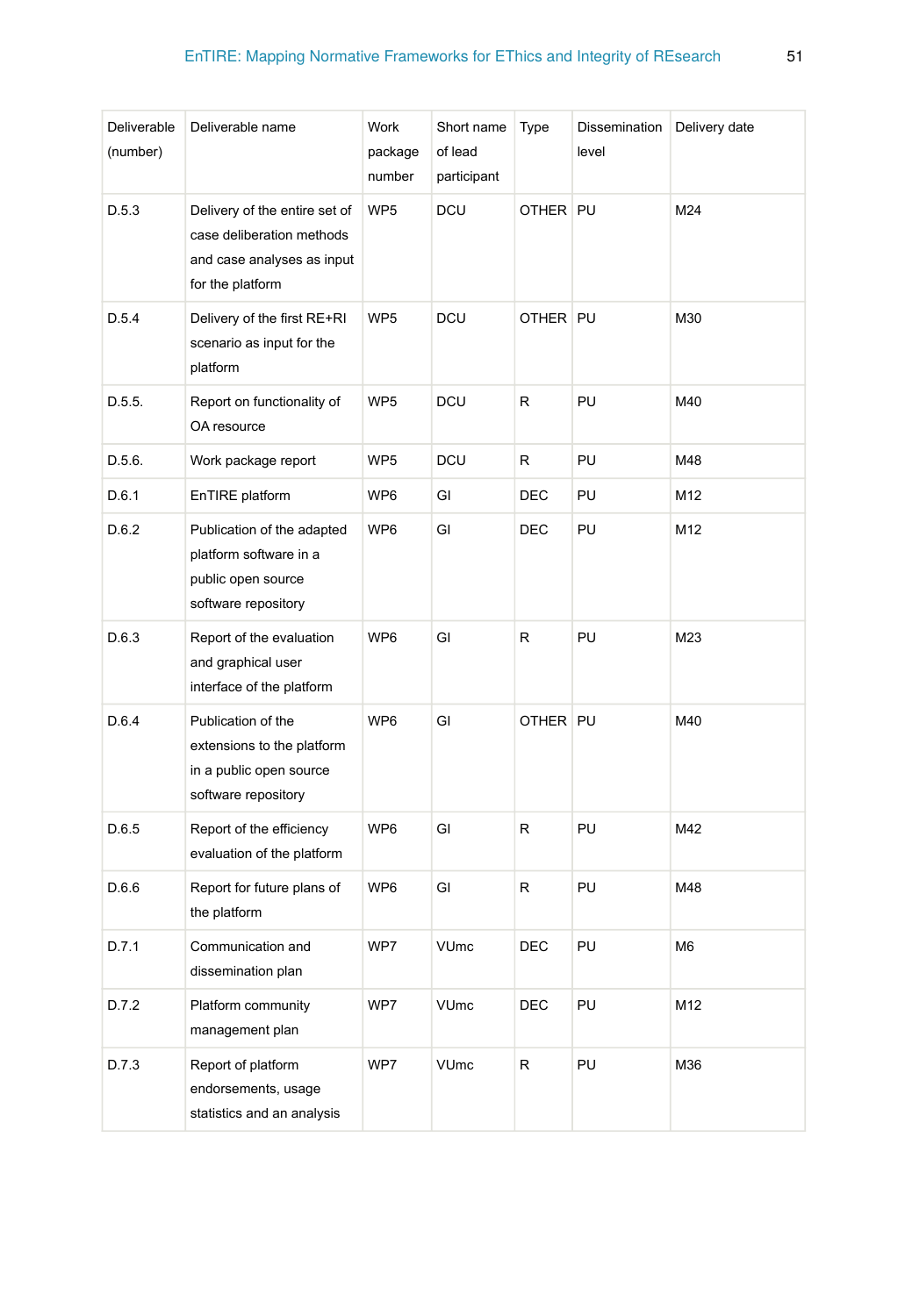### 52 Evans N et al

| <b>Deliverable</b><br>(number) | Deliverable name                                                                                   | Work<br>package<br>number | Short name<br>of lead<br>participant | Type     | Dissemination<br>level | Delivery date |
|--------------------------------|----------------------------------------------------------------------------------------------------|---------------------------|--------------------------------------|----------|------------------------|---------------|
| D.7.4                          | Final and future Community<br>management,<br>Communication and<br>Dissemination Plan:              | WP7                       | <b>VU<sub>mc</sub></b>               | DEC.     | PU                     | M46           |
| D.7.5                          | Plans of the newly formed<br>consortium to sustain the<br>platform beyond the end of<br>this grant | WP7                       | <b>VU<sub>mc</sub></b>               | OTHER PU |                        | M48           |

#### <span id="page-51-0"></span>Table 10.

List of Milestones.

| Milestone<br>number | Milestone name                                                                                           | <b>Related work</b><br>package(s) | Estimated<br>date | Means of<br>verification |
|---------------------|----------------------------------------------------------------------------------------------------------|-----------------------------------|-------------------|--------------------------|
| M1.1.               | Kick-off meeting                                                                                         | WP <sub>1</sub>                   | M4                | Conference<br>website    |
| M2.1                | Elements of the normative framework defined:                                                             | WP <sub>2</sub>                   | M 12              | Table                    |
| M2.2                | Stakeholders' experiences, priorities and<br>preferences established:                                    | WP <sub>2</sub>                   | M32               | Report                   |
| M3.1                | Format for collecting normative documents<br>constructed                                                 | WP3                               | M7                | Format                   |
| M3.2                | First input for EnTIRE platform created                                                                  | WP3                               | M16               | Screenshot               |
| M3.3                | Content analysis available on the website                                                                | WP3                               | M40               | Screenshot               |
| M4.1                | Content framework constructed                                                                            | WP4                               | M <sub>9</sub>    | Table                    |
| M4.2                | Data from pilot data collection finalized and<br>discussed with consortium members and Advisory<br>Board | WP4                               | M13               | Report                   |
| M4.3.               | First input for OA platform created                                                                      | WP4                               | M16               | Screenshot               |
| M <sub>5.1</sub>    | First tagged RE+RI cases available on the platform                                                       | WP <sub>5</sub>                   | M18               | Screenshot               |
| M <sub>5.2</sub>    | Case deliberation methods available on the platform                                                      | WP <sub>5</sub>                   | M24               | Screenshot               |
| M5.3                | First RE+RI case analyses available on the platform                                                      | WP <sub>5</sub>                   | M24               | Screenshot               |
| M <sub>5.4</sub>    | First RE+RI scenario available on the platform                                                           | WP <sub>5</sub>                   | M30               | Screenshot               |
| M6.1                | The EnTIRE platform (www.embassy.science) is<br>brought online for stakeholders                          | WP <sub>6</sub>                   | M12               | Website                  |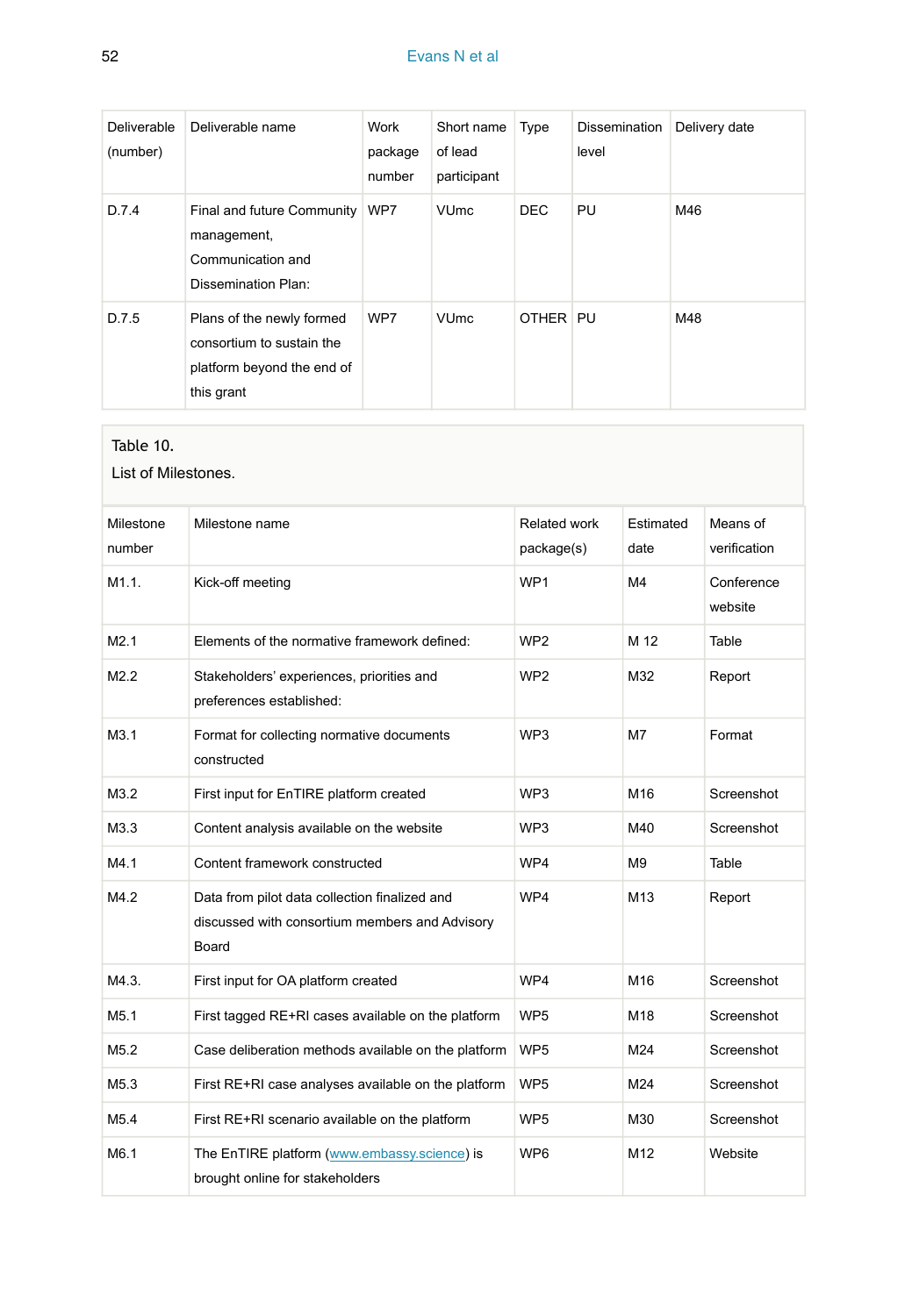| Milestone<br>number | Milestone name                                                                         | Related work<br>package(s) | Estimated<br>date | Means of<br>verification |
|---------------------|----------------------------------------------------------------------------------------|----------------------------|-------------------|--------------------------|
| M6.2                | The EnTIRE platform (www.embassy.science) is<br>brought online for the general public  | WP <sub>6</sub>            | M24               | Website                  |
| M7.1                | EnTIRE community taskforce initiated                                                   | WP7                        | M <sub>3</sub>    | Report                   |
| M7.2                | New consortium composed to sustain the EnTIRE<br>platform beyond the end of this grant | WP7                        | M48               | Report                   |

### **3.2. Management structure and procedures**

The success of the EnTIRE project and its anticipated achievements will to a large extent be dependent on the management of the project and the structure and procedures to enable this. Prof. Dr. Guy Widdershoven (Project leader of WP1) has extensive experience in managing large collaborative projects, for instance a Dutch national project concerning reduction of seclusion in psychiatry and a large project funded by the Dutch funder NWO on empirical ethics. As former scientific director of the Care and Public Health Research Institute of Maastricht University (400 fte) and as current head of the department of the medical humanities (30fte) of the coordinating beneficiary, the VUmc, he has been successful in scientific supervision and financial management. He will be supported by Laura Hartman MA, who was a project leader on several large research projects at this department The VU medical centre (VUmc) is highly experienced at hosting the coordination and management of large collaborative research projects. From this experience, an extensive set of structures and procedures have been put in place to ensure the successful management and delivery of the project, the scientific quality of the research, and make sure that dissemination and stakeholder engagement deliver the expected impacts.

The management structure and procedures in EnTIRE are designed to:

- Manage and support the full consortium team scientifically i.e. in terms of relevance of the work, its scientific quality and its coherence;
- Manage and support the full consortium team financially and administratively i.e. in terms of keeping to timescale; effective use and suitable reporting of budget resources;
- Liaise effectively with the Commission on all matters of strategy, relevance, scientific quality, timescale, administration, reporting, and budget.

A schematic overview of the intended management structure of EnTIRE is presented in Fig. [4](#page-53-0). Due to the size of the consortium and the complexity of the project we will facilitate an accountable and efficient way to manage EnTIRE through efficient decision-making and through setting up a financially and scientifically transparent management structure. The management activities of EnTIRE will largely be grouped in work package 1 (WP1). WP1 will closely monitor the interrelations between the scientific work packages and its participants, notably between the activities concerning day-to-day project co-ordination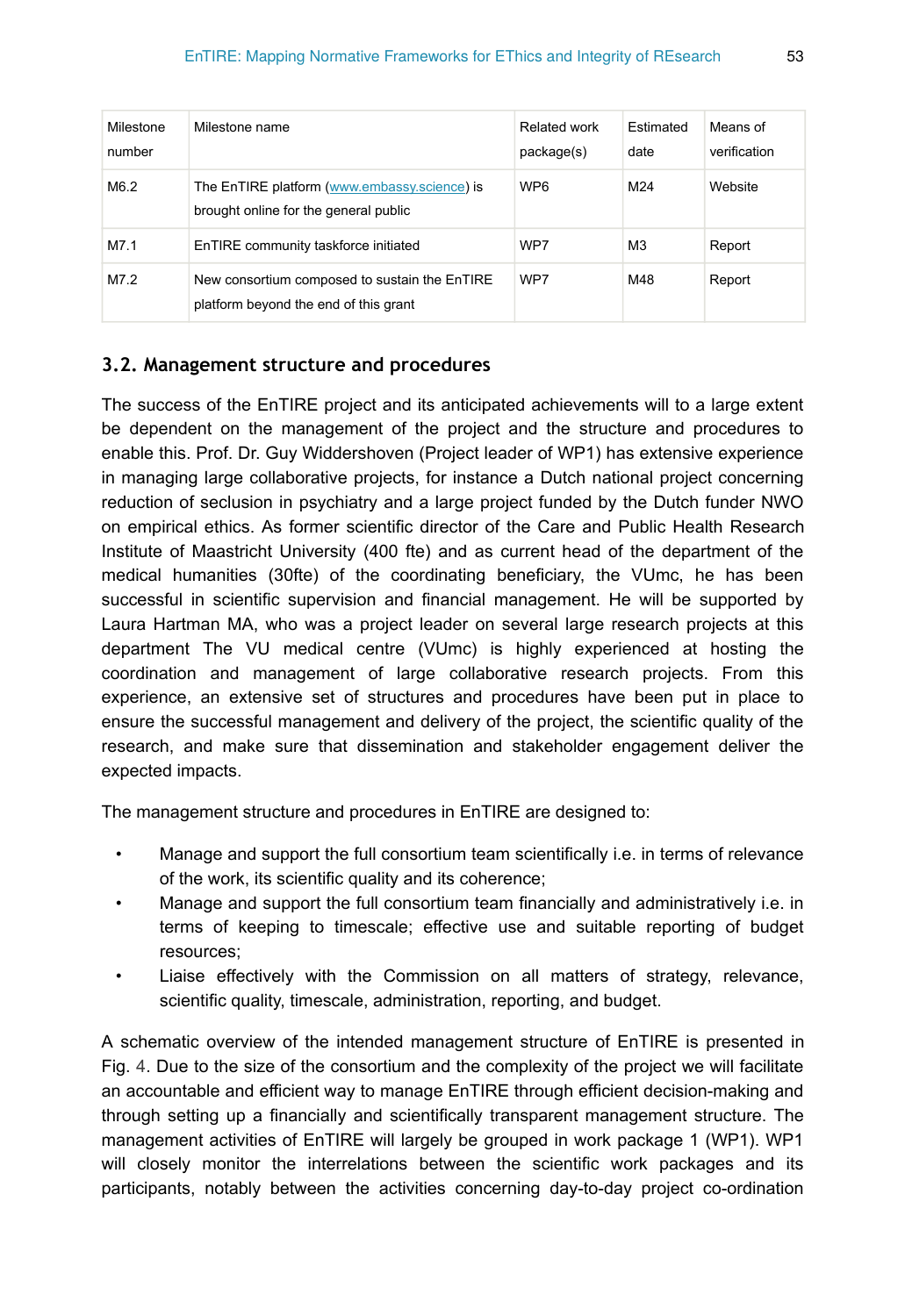activities and providing scientific, administrative, and financial direction to the EnTIRE consortium and all work packages. See above section 1 for a description of the objectives of WP1.

<span id="page-53-0"></span>

As will be further detailed in the CA, three levels of management are distinguished. Each of these levels has different authorities and responsibilities as described in the following sections.

# **3.2.1. General Assembly**

The General Assembly's (GA) main responsibility is to advise and review the project results in accordance with the GA and the CA. It consists of one representative of each project partner. The GA will meet face-to-face, preceding and preparing the contractual reporting obligations to the European Commission (EC). These meetings will be used to review the progress of EnTIRE discuss problems and formulate advice on future directions. As such, the GA is the appropriate internal advisory body in the following issues:

- Disputes: in case of disputes between two or more partners the GA will advise on any resolving measures by majority voting.
- IPR: management of IPR strategy, queries and exploitation.
- Dissemination: perform regular review and approval of dissemination plans.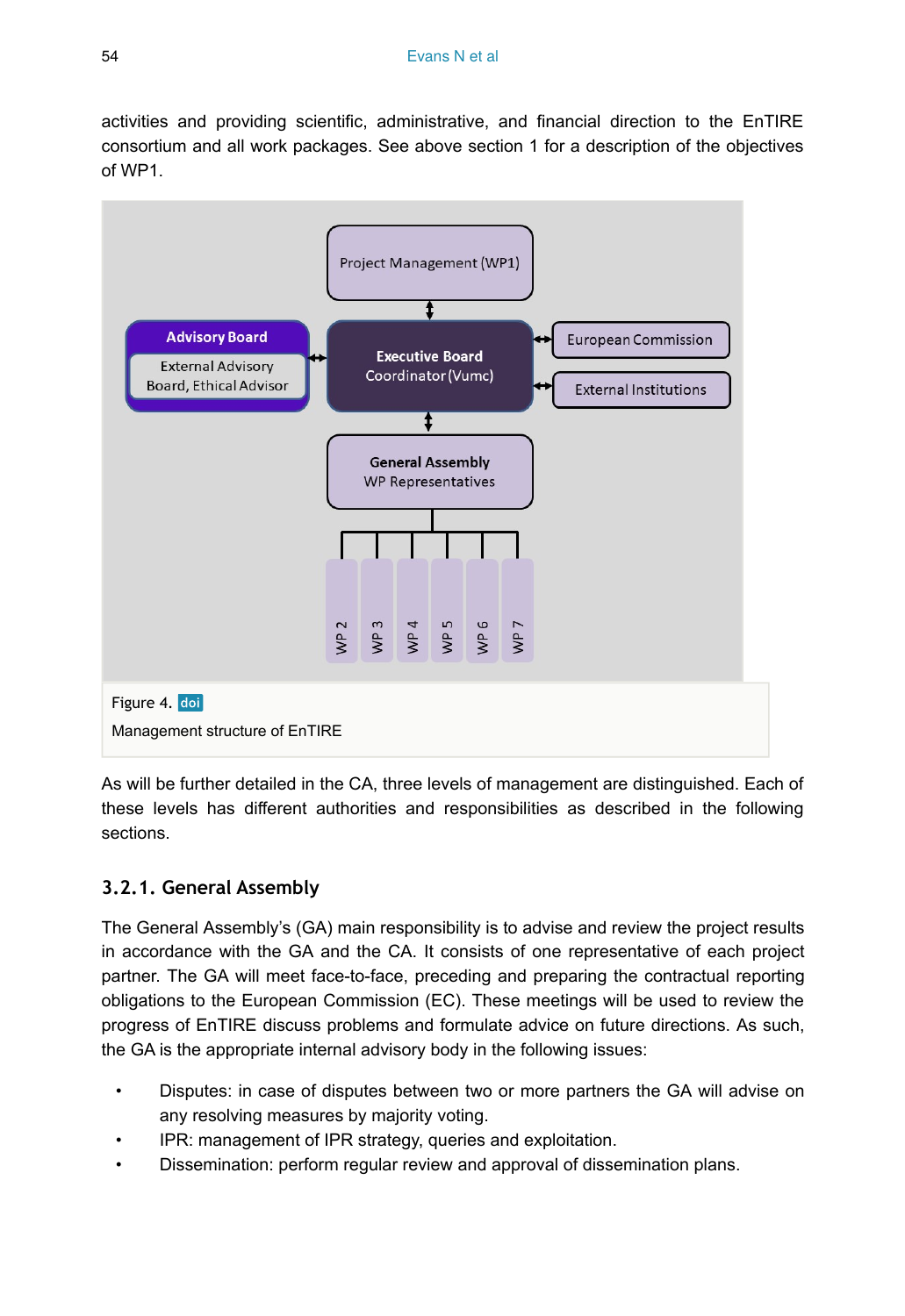In addition, the GA has specific decision-making responsibilities in the following issues:

- Taking decisions on alterations in work package-related activities and associated budgets.
- Budget-related matters and allocation of financial resources.
- Reporting to the European Commission: agreement on the completeness, timeliness and quality of all formal reports to the European Commission.
- Consortium composition: identification of and corrective measures to (including termination) defaulting, adding and replacement of partners and the change of the coordinator.
- Deciding on corrective measures in case of anticipated or unanticipated contingencies
- Changes in the CA: changes in the rights and obligations of the partners and/or decision-making procedures that necessitate amendments in the agreement.

The GA is chaired by the principle investigator Prof. Guy Widdershoven: PI of the coordinating beneficiary, the VUmc. Extraordinary meetings can be convened at any time, following a written request by (or via) the Executive Board. At other times, communication between the GA members and the consortium will take place via means of postal mail, email and telephone. The CA will address further details of above mentioned issues including voting procedures, veto rights, representations and agreed procedures on distribution of meeting documents.

# **3.2.2. Executive Board**

The Executive Board (EB) acts as the central management team of EnTIRE, and is responsible for overall monitoring of the scientific and financial progress of the project activities towards the main objectives of the project. The activities of the EB are based on agreed deliverables and associated milestones, within the budgetary limits. It consists of the work package leaders of WP3, 4 and 5 (Prof. Kris Dierickx, Prof. Anna Marušić, Prof. Bert Gordijn respectively and is chaired by Prof. Guy Widdershoven (PI). The EB is responsible for and has decision-making authority in the following issues:

- Agenda setting: definition of the scientific agenda and monitoring of the overall course of the project, including major deviations in the course, objectives and/or financial budgets of the activities that require consulting the European Commission and amendments to the contract with the European Commission.
- Preparation and organisation of management meetings, including those of the GA. This entails timely preparation and distribution of the agendas and any supporting documents necessary for the meeting.
- Monitoring the inter-work package alignment and progress of the work package deliverables towards the overall objectives of EnTIRE
- Monitoring the progress of the activities towards the specific deliverables and objectives of the work package, based on the defined milestones and means of verification.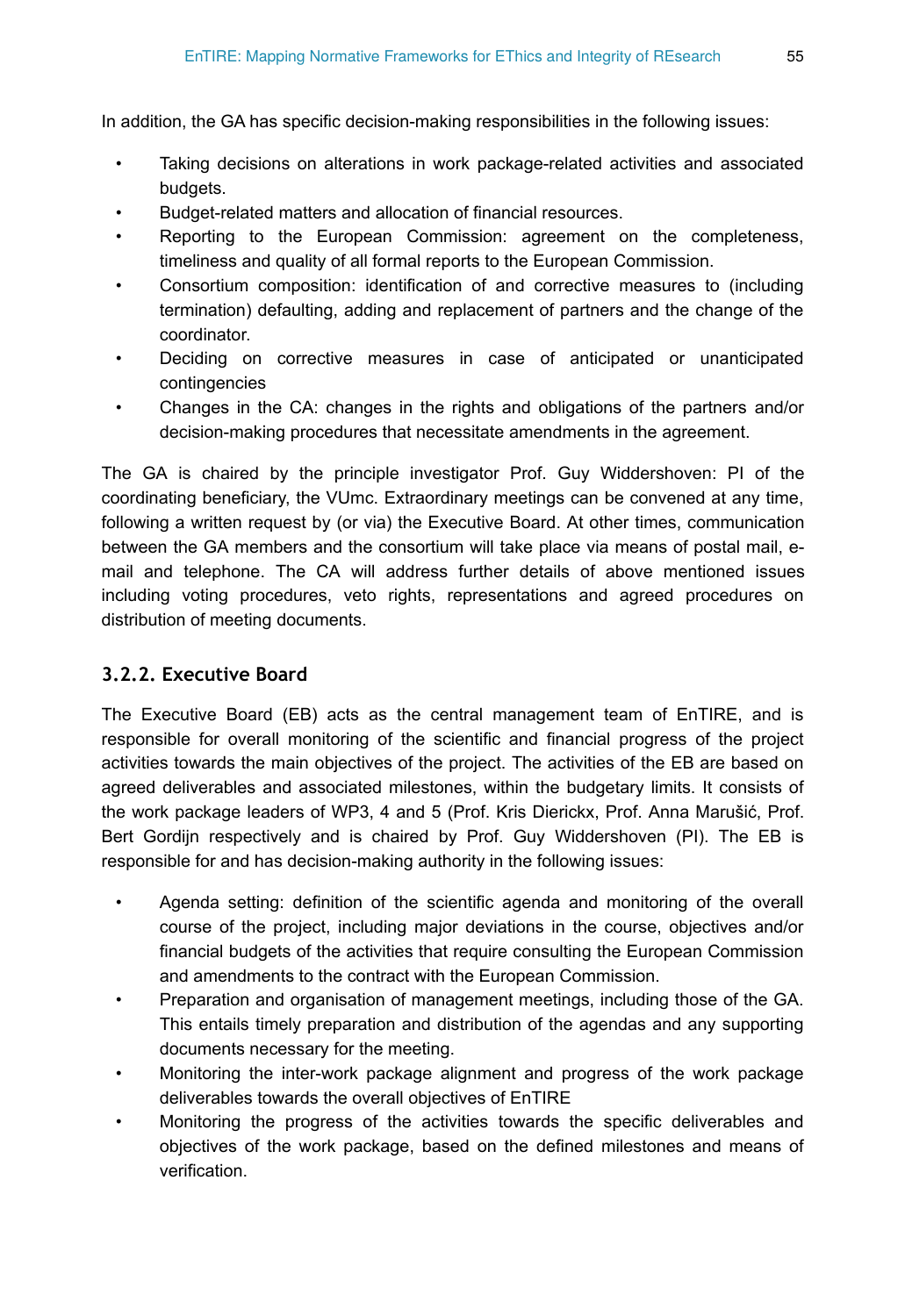- Drafting of the reports and associated documents and forms as required by the agreement with the European Commission.
- Informing and reporting to the GA of any major modifications in to the project related work and/or deliverables together with proposing appropriate measures.
- Advising the GA on corrective measures in case contingencies occur
- Liaising with external stakeholders, streamlining and coordinating activities of EnTIRE with other to the project relevant activities to ensure synergies and avoid redundancies and duplications.

The EB will meet at least twice a year; one of these meetings will be a telephone conference, whereas the other meeting precedes the annual GA meeting. Additional meetings can be convened at any time following a written request by any member of the EB to the chairman. All decisions in the EB will be taken by majority voting.

# **3.2.3. Advisory Board**

By means of the external Advisory Board (AB), EnTIRE will seek regular external advice on relevant issues. The AB will provide expert advice on the quality of the deliverables, in order to oversee that the project will develop in accordance to the appropriate legal, ethical and social issues, general philosophy and direction of the project. It will also advise on corrective measures in the content of the work if necessary and the dissemination and exploitation of the projects results. The AB has no formal decision power within the project. The members of the AB are independent and therefore no budget is reserved for AB consultations. The members of the advisory board are be selected for:

- their experience in research and project management,
- their prominent role in their respective scientific communities,
- their prominent role in national and international policy making, and/or
- their link to relevant stakeholders.

Persons will be invited when necessary and in consultation with the EC representative. The following persons and/or organisations are committed take seat in the AB (Table [11\)](#page-55-0).

<span id="page-55-0"></span>

| Table 11.<br><b>Advisory Board Members.</b> |                            |                                                                                                                                                                                                                                                                                                                                        |  |  |  |  |
|---------------------------------------------|----------------------------|----------------------------------------------------------------------------------------------------------------------------------------------------------------------------------------------------------------------------------------------------------------------------------------------------------------------------------------|--|--|--|--|
| Representative<br>on AB                     | Organisation / affiliation | Expertise relevant to the project                                                                                                                                                                                                                                                                                                      |  |  |  |  |
| Prof. Ray de<br>Vries.                      | University of Michigan     | Professor Emeritus in the Department of Learning Health Sciences<br>and the Department of Obstetrics and Gynecology at the University<br>of Michigan. Prof. de Vries has a long-term interested in the<br>regulation of science and the production of scientific knowledge and<br>has published extensively on research misbehaviours. |  |  |  |  |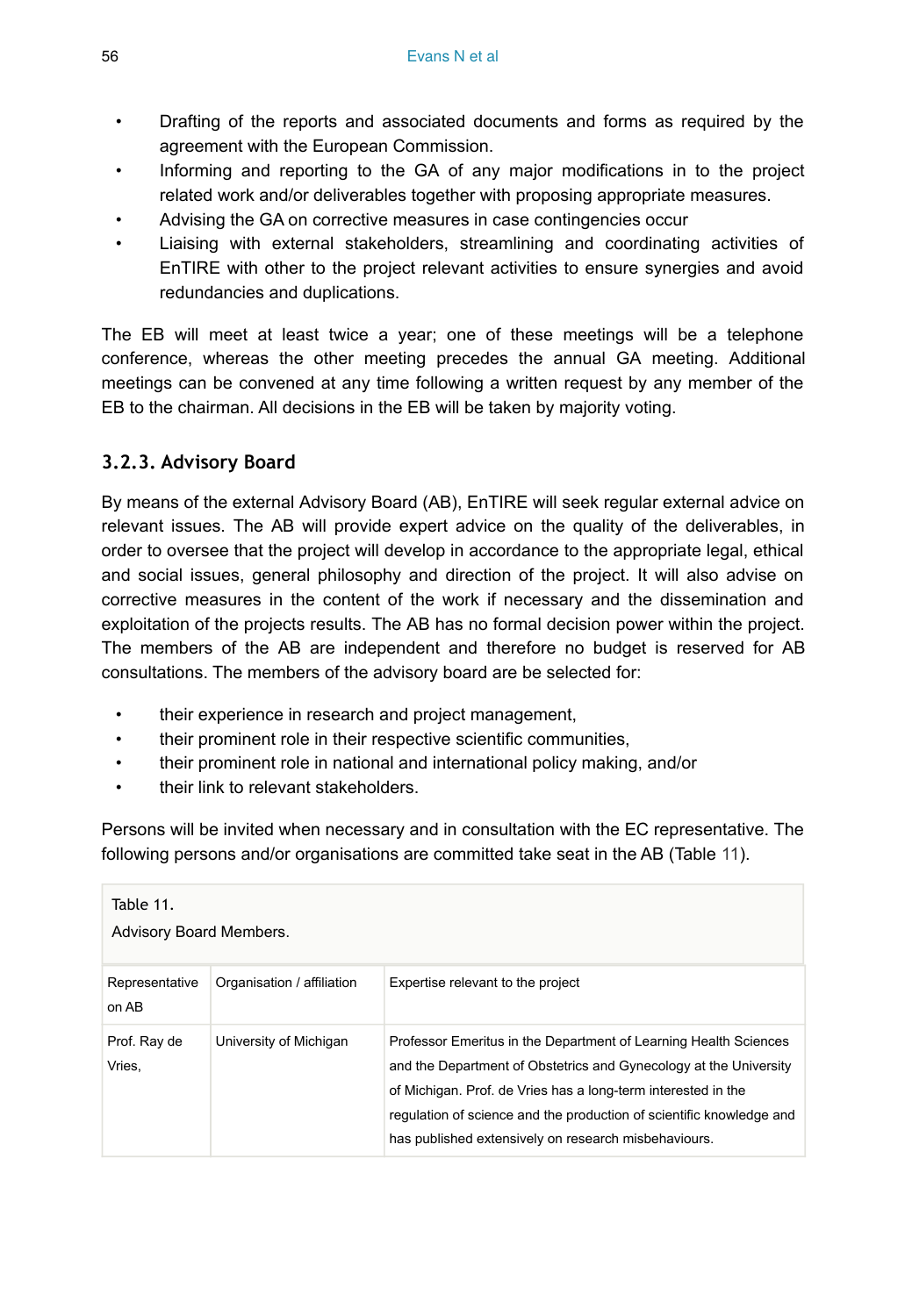| Representative<br>on AB | Organisation / affiliation                                                                                                 | Expertise relevant to the project                                                                                                                                               |
|-------------------------|----------------------------------------------------------------------------------------------------------------------------|---------------------------------------------------------------------------------------------------------------------------------------------------------------------------------|
|                         | Dr. Maura Hiney   Health Research Board,<br>Science Europe, ALLEA                                                          | Head of Post-Award Management and Evaluation at Health<br>Research Board (HRB) and Chair of ALLEA Task group on research<br>integrity and Chair of Science Europe Working Group |
|                         | Dr. Nicole Foger   European Network of<br><b>Research Integrity Offices</b><br>& Austrian Agency for<br>Research Integrity | Chair of European Network of Research Integrity Offices (ENRIO)                                                                                                                 |
| Dr. Elizabeth<br>Moylan | BioMed Central.<br>Committee on Publication<br>Ethics (COPE)                                                               | Senior Editor for Research Integrity on the BMC open access-series<br>journals, Council Member for COPE                                                                         |

# **3.2.4. Coordinator - Project Office**

In compliance with the GA and consistent with the CA, the coordinating institute, or Coordinator (CO) VUmc, will be the intermediary for any communication with the Commission and any partner. As such, the CO will be responsible for:

- Acting as the primary spokesperson on behalf of the participants of EnTIRE for all formal written and verbal communication with the European Commission.
- Collecting, reviewing and submitting the obliged reports, technical input and associated documents and forms to the European Commission as required by the GA.
- Administering and distributing the financial contribution of the European Commission to the partners as agreed in the GA and CA.

The CO employs a dedicated Project Office (PO) that acts as central day-to-day management office. The PO is located at the premises of partner 1 and consists of the PI, a project manager, a financial controller/administrator and a project secretary. The main duties of the project office include the activities allocated to WP1: Project management. This includes the preparation of the EB meetings, preparation and timely distribution of the agendas as well as supporting documents and minutes of the meetings. If necessary, the Project Office can be expanded with a legal and/or financial and/or valorisation expert to support the PI. Under responsibility of the coordinating PI Prof. Guy Widdershoven, the project manager will execute all daily administrative, legal and financial issues concerning the whole project and will be in direct contact with the representatives of the European Commission. The financial controller will assist the project manager in monitoring the budget and financial reporting to the EC and is available to the consortium partners for financial or budgetary questions during the implementation of EnTIRE. Furthermore, the Project Office has dedicated support offices at its disposal to provide expert legal, administrative, financial and project management advice and support to the project management team. These services include a Technology Transfer Office, the Grants Desk VU/VUmc, and Project Control and Administration Office.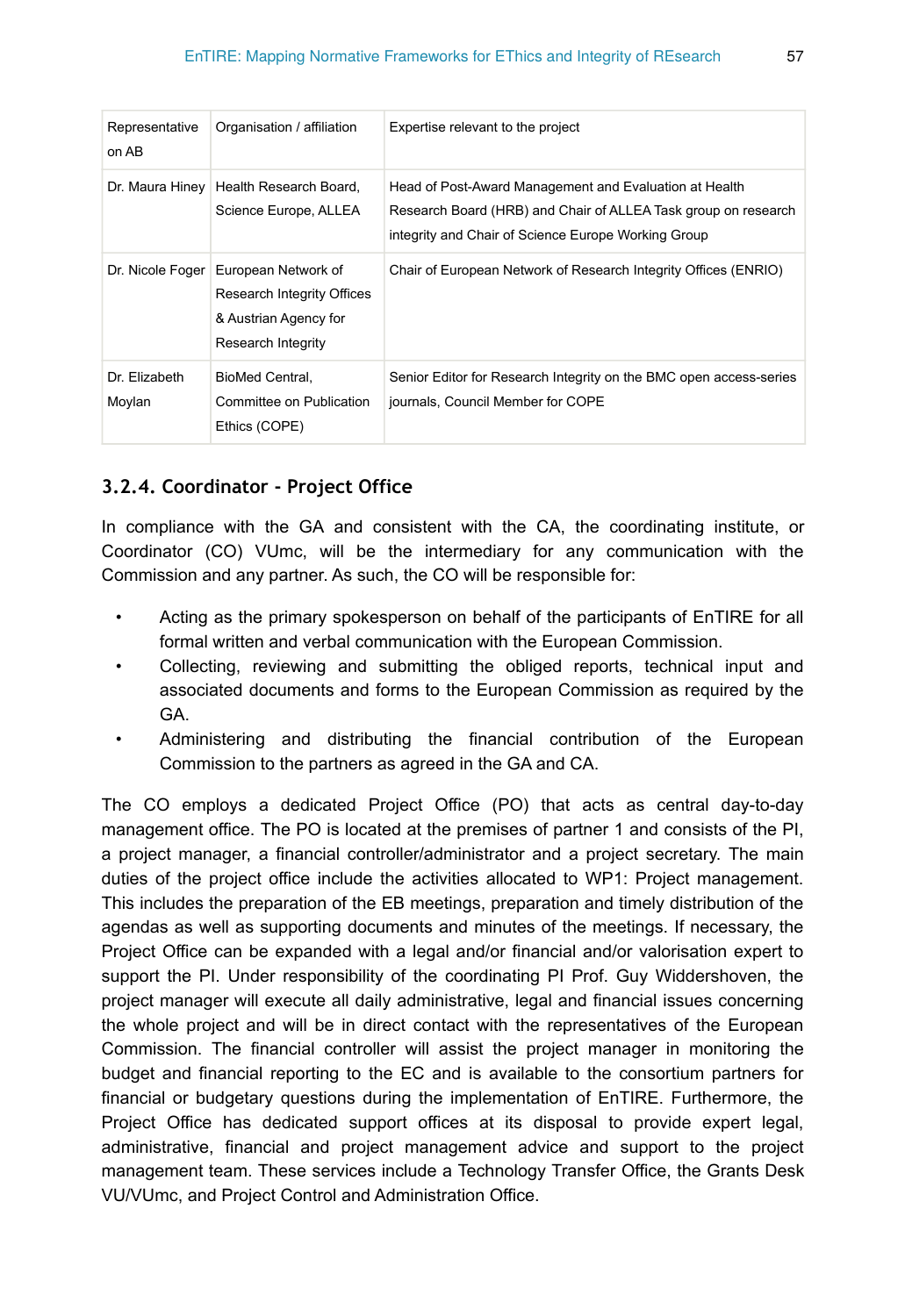### **3.2.5. Work Package Teams**

At the operational level, the task of Work Package Teams (WP Teams) is to ensure an effective and efficient implementation of the activities within their WP. WP Teams consist of the WP Leader and other key investigators that are participating in that specific WP.

WP leaders are responsible for developing detailed WP implementation plans on the basis of the current proposal, and for the efficient and effective implementation of these plans. More specifically, the Work Package leaders are responsible for:

- Input on their work package for the work plan.
- Informing the project Coordinator on a quarterly basis, or more frequently if so required, about the progress made to allow the coordinator to control the project and implement corrective actions if needed.
- Task assignment for individual members of the WPs.
- Progress monitoring of milestones and expected outcomes of the WPs (Table [10\)](#page-51-0).
- Reviewing all deliverables, as part of the quality controls.
- Delivering input to the coordinator for the preparation of reports.
- Organisation of stakeholder/user workshops (if included in the WP).
- Organisation of work package meetings if necessary to ensure proper execution of their WP.
- Stimulation of interaction and proactive sharing of information with other work packages.

Extraordinary reporting to the Coordinator will be provided by the WP leader particularly in cases of a specific milestone or deliverable of the WP being in danger of being delayed or unattainable relative to the schedule. This shall include a suggestion for remedies or solutions regarding the apparent shortcoming to keep the project on schedule and to minimize unfavourable consequences for other WPs and the project as a whole. Related decisions to be taken will be brought to the attention of theEB and decision-making of the EB will be assured in a short time  $-$  either by a regular or  $-$  if appropriate  $-$  an extraordinary meeting or email.

Work Packages (WP) will be implemented by the WP partners, each of which will be led by a WP leader. Each WP has been divided into tasks with clearly defined activities and outputs. Tasks are led by a Task leader who will be responsible for management of the research within the task. This structure provides WP leaders with support in the execution of their WP duties however the final responsibility for implementation of all tasks remains with the WP leader. The Coordinator will support the WP leader in the implementation of all WPs stepping in to ensure the work plan is adhered to. The Coordinator will organize regular conference calls (at least once in two months as necessary more frequently) with WP leaders, and – as necessary - partners involved in each WP. Progress reporting by each WP leader will be made at General Assembly meetings.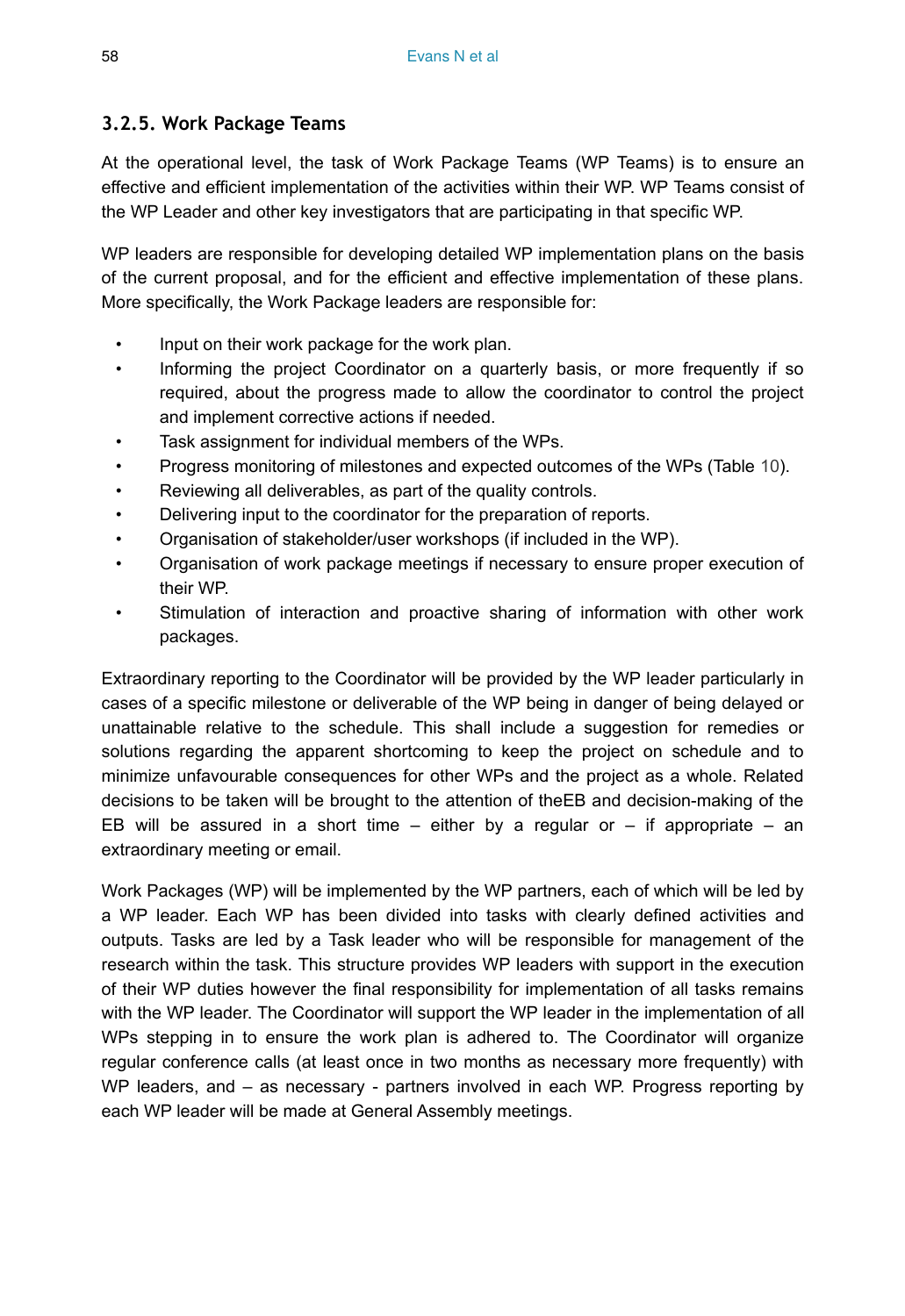# **3.2.6. Partners**

Each participant appoints one formal contact (the Principle Investigator, PI) for the GA. This partner contact is the first spokesperson for his/her institute vis-à-vis the GA and the Project Office on issues (a.o.) related to:

- IPR and use and dissemination of foreground.
- Financial performance in relation to the partner budget input (e.g. Forms C or certificate of costs).
- Legal and/or ethical issues.
- Reporting.

# **3.2.7. Quality Procedures**

The PO will implement standard quality procedures, to ensure smooth management and monitoring of the project progress and to ensure the quality of all outputs of the project in particular deliverables. The procedures include, amongst other things, the establishment of meeting and communication procedures, guide on reporting procedures, standard procedures for data collection and procedures on conflict mediation and corrective actions.

Before submission to the EC, the quality of all deliverables will be checked with a system of academic peer review and also quality control. Each deliverable will be subject to a peer review either by the external advisors or by two scientific experts from the across the project consortium. The overall quality and delivery against the Description of Work will then be checked at two at three levels by:

- the partner responsible for producing the deliverable
- by the WP leader and
- by the Coordinator.

Any issues with quality will be resolved before final approval and submission to the EC.

# **3.2.8. Communication**

To be effective as a large collaborative consortium, sound internal communication is essential. To that end, EnTIRE will implement a communication strategy aimed at efficient and effective communication with all relevant stakeholders. The EnTIRE platform will be instrumental with this, maintained by our partner 2. GI. A collaborative working platform will be set up in order to provide the appropriate tools for distributing information internally in an effective and user friendly way. WP7 will be responsible for the public part of dissemination and will take the lead in drafting the communication strategy (as part of the dissemination plan).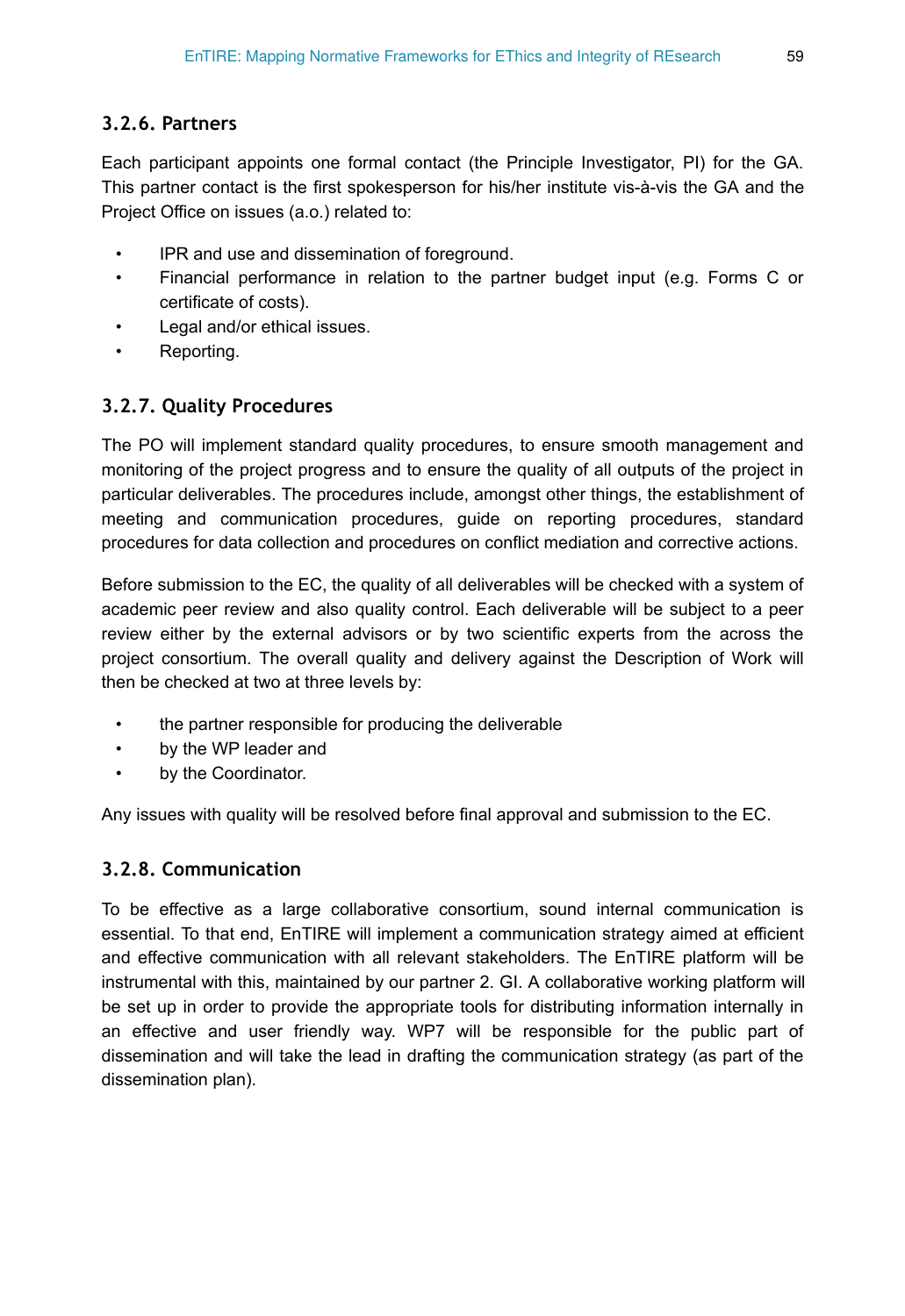# **3.2.9. Meetings**

For all meetings, the chair (the Coordinator for the GA and EB and the WP Leaders for the WP Teams) is responsible for preparation, planning and if necessary a follow-up of the meetings. Table [12](#page-59-0) gives an overview of the several meetings and their characteristics.

<span id="page-59-0"></span>

| Table 12.<br>Intended Meetings.     |                                                |                      |                                                                                                                                                                                                                                                                                                                                                              |  |  |  |
|-------------------------------------|------------------------------------------------|----------------------|--------------------------------------------------------------------------------------------------------------------------------------------------------------------------------------------------------------------------------------------------------------------------------------------------------------------------------------------------------------|--|--|--|
| Body                                | Frequency                                      |                      | Preparation   Method and scope                                                                                                                                                                                                                                                                                                                               |  |  |  |
| General<br>Assembly                 | Every year                                     | EB.                  | Face to face - formal accord on progress reporting to EC, decisions<br>affecting CA and/or EC contract, knowledge dissemination and<br>exploitation, dispute resolution.                                                                                                                                                                                     |  |  |  |
| Executive<br>Board                  | Every 6<br>months                              | EB.                  | EB meetings are alternating between interim meetings that will be<br>held through telephone conferencing, and face to face meetings that<br>precede the annual GA; coordination, overall progress of the WPs to<br>the project objectives, inter WP alignment, scientific discussions and<br>associated decisions, financial reporting, reporting to the GA. |  |  |  |
| Advisory<br>Board                   | Every 12<br>months                             | EB                   | Regular contact, Face to face & teleconference. For external advice<br>on relevant issues.                                                                                                                                                                                                                                                                   |  |  |  |
| <b>WP Teams</b>                     | Frequently                                     | <b>WP</b><br>Leaders | Face to face & teleconference; WP progress, intra WP alignment of<br>tasks, financial monitoring.                                                                                                                                                                                                                                                            |  |  |  |
| All members<br>of the<br>consortium | Every 12<br>months $+1$<br>kick-off<br>meeting | EB                   | Face to face - exchange of scientific data with a special focus on<br>junior staff and bench workers with the aim to share information<br>between WPs, and accelerate implementation of information.                                                                                                                                                         |  |  |  |

# **3.2.10 Reporting**

In addition to regular periodic reports, a final report will be submitted, within 60 days after the end of the project. This final report shall comprise:

- A final publishable summary report which includes: an executive summary, a summary description of project context and objectives, a description of the main S&T results, the potential impact (including the socio-economic impact of the project) and the main dissemination activities and exploitation of results/ foregrounds
- A plan for the use and dissemination of foreground, to spread awareness on exploitation or the project results.
- A report covering the wider societal implications of the project, in the form of a questionnaire, including gender equality actions, ethical issues, efforts to involve other actors.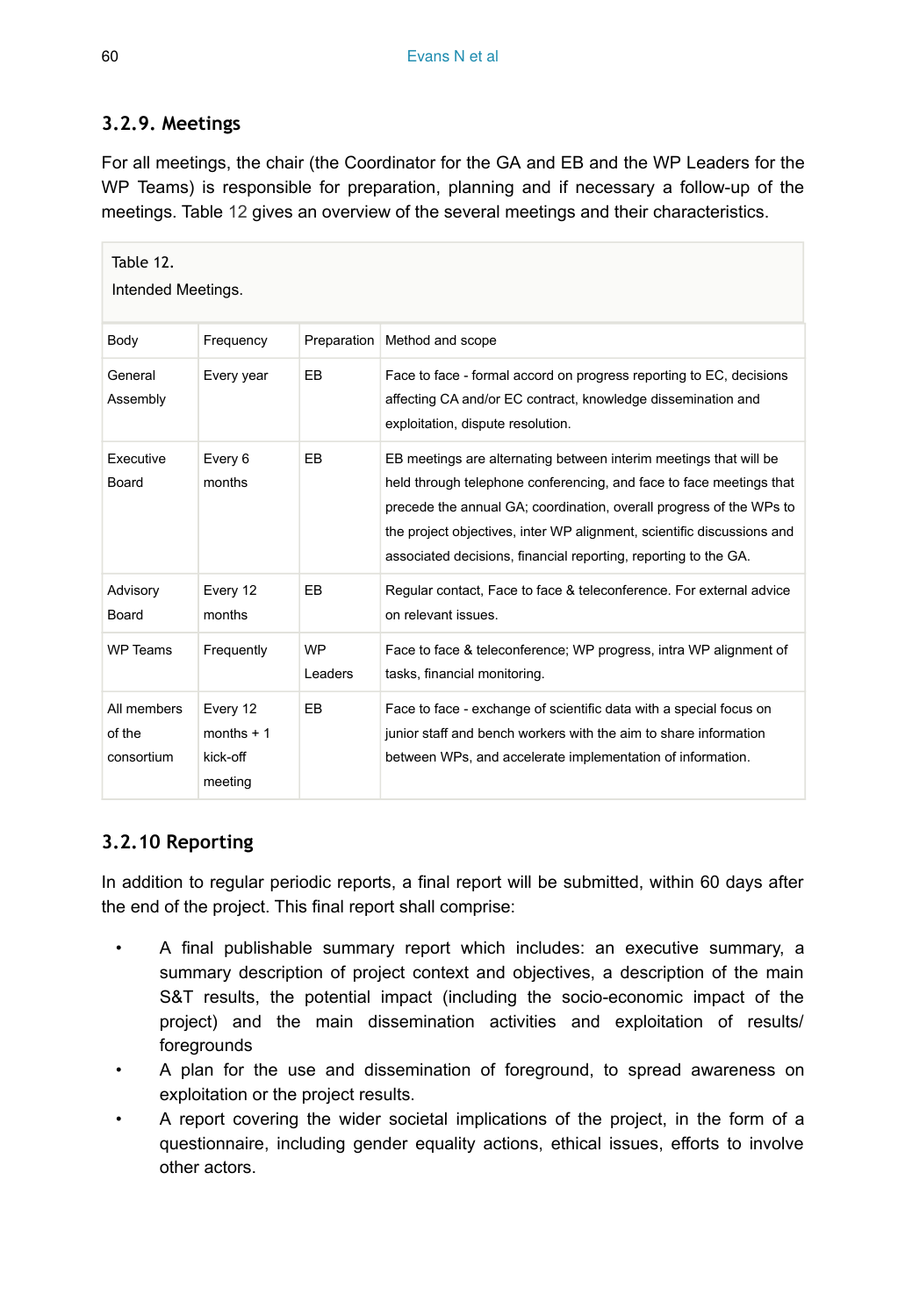The final report, cost certificates (audit certificates) and other deliverables foreseen will be sent to the EC representative by the deadline given in the contract.

The CA will detail all other project specific reporting procedures. Each report will have a defined frequency, format and list of topics to be covered. All reports will be distributed within a set time-limit which as agreed upon in the GA or CA, before the respective meeting. The reports listed above cover the formal reporting obligations to the EC. Other scientific and/or technical documentation to be circulated amongst the various consortium partners as a result or part of scientific and/or technical activities within the project is not included. In addition, the lead investigators from each of the consortium partners will be held responsible for providing the Coordinator with relevant and necessary input (e.g. Forms C or certificate of costs) towards the obligatory formal EC reporting. Financial reporting will be done through the Participant Portal. Towards this end, each partner will appoint a Financial Statement Authorised Signatory (F-SIGN). An overview of reporting is provided in Table [13.](#page-60-0)

<span id="page-60-0"></span>

| Table 13.<br>Delivery of Periodic Reports. |                       |  |  |
|--------------------------------------------|-----------------------|--|--|
| Report                                     | Delivery date (month) |  |  |
| Periodic Report                            | M 18                  |  |  |
| Periodic Report                            | M 36                  |  |  |
| <b>Final Report</b>                        | M 48                  |  |  |

#### **3.2.11 Critical Risks**

No project is without its risks. Critical risks identified by the consortium, and possible mitigation measures, are outlined in Table [14.](#page-60-1)

<span id="page-60-1"></span>

| Table 14.<br><b>Critical Risks.</b>                                                                  |                                |                                                                                                                                                                                                                                                                                       |
|------------------------------------------------------------------------------------------------------|--------------------------------|---------------------------------------------------------------------------------------------------------------------------------------------------------------------------------------------------------------------------------------------------------------------------------------|
| Description of risk                                                                                  | Work<br>package(s)<br>involved | Proposed risk-mitigation measures                                                                                                                                                                                                                                                     |
| Lack of communication, lack of respect for<br>planning and deadlines, or partner<br>underperformance | WP <sub>1</sub>                | An adequate management structure has been<br>designed, which will be carried out by<br>management-skilled academics and experienced<br>consultant companies. Frequent (teleconference)<br>meetings will be held. Most partners already know<br>each other in their respective fields. |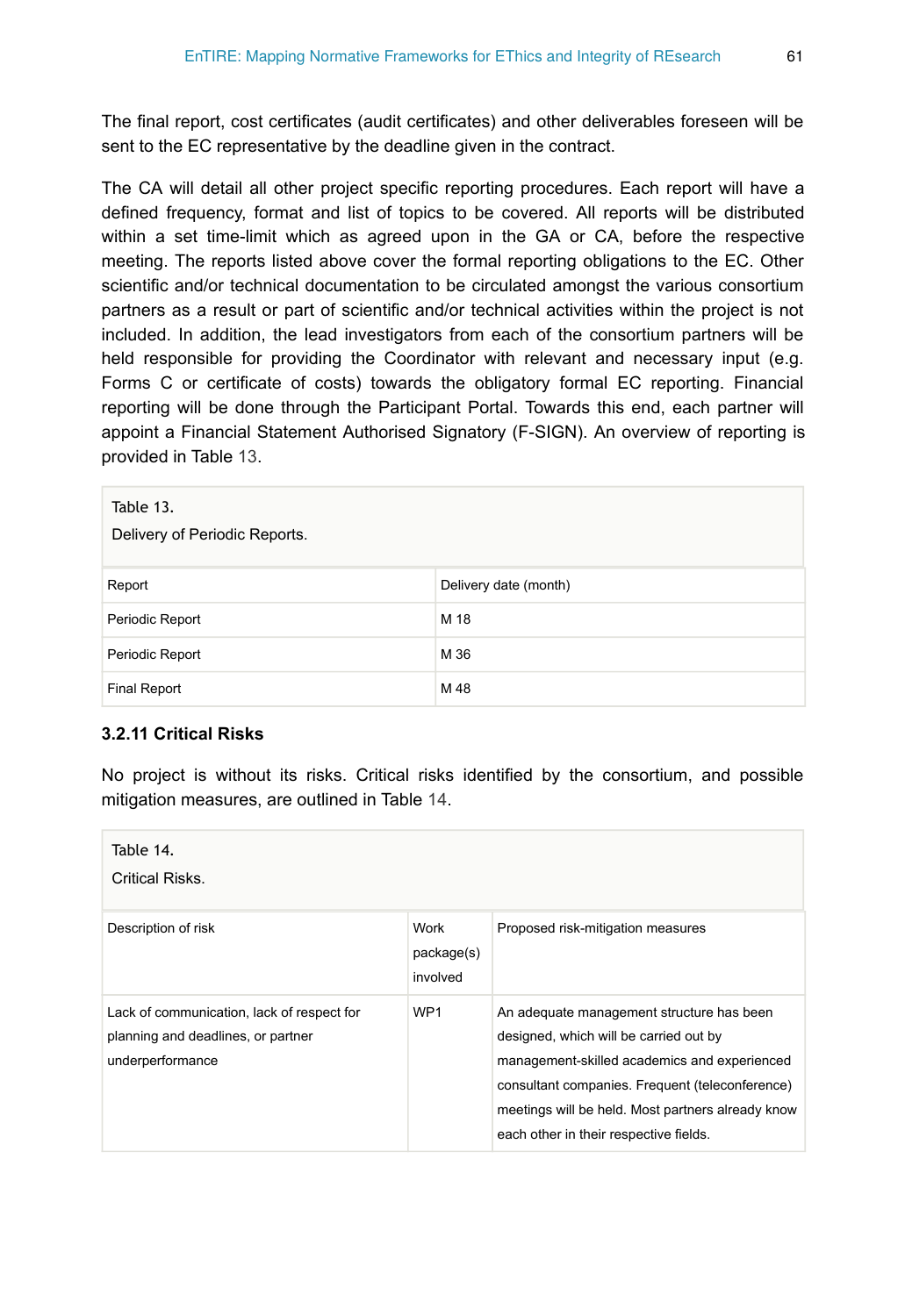| Description of risk                                                                                                                                                                                                                                                                                                                                                                                     | Work<br>package(s)<br>involved | Proposed risk-mitigation measures                                                                                                                                                                                                                                                                                                                                                            |
|---------------------------------------------------------------------------------------------------------------------------------------------------------------------------------------------------------------------------------------------------------------------------------------------------------------------------------------------------------------------------------------------------------|--------------------------------|----------------------------------------------------------------------------------------------------------------------------------------------------------------------------------------------------------------------------------------------------------------------------------------------------------------------------------------------------------------------------------------------|
| Organisational financial problems require<br>reducing project budget                                                                                                                                                                                                                                                                                                                                    | WP1                            | All partners will monitor audit certificates and<br>financial problems and will report to the EB on a<br>regular and planned basis.                                                                                                                                                                                                                                                          |
| Partner leaves the consortium                                                                                                                                                                                                                                                                                                                                                                           | WP <sub>1</sub>                | Consortium partners have a large mutual drive to<br>work together. In the unlikely event a partner<br>leaves the consortium, all partners will be<br>responsible for seeking a new partner that has<br>similar capabilities and is able to finish the work.<br>All participants have an extensive network to tap<br>into. For other parts, the remaining partners will<br>finalise the work. |
| Lack of integration of results of partners leading<br>to underperformance                                                                                                                                                                                                                                                                                                                               | WP <sub>1</sub>                | An adequate management structure has been<br>conceived. The consortium partners will organise<br>dedicated site visits and exchange of personnel if<br>needed.                                                                                                                                                                                                                               |
| A potential risk is the lack of willingness of<br>stakeholders to participate in the face-to-face<br>focus groups.                                                                                                                                                                                                                                                                                      | WP <sub>2</sub>                | The partners involved in the identification and<br>invitation of stakeholders for each country know<br>the field very well and are able to address relevant<br>individuals and organisations personally if interest<br>is low.                                                                                                                                                               |
| A potential risk is the large number of elements<br>in the normative framework.                                                                                                                                                                                                                                                                                                                         | WP <sub>2</sub>                | The partners involved in analysing the focus<br>groups have experience in clustering data and<br>determining core concepts. By organizing two<br>rounds of focus groups, the stakeholders will be<br>included in this process. Results will also be<br>discussed with the Advisory Board.                                                                                                    |
| A potential risk is the lack of willingness of<br>stakeholders to participate in the online focus<br>groups.                                                                                                                                                                                                                                                                                            | WP <sub>2</sub>                | The partners in the project together know relevant<br>colleagues in all European countries which will be<br>asked for assistance in identifying and inviting<br>participants.                                                                                                                                                                                                                |
| Based on our experience with the collection of<br>national guidelines and legislation in EFTA<br>member states it is clear that most of these (at<br>that time national) documents are not always<br>easy to find, although one would expect<br>otherwise. A possible risk is that the period of the<br>project will not be sufficient to collect all the<br>relevant documents in the EU member state. | WP <sub>3</sub>                | We expect that the expertise and experience of<br>our consortium, and the existing network of<br>national contact persons will be able to limit this<br>risk.                                                                                                                                                                                                                                |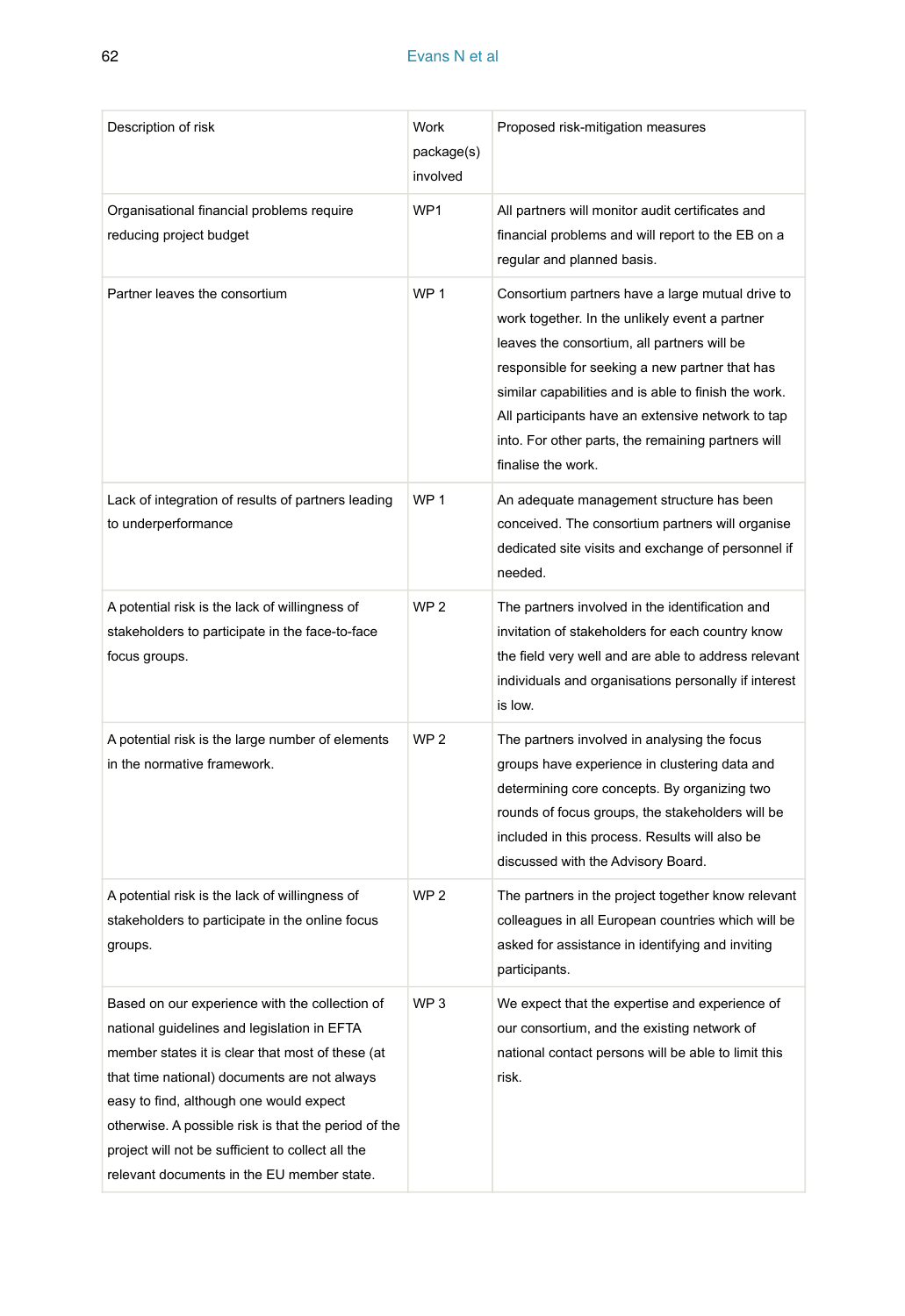| Description of risk                                                                                                                                                                                                                                                                                                                                                                                                                              | Work<br>package(s)<br>involved | Proposed risk-mitigation measures                                                                                                                                                                                                                                                                                                                                                                                                                                                        |
|--------------------------------------------------------------------------------------------------------------------------------------------------------------------------------------------------------------------------------------------------------------------------------------------------------------------------------------------------------------------------------------------------------------------------------------------------|--------------------------------|------------------------------------------------------------------------------------------------------------------------------------------------------------------------------------------------------------------------------------------------------------------------------------------------------------------------------------------------------------------------------------------------------------------------------------------------------------------------------------------|
| A potential risk is the lack of willingness of<br>stakeholders to contribute to data collection.                                                                                                                                                                                                                                                                                                                                                 | WP <sub>4</sub>                | The partners involved in the identification and<br>invitation of stakeholders for each country know<br>the field very well and are able to address relevant<br>individuals and organisations personally if interest<br>is low.                                                                                                                                                                                                                                                           |
| A potential risk is the systematization of possibly<br>very heterogeneous data from different<br>countries.                                                                                                                                                                                                                                                                                                                                      | WP <sub>4</sub>                | We will use the normative framework developed in<br>the stakeholder consultation and experience from<br>other organizations (such as World Health<br>Organization country statistics, http://www.who.int/<br>gho/countries/en/) to construct the information so<br>that it includes general indices of RE+Ri plus<br>individual country specificities.                                                                                                                                   |
| A potential risk is the language barriers,<br>particularly for information from the South-East<br>Europe.                                                                                                                                                                                                                                                                                                                                        | WP <sub>4</sub>                | The lead partner for the WP (MEFST) has<br>excellent contacts in the countries of the region<br>and speaks similar language to many of the<br>countries in the region.                                                                                                                                                                                                                                                                                                                   |
| A potential risk is the number of RE+RI cases<br>that are found, which may be either too small or<br>too large. If the number is too small, further<br>search strategies will be applied, making use of<br>expert knowledge of partners and other RE+RI<br>leaders. If the number is too large, methods of<br>limiting the number of cases will be deployed in<br>the search strategies such as exclusively<br>focusing on a recent time period. | WP <sub>5</sub>                | It has to be kept in mind that a community will be<br>established, dedicated to the project's long-term<br>continuity of the online forum. So the platform will<br>be interactive and sustainable, meaning that<br>additional cases can be gathered, added and<br>analysed after the EnTIRE project has been<br>completed. Hence, aiming to be exhaustive is not<br>pivotal.                                                                                                             |
| The project becomes dependent on the ICT<br>supplier through the use of proprietary software.                                                                                                                                                                                                                                                                                                                                                    | WP6                            | This risk is fully mitigated as we will only work with<br>open source software and will publish the entire<br>platform online together with sufficient<br>documentation. This ensures that any other ICT<br>firm (and the open source community) can<br>continue to work with the platform. The platform is<br>created by and for the community and will become<br>an entity (non-profit organisation) independent<br>from the ICT partner and the consortium by using<br>this approach. |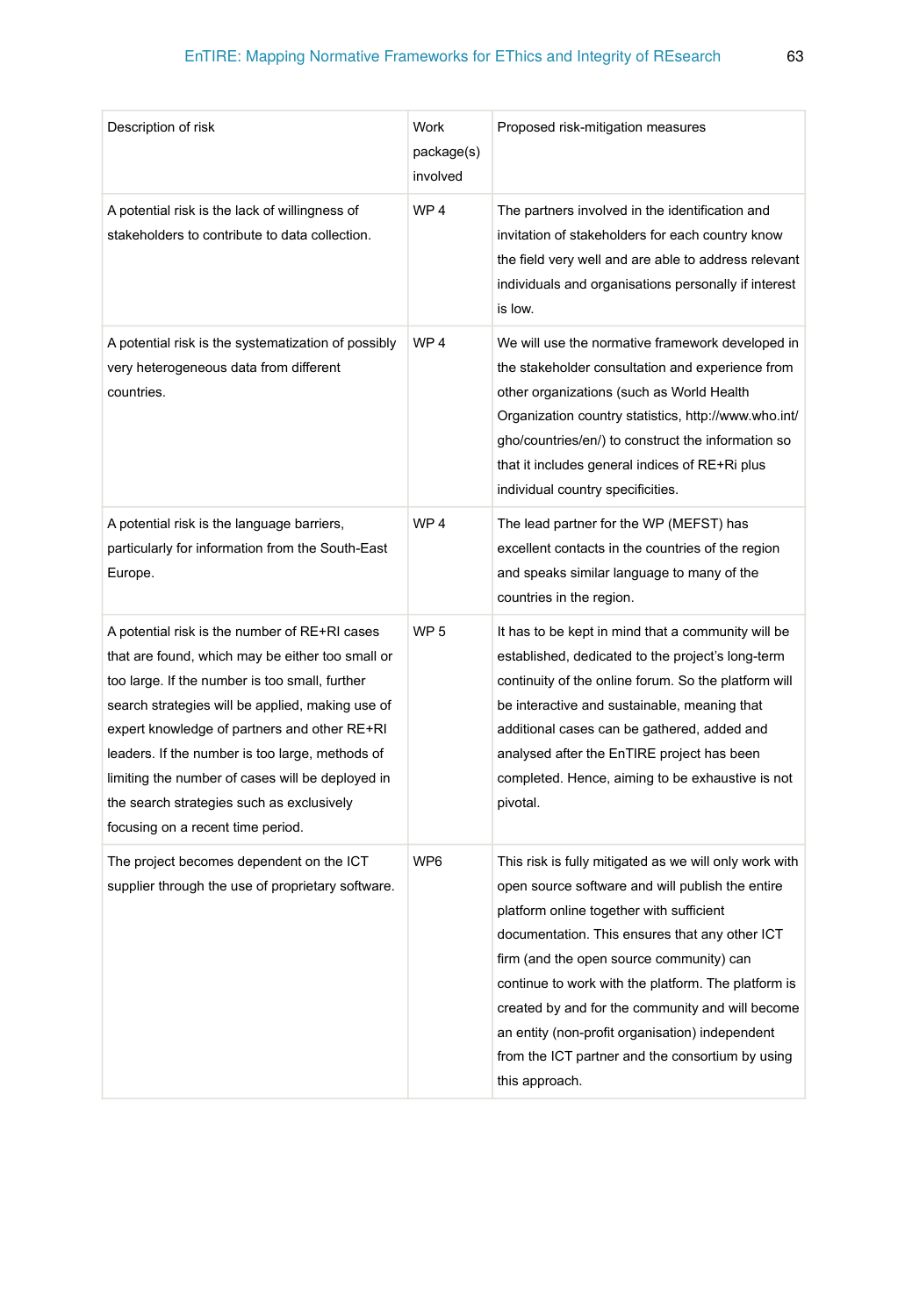| Description of risk                                                                                               | Work<br>package(s)<br>involved | Proposed risk-mitigation measures                                                                                                                                                                                                                                                                                                                                                                                                                                |
|-------------------------------------------------------------------------------------------------------------------|--------------------------------|------------------------------------------------------------------------------------------------------------------------------------------------------------------------------------------------------------------------------------------------------------------------------------------------------------------------------------------------------------------------------------------------------------------------------------------------------------------|
| The platform will be attacked by computer<br>hackers                                                              | WP6                            | We will ensure the latest versions of relevant<br>software packages to mitigate this risk. Also<br>adequate infrastructure to prevent common<br>security attacks will be used. Moreover, a back-up<br>of the platform will be created on a daily basis.                                                                                                                                                                                                          |
| The vastness of (different types of) content on<br>the platform inhibits efficiently finding what is<br>relevant. | WP6                            | As mentioned in Section 1, several similar<br>attempts in the US have succumbed to this risk. In<br>this project it will be actively mitigated by using a<br>software platform which was designed to handle<br>large and different types of content (Wiki-<br>software). The advisory board includes professor<br>Ray de Vries from the University of Michigan in<br>the US who, based on the prior experience in the<br>US, will advise about what is relevant. |
| Lack of volume of users ('critical mass')                                                                         | WP7                            | Approaches include but are not limited to giving<br>stakeholders an active role, distributing the<br>benefits of an open access platform, active<br>lobbying of research organisations and tailoring<br>the incentives (taking into account any cultural<br>differences).                                                                                                                                                                                        |
| Not achieving an elaborate community and<br>stable long-term committed user base.                                 | WP7                            | The EnTIRE platform allows for effective<br>community management by design. Moreover, the<br>lead of WP 7 has experience in open source<br>community management, the overall lead of the<br>project has an elaborate network in RE+RI and<br>has invited other WP leads with similarly sized<br>RE+RI networks which mitigates this risk.                                                                                                                        |
| Lack of budgets and external investments for<br>long-term sustainability.                                         | WP7                            | The community approach will mitigate this risk,<br>because financial needs will be comparatively<br>limited and community members will include<br>organisations which can act as lead and partners<br>in the future consortium.                                                                                                                                                                                                                                  |

# **3.3. Consortium as a whole**

The EnTIRE consortium consists of 10 partners from 9 different institutions, located in 9 different countries, within and beyond the EU. Each partner has been carefully chosen to reflect leading expertise in the tasks and WPs they will participate in. Consequently, there are many complementarities, for example. The scientific partners are all leading experts in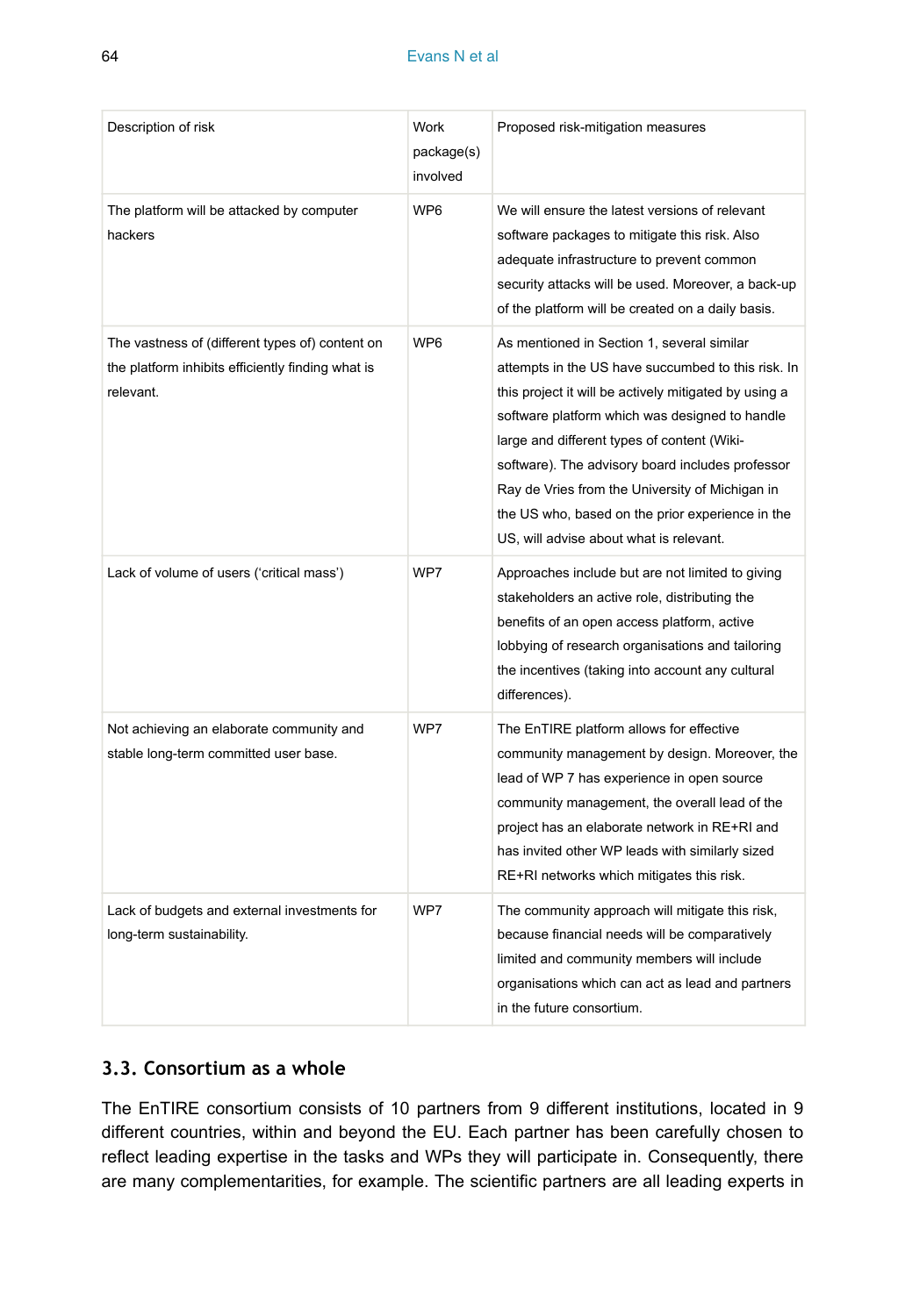research ethics and research integrity. Partner 2 (GI) is a specialist in building an open access interactive Wiki-platform.

The lead partner 1 (VUmc) has a track record in addressing normative issues and providing normative support by fostering stakeholder participation through qualitative research, both nationally (in developing networks for clinical ethics support and for patient participation in healthcare, and internationally (for instance the European Clinical Ethics Network). Other partners, especially 6 (UEM), 9 (UNIMAN), and 10 (EUREC),are also experts in the field of stakeholder research. The participatory approach, focusing on stakeholder consultation and community engagement, is endorsed by all partners.

The partners who are responsible for the collection of data (WP3-5) have much experience in assembling and analyzing large data sets. Partner 3 (KUL) has made an inventory of European Laws, regulations, codes and guidelines, published in The Lancet. Partner 4 (MEFST) has a broad overview of resources, such as teaching materials and contact persons. Other partners, especially 9 (UNIMAN) and 7 (UNIDEB) will assist, bringing in their expertise. Partner 5 (DCU) has experience in collecting cases, and is an expert in case analysis and making scenarios. The other scientific partners are also experienced in gathering RE+RI normative documents, resources and cases, and will assist in collecting and analyzing data. The distribution of partners over various European regions ensures that the consortium will be able to reach all EU countries (see Section 3.3.3).

The platform will be built by partner 2 (GI), who has expertise in WikiMedia, and has experience in making a platform in interaction with key-users. In order to make the platform sustainable, the RE+RI community will be engaged. Partner 1 (VUmc) has large experience in fostering community engagement in large projects aimed at reforming healthcare practice (in primary healthcare and mental healthcare), using a stakeholder approach. All partners are active in several relevant networks and communities, including ENERI, PRINTIGER, HIERRI, FOSTER, RRI-TOOLS, EnRRICH, COPE, and others. Thus, the consortium is firmly rooted in the RE+RI community and will be able to engage this community in the process of making the platform sustainable.

Through a joint commitment to stakeholder participation and community engagement, a shared awareness of the importance of (differences in) RE+RI practices, and the conviction that making accessible RE+RI information requires an interactive and open access platform, the EnTIRE consortium members will effectively work together with a clear focus, contributing their expertise in a complementary way.

Lastly, the consortium posits an Advisory Board that consists of experts from different countries within and beyond the EU. These experts will consistently provide advice on the deliverables of the EnTIRE project (Table [9\)](#page-48-0).

In all, the consortium is balanced over the objectives and is efficient, primarily aimed at achieving synergy and excluding any unnecessary overlap in expertise and resources. These complementarities are maximised by the inclusion of well in depth knowledge, expertise and experience with collaborating in large consortia.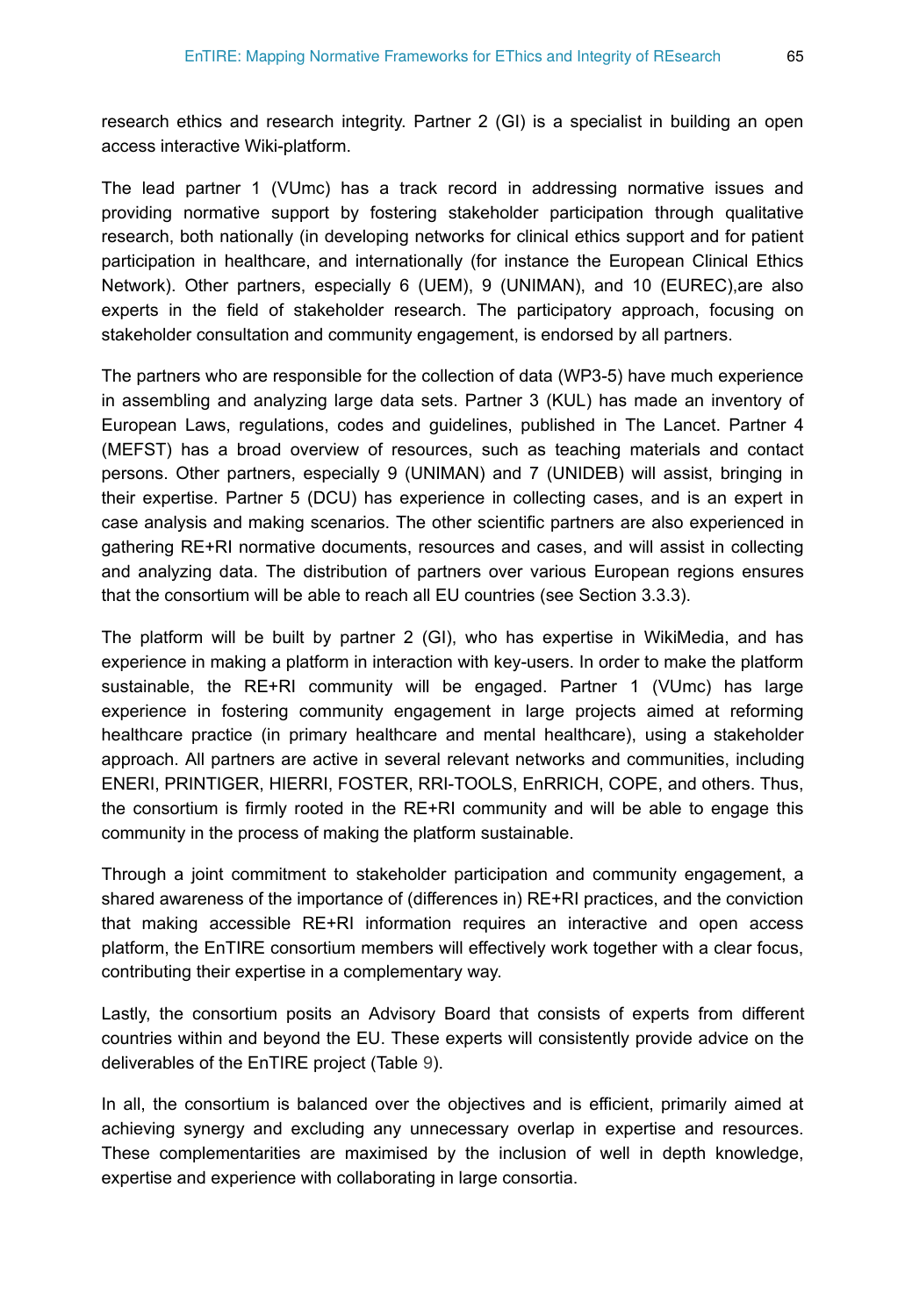# **3.3.1. Track record and achieved impact**

Excellence is a prerequisite for achieving impact. The EnTIRE partners individually and in partnership have demonstrated their contribution to academic advances across and within relevant disciplines more than once. For example, partner 1 (VUmc), 3 (KUL), 5 (DCU), and 10 (EUREC) have provided significant advances in our understanding of the relation between empirical science and bioethics, developed innovative research methods such as interactive empirical ethics, and contributed to the development of the theory on empirical bioethics.

Besides this evidence of having academic impact, the partners individually were involved in the uptake and usage of their academic results by healthcare professionals and institutions. A compelling examples is the implementation of Clinical Ethics Support (especially Moral Case Deliberation) in Europe, with a leading role for partner 1 (VUmc) and 8 (UiO).

Another important prerequisite for achieving impact is to have excellent communication capacities. As various the track records of the involved partners show, this consortium is well equipped to engaging in societal debates, to communicate scientific results to a wider public and with that, to create support and engagement to ensure a sustainable impact.

# **3.3.2. Community wide network and access to stakeholders**

All partners are highly active in their respective context and have access to and active participation in relevant networks and organisations. Some examples are: the central role of partners 1 (VUmc) , 3 (KUL), 4 (MEFST), 5 (EDC), 6 (UEM), 7 (UNIDEB) , 8 (UiO), 9 (UNIMAN) and 10 (EUREC) in national and international bioethics organisations, and the central role of partners 1 (VUmc), 3 (KUL), 4 (MEFST), 8 (UiO), 9 (UNIMAN), and 10 (EUREC) in RE+RI networks.

Measured by current and previous participation in national, European and global networks and their active relations with important stakeholders, EnTIRE ensures capitalisation on current networks and knowledge available throughout the EU.

# **3.3.3 A balanced geographical spreading**

The EnTIRE consortium consists of 10 partners from 9 different EU Member States and 1 Associated Country (Fig. [5](#page-66-4)) illustrates the diversification and geographical spread ensuring the expected pan-European impact. While ensuring the benefits of a geographical diverse composition of the consortium, all partners included bring together the various specific competences in one or more technical aspects of the research plan, allowing the successful achievement of the objectives set in this call. The consortium as a whole is balanced over the objectives and is efficient, primarily aimed at achieving synergy and excluding any unnecessary overlap in expertise, geographical location and resources.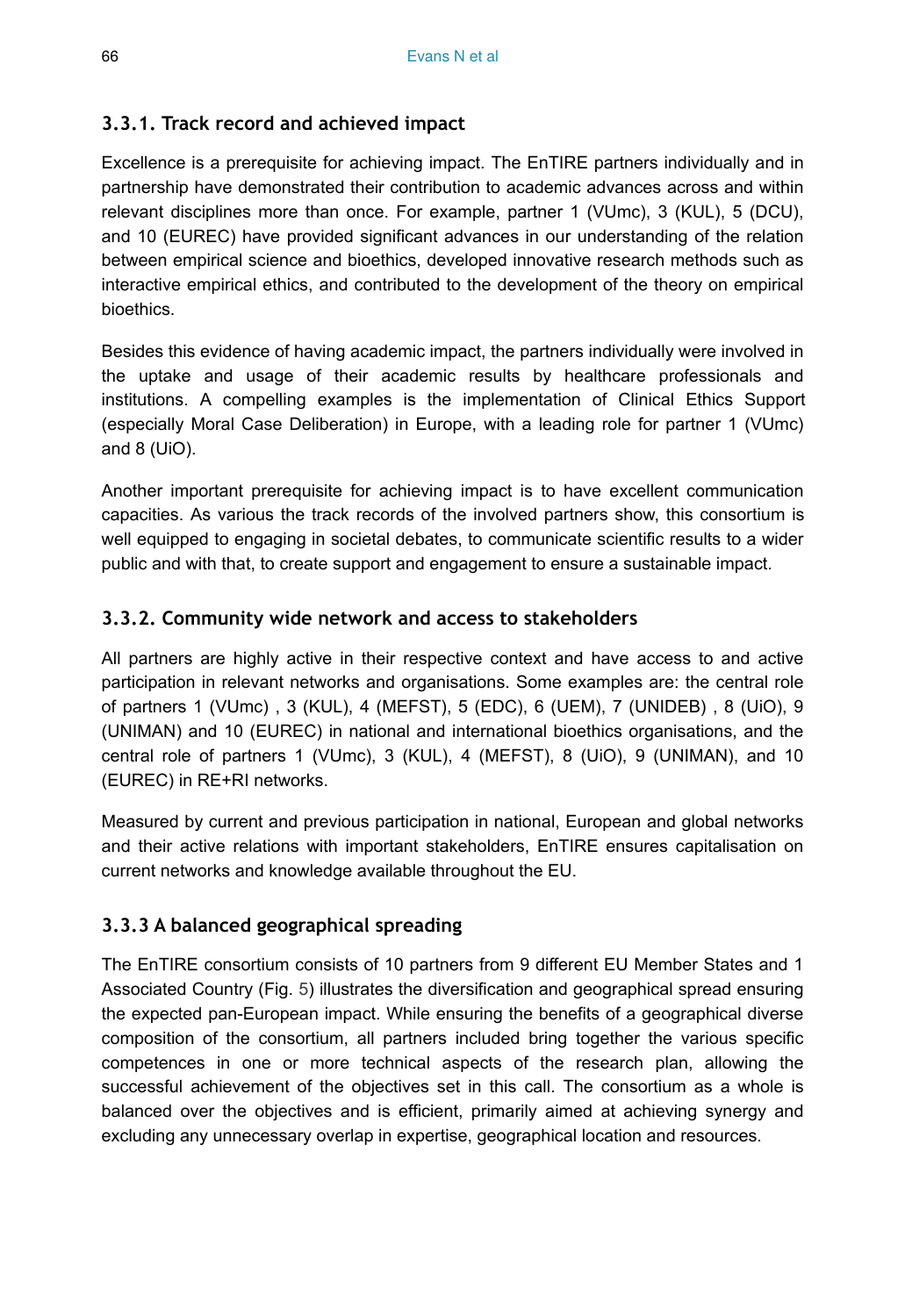<span id="page-66-4"></span>

# **Acknowledgements**

EnTIRE project (Mapping Normative Frameworks for EThics and Integrity of Research) has received funding from the European Union's Horizon 2020 research and innovation program under grant agreement N 741782. EnTIRE aims to create an online platform that makes RE+RI information easily accessible to the research community. The EnTIRE Consortium is composed by AmsterdamUMC, gesinn.It Gmbh & Co Kg, KU Leuven, University of Split School of Medicine, Dublin City University, Central European University, University of Oslo, University of Manchester, European Network of Research Ethics Committees.

# **References**

- <span id="page-66-3"></span>• Bergman M (2008) "Wikimedia Architecture". [http://www.nedworks.org/~mark/](http://www.nedworks.org/~mark/presentations/san/Wikimedia%20architecture.pdf) [presentations/san/Wikimedia%20architecture.pdf](http://www.nedworks.org/~mark/presentations/san/Wikimedia%20architecture.pdf)
- <span id="page-66-1"></span>• Borry P, Schotsmans P, Dierickx K (2004) What is the role of empirical research in bioethical reflection and decision-making? An ethical analysis. Medicine, health care, and philosophy 7 (1): 41‑53.<https://doi.org/10.1023/b:mhep.0000021844.57115.9d>
- <span id="page-66-0"></span>• Borry P, Schotsmans P, Dierickx K (2005) The birth of the empirical turn in bioethics. Bioethics 19 (1): 49‑71.<https://doi.org/10.1111/j.1467-8519.2005.00424.x>
- <span id="page-66-2"></span>• Broga M, Mijaljica G, Waligora M, Keis A, Marusic A (2013) Publication ethics in biomedical journals from countries in Central and Eastern Europe. Science and engineering ethics 20 (1): 99‑109. <https://doi.org/10.1007/s11948-013-9431-x>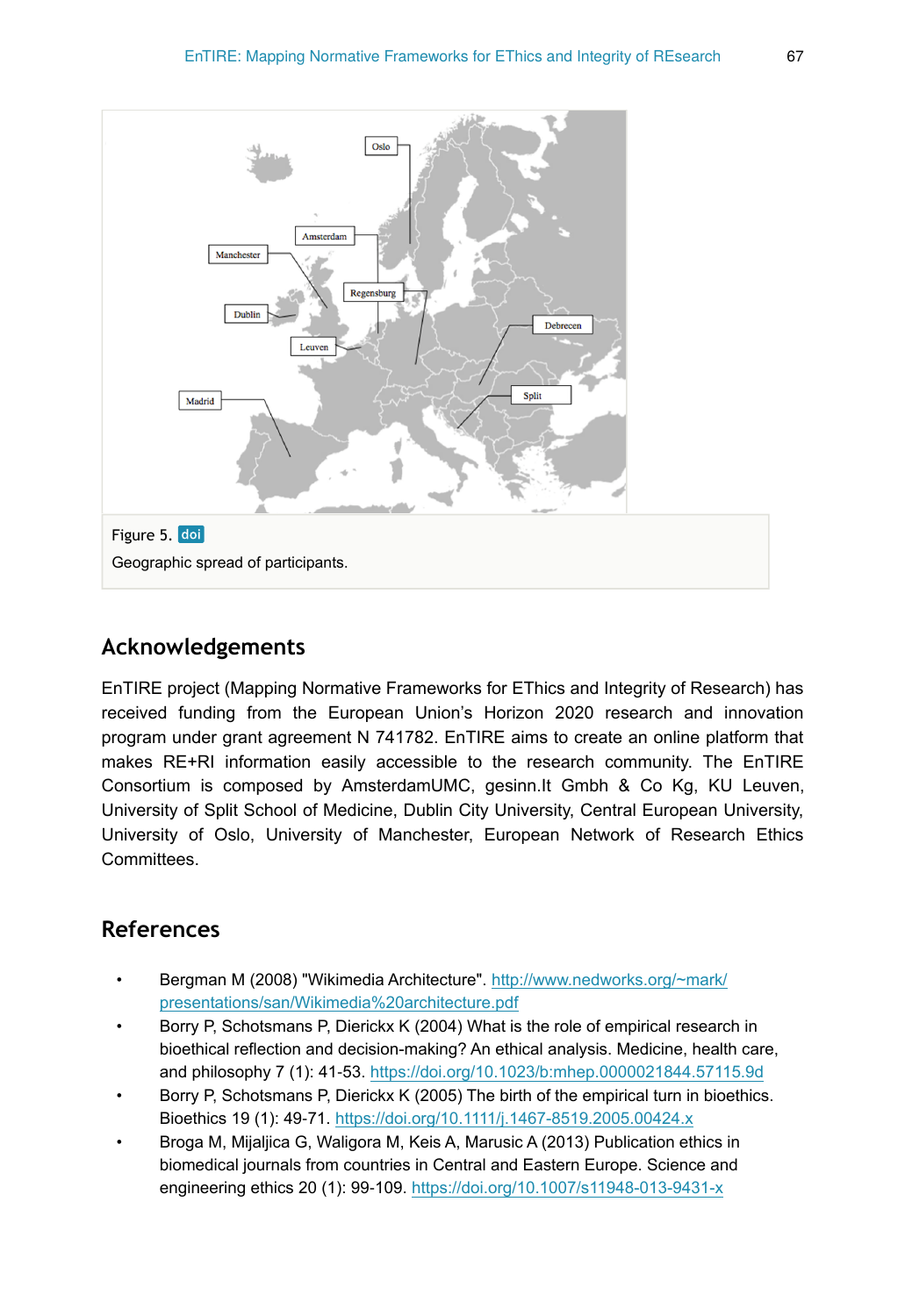- <span id="page-67-13"></span>• Cairoli E, Davies HT, Helm J, Hook G, Knupfer P, Wells F (2011) A syllabus for research ethics committees: training needs and resources in different European countries. Journal of Medical Ethics 38 (3): 184‑186. [https://doi.org/10.1136/medethics-](https://doi.org/10.1136/medethics-2011-100064)[2011-100064](https://doi.org/10.1136/medethics-2011-100064)
- <span id="page-67-1"></span>• Crocker J, Cooper ML (2011) Addressing Scientific Fraud. Science 334 (6060): 1182‑1182. <https://doi.org/10.1126/science.1216775>
- <span id="page-67-5"></span>• De Vries R, Anderson M, Martinson B (2016) Normal Misbehavior: Scientists Talk about the Ethics of Research. Journal of Empirical Research on Human Research Ethics 1 (1): 43‑50.<https://doi.org/10.1525/jer.2006.1.1.43>
- <span id="page-67-11"></span>• Directorate-General for Research & Innovation (2016) H2020 Programme Guidance on Gender Equality in Horizon 2020, Version 2. European Commission. URL: [https://eige.europa.eu/sites/default/files/h2020-hi-guide-gender\\_en.pdf](https://eige.europa.eu/sites/default/files/h2020-hi-guide-gender_en.pdf)
- <span id="page-67-12"></span>• Famenka A (2015) Research Ethics in the Context of Transition: Gaps in Policies and Programs on the Protection of Research Participants in the Selected Countries of Central and Eastern Europe. Science and engineering ethics 22 (6): 1689‑1706. <https://doi.org/10.1007/s11948-015-9723-4>
- <span id="page-67-9"></span>• Fanelli D (2009) How many scientists fabricate and falsify research? A systematic review and meta-analysis of survey data. PloS one 4 (5): e5738. [https://doi.org/10.1371/](https://doi.org/10.1371/journal.pone.0005738) [journal.pone.0005738](https://doi.org/10.1371/journal.pone.0005738)
- <span id="page-67-3"></span>• Godecharle S, Nemery B, Dierickx K (2013) Guidance on research integrity: no union in Europe. Lancet (London, England) 381 (9872): 1097‑1098. [https://doi.org/10.1016/](https://doi.org/10.1016/S0140-6736(13)60759-X) [S0140-6736\(13\)60759-X](https://doi.org/10.1016/S0140-6736(13)60759-X)
- <span id="page-67-2"></span>• Godecharle S, Nemery B, Dierickx K (2014) Heterogeneity in European research integrity guidance: relying on values or norms? Journal of empirical research on human research ethics : JERHRE 9 (3): 79-90. <https://doi.org/10.1177/1556264614540594>
- <span id="page-67-0"></span>• Godlee F, Smith J, Marcovitch H (2011) Wakefield's article linking MMR vaccine and autism was fraudulent. BMJ (Clinical research ed.) 342: c7452. [https://doi.org/10.1136/](https://doi.org/10.1136/bmj.c7452) [bmj.c7452](https://doi.org/10.1136/bmj.c7452)
- <span id="page-67-10"></span>• Guillemin M, Gillam L (2016) Ethics, Reflexivity, and "Ethically Important Moments" in Research. Qualitative Inquiry 10 (2): 261‑280. [https://doi.org/10.1177/1077](https://doi.org/10.1177/1077800403262360) [800403262360](https://doi.org/10.1177/1077800403262360)
- <span id="page-67-6"></span>• Hiney M (2015) Research Integrity: What it Means, Why it Is Important and How we Might Protect it. Report No.: D/2015/13.324/9. Science Europe Working Group on Research Integrity, Science Europe, Brussels.
- <span id="page-67-7"></span>• Institute of Medicine and National Research Council (2002) The Research Environment and Its Impact on Integrity in Research. In: National Research Council (US) and Institute of Medicine (US) Committee on Assessing Integrity in Research Environments (Ed.) Integrity in Scientific Research: Creating an Environment That Promotes Responsible Conduct. The National Academies Press, Washington, D. C.. <https://doi.org/10.17226/10430>
- <span id="page-67-4"></span>• Kim SH, Wall I, Stanczyk A, De Vries R (2009) Assessing the Public's Views in Research Ethics Controversies: Deliberative Democracy and Bioethics as Natural Allies. Journal of Empirical Research on Human Research Ethics 4 (4): 3‑16. [https://doi.org/](https://doi.org/10.1525/jer.2009.4.4.3) [10.1525/jer.2009.4.4.3](https://doi.org/10.1525/jer.2009.4.4.3)
- <span id="page-67-8"></span>• Kleinert S, Marusic A (2016) Focus track on improving research systems: the role of countries. Research Integrity and Peer Review 1 (Suppl 1): F2‑55.